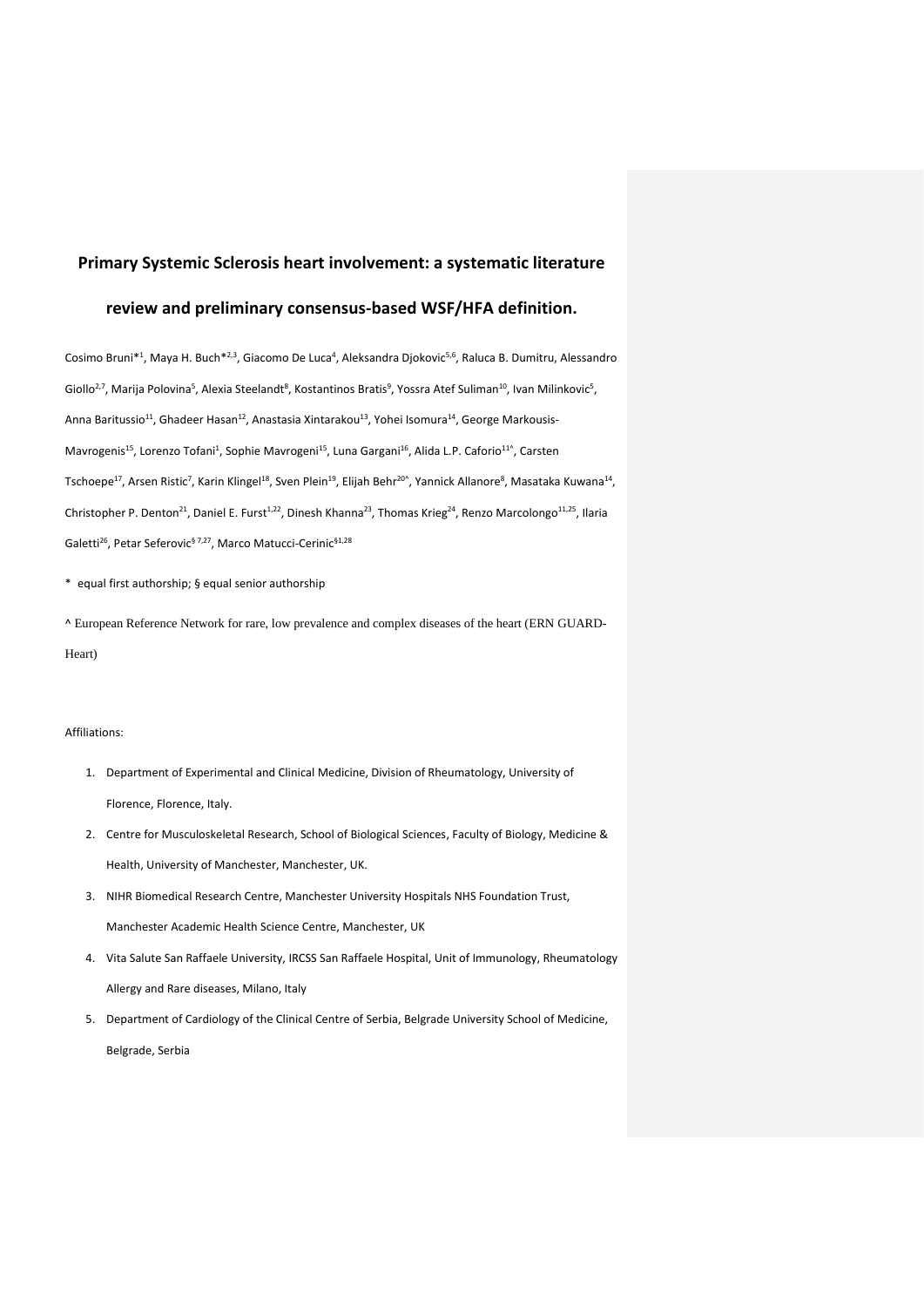- 6. Department of Cardiology, University Hospital Centre Bezanijska Kosa, Belgrade, Serbia.
- 7. University of Verona, Dept. Medicine, Rheumatology Unit, Verona, Italy
- 8. Rheumatology Department, Paris University, Cochin Hospital, Paris, France
- 9. University of Manchester, Division of Cardiovascular Sciences, Manchester, UK
- 10. Assuit University Hospital, Department of Rheumatology and Rehabilitation, Faculty of Medicine, Assuit University Hospital, Assuit, Arab Republic of Egypt.
- 11. University of Padua, Cardiology and Cardio-immunology outpatient Clinic, Department of Cardiac, Thoracic, Vascular Sciences and Public Health, Padua, Italy.
- 12. Rutgers Robert Wood Johnson Medical Centre, Department of Medicine, New Brunswick, New Jersey, USA
- 13. Mitera General Hospital-Hygeia Group, Athens, Greece
- 14. Nippon Medical School Graduate School of Medicine, Department of Allergy and Rheumatology, Tokyo, Japan
- 15. Onassis Cardiac Surgery Centre and Kapodistrian University of Athens, Athens, Greece
- 16. Institute of Clinical Physiology, National Research Council, Pisa, Italy
- 17. Charité University Medicine Berlin, Department of Internal Medicine and Cardiology, Charité

Campus Virchow-Klinikum, Berlin, Germany

- 18. University of Tuebingen, Institute for Pathology and Neuropathology, Cardiopathology, Tuebingen, Germany
- 19. Leeds Institute of Cardiovascular and Metabolic Medicine, University of Leeds, Leeds, UK
- 20. Saint George's University of London, Institute of Molecular and Clinical Sciences, Cardiology Clinical Academic Group, London, UK
- 21. Royal Free Hospital, Dept. Rheumatology, London, UK
- 22. University of California in Los Angeles, Los Angeles, California, USA
- 23. University of Michigan, University of Michigan Scleroderma Program, Division of Rheumatology Department of Internal Medicine, Ann Arbor, MI, USA.
- 24. Universitaetsklinikum Koeln, Department of Dermatology, Koeln, Germany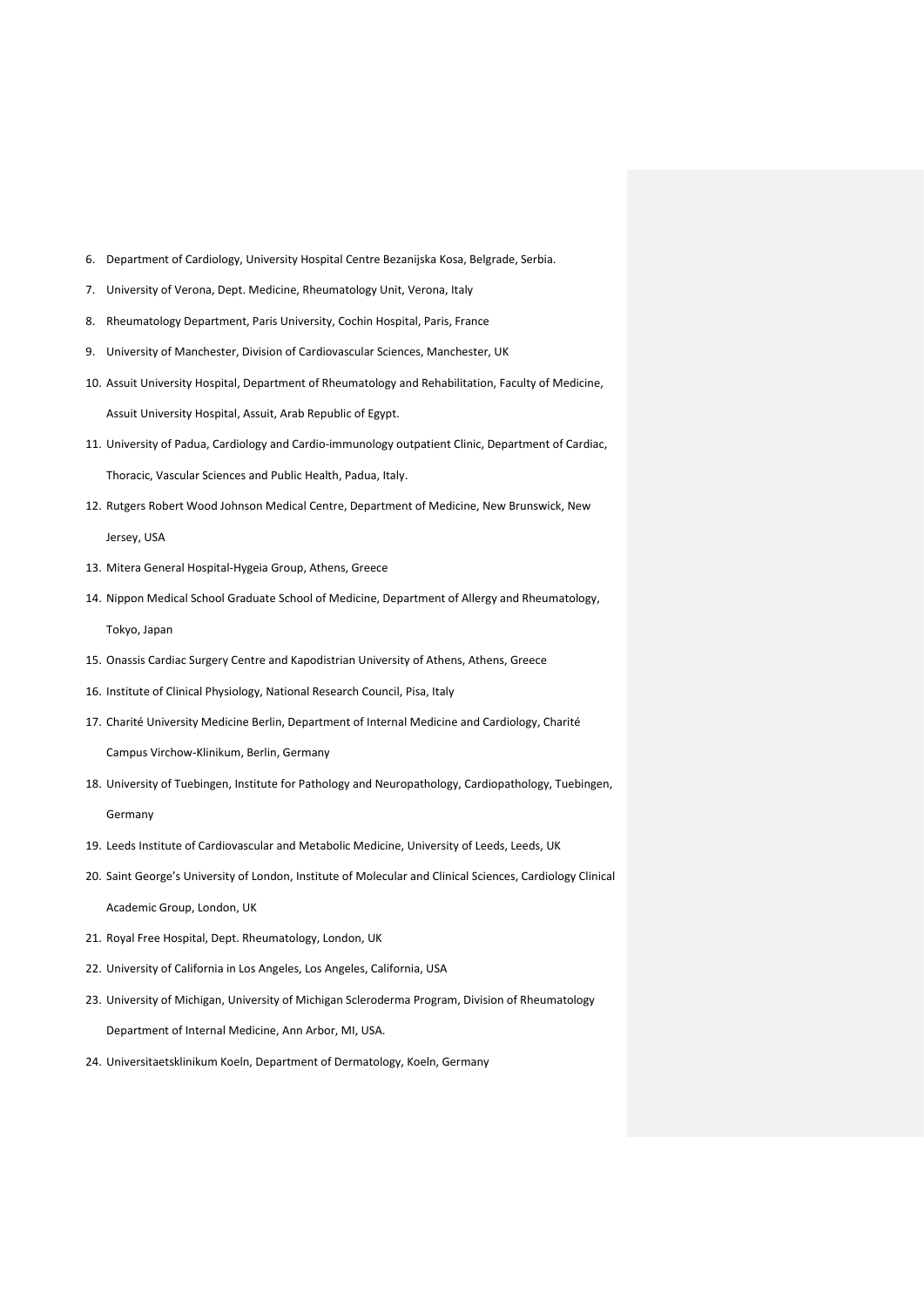- 25. University Hospital of Padua, Haematology and Clinical Immunology Unit and Cardio-immunology outpatient Clinic, Padua, Italy
- 26. Federation of European Scleroderma Associations (FESCA), Brussels, Belgium.
- 27. Serbian Academy of Sciences and Arts, Belgrade, Serbia.
- 28. Department of Geriatric Medicine, Division of Rheumatology, Careggi University Hospital, Florence, Italy.

## Corresponding author:

Dr. Cosimo Bruni, Department of Experimental and Clinical Medicine, Division of Rheumatology, University of Firenze, Via delle Oblate 4, 50141, Firenze, Italy. [cosimobruni85@gmail.com](mailto:cosimobruni85@gmail.com)

Prof. Maya H. Buch, Centre for Musculoskeletal Research, School of Biological Sciences, AV Hill Building, University of Manchester, Manchester, Manchester M13 9LJ, UK; [maya.buch@manchester.ac.uk](mailto:maya.buch@manchester.ac.uk)

KEYWORDS: systemic sclerosis, heart, cardiac involvement, definition.

ACKNOWLEDGMENT: We acknowledge Sindhu R. Jonson for her valuable contribution to the protocol drafting and Esmeralda Recalde Leon for her precious support in the meeting organization.

FUNDINGS: this project was endorsed and supported by the World Scleroderma Foundation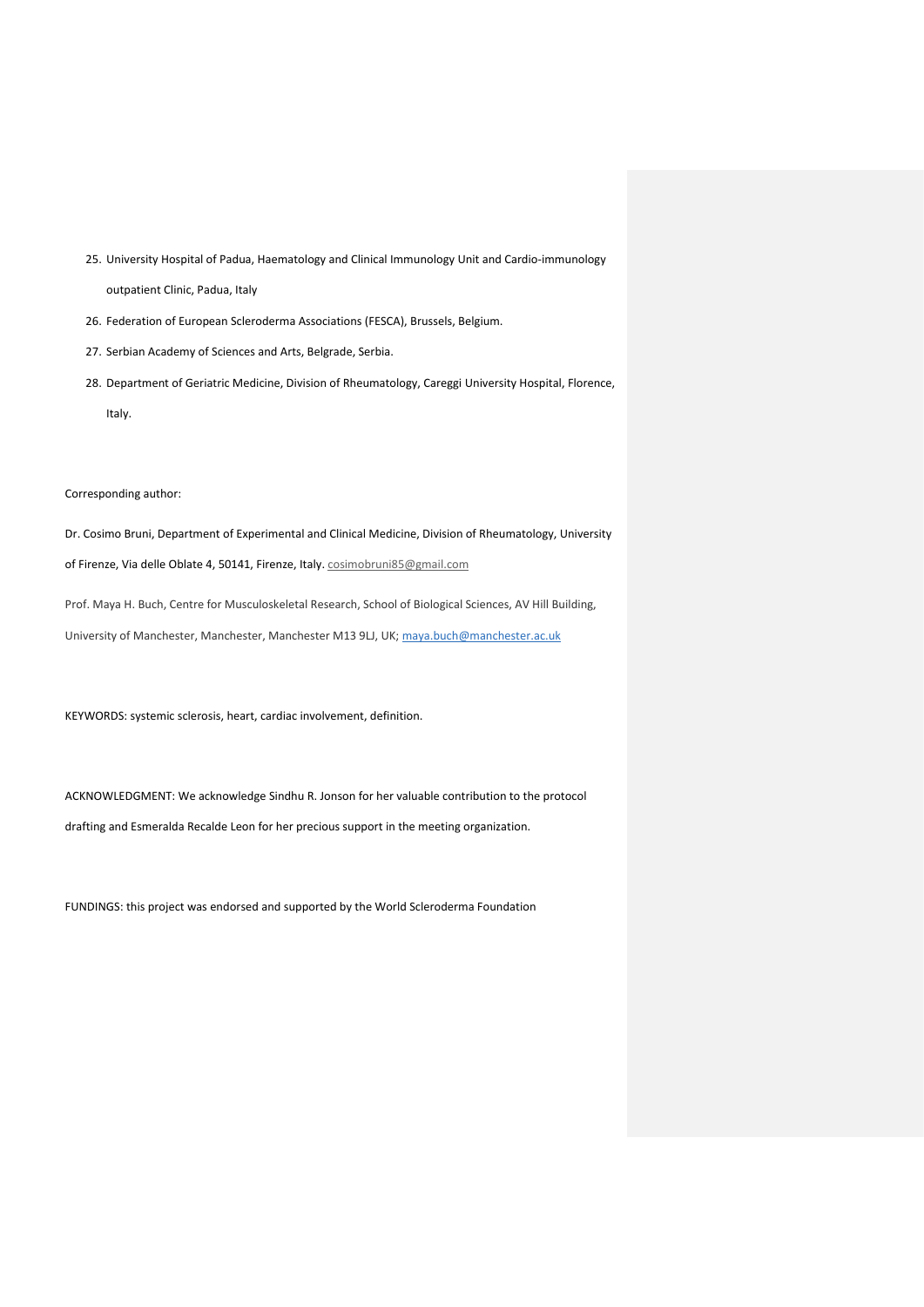#### **ABSTRACT**

Background: primary heart involvement in systemic sclerosis (SSc-pHI) may cause morpho functional and electrical cardiac abnormalities and is a common cause of death. The absence of a clear definition of SSc-pHI limits our understanding and ability of focussed research. We aimed to create an expert consensus definition for SSc-pHI.

Methods: a systematic literature review of cardiac involvement and manifestations in systemic sclerosis (SSc) was conducted using PubMed, Web of Science and Embase, including articles from inception to December 31st 2018. An international and multi-disciplinary task force discussed the data following which a nominal group technique (NGT) was used to derive a definition that was then subject to voting. Sixteen clinical cases were evaluated to test face validity, feasibility, reliability and criterion validity (gold standard set by agreed evaluation from expert rheumatologist, cardiologist and methodologist) of the newly created definition.

Results: 171 publications met eligibility criteria. Using the NGT, experts added their opinion, provided statements to consider and ranked them to create the consensus definition, which received 100% agreement on face validity, a median 60 (5-300) seconds taken for the feasibility on a single case. Inter-rater agreement was moderate [mKappa(95%CI) 0.56(0.46-1.00) for first and 0.55(0.44-1.00) for second round] and intra-rater agreement was good [mKappa(95%CI) 0.77(0.47-1,00)]. Criterion validity showed a 78(73-84) % correctness versus gold standard.

Conclusion: a preliminary SSc-pHI consensus-based definition and preliminary validation process was developed for future application in research.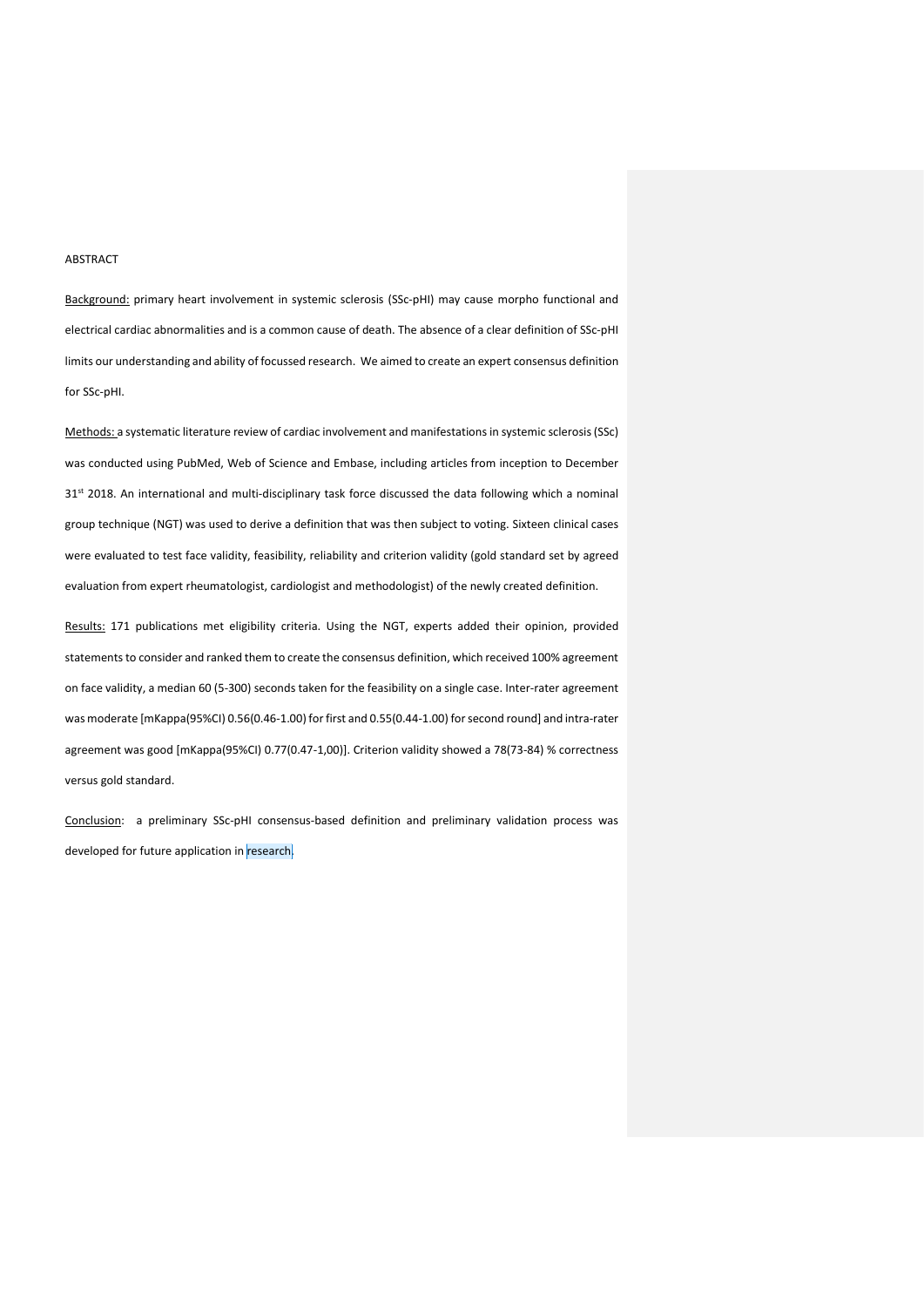#### MAIN TEXT

#### **INTRODUCTION**

Systemic sclerosis (SSc) is a complex autoimmune multi-organ disease and its pathogenesis is still unclear (1). The disease has an initial vascular component, which facilitates homing of inflammatory cells and cytokine production in the tissues (2), and activation of pro-fibrotic pathways, involving the skin, the lung and the heart. Myocardial disease is among the most frequent causes of death in SSc (3), including both primary and secondary cardiac involvement. The largest survey made by the European Scleroderma Trials and Research (EUSTAR) group showed that 12% of death may relate to heart disease (ref?). The prevalence of clinical SSc primary heart involvement (SSc-pHI) is still unclear, as most studies have not sought to distinguish primary from secondary heart involvement. Cardiac involvement varies from 7% to more than 39% of SSc patients  $(4)$ . The most frequent clinical cardiac features may include impaired contractility, arrhythmias, myocarditis and pericardial/valvular disease?; prevalence of cardiac involvement can be much higher when autopsy findings are included, in particular due to initially asymptomatic cases (5). Possible risk factors include older age at disease onset (6, 7), male gender (8), anti-topoisomerase antibodies positivity (7) and history of digital ulcers  $(9)$ . The use of vasodilators (such as calcium channel blockers, angiotensin converting enzyme inhibitors and angiotensin II receptor blockers) and low-dose aspirin has been associated with lower frequency of primary cardiac disease (10).

Several consensus recommendations and management algorithms have been published to enable early detection, tailored monitoring and treatment of patients with SSc cardiac involvement. The UK SSc Study Group was the first to provide a pathway for physicians in assessing both asymptomatic and symptomatic patients for cardiac disease, taking into consideration the possible concomitant presence of classical cardiovascular disease risk factors (11). Moreover, a timing for investigations and assessment was proposed. A similar management algorithm was suggested by a Greek cardiology-rheumatology collaboration group, based on a two-step approach to assess patients with cardiac symptoms (12). More recently, despite not primarily focussed on primary cardiac disease, a set of agreed domains and variables for a longitudinal annual assessment of organ involvement was proposed by experts from the EUSTARgroup and Scleroderma Clinical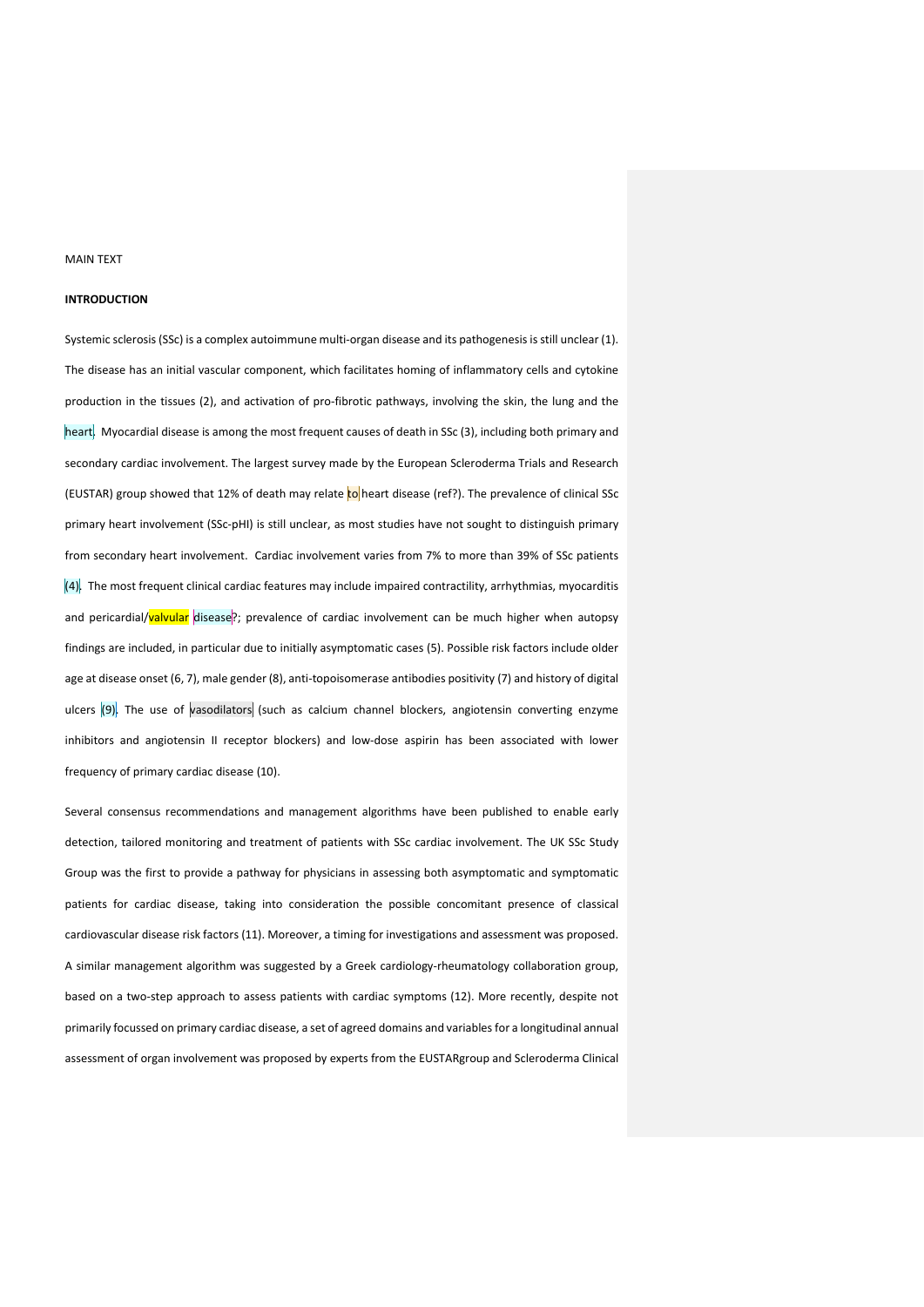Trial Consortium (SCTC), including heart domain, with dyspnoea as assessed by the New York Heart Association (NYHA) functional class, leg oedema, ECG, doppler echocardiography, heart rate, blood pressure and concurrent (non-SSc related) heart disease as variables (13).

Despite all these resources, a definition to identify patients with SSc-pHI is lacking. A recent Systematic Literature Review (SLR) found high heterogeneity of the definitions of SSc heart involvement, and highlighted the unmet need of a uniform and agreed definition of SSc-pHI, as well as the need for consensus classification criteria to establish its real prevalence, prognostic impact and therapeutic effect (14).

Under the auspices of the World Scleroderma Foundation and the Heart Failure Association (of the European Society of Cardiology), we aimed to create and validate a data-driven definition of primary heart involvement.

## **METHODS**

## *Literature search*

Considering the absence of a validated definition to use as comparator (14), the project core team (CB, MHB, PS, MMC) identified 6 domains: signs, symptoms, pathological changes, anatomical site involved, altered physiological function, prognostic outcomes. In each domain, a list of variables was noted. A list of PEO questions were created accordingly (see Appendix 1) (15). We subsequently performed an SLR, following the methodology recently used for the development of another consensus definition (16). A single author (CB) performed MEDLINE, EMBASE and PubMed databases searches, using the same search terms previously proposed (14), for articles from inception to December 31<sup>st</sup> 2018, to identify manuscripts on SSc-pHI manifestations. All references were imported to a dedicated ENDNOTE (version X8) database. Review articles references were evaluated by extractors and articles were manually selected according to title and added to the total references database, if not already present. PRISMA recommendations were followed where applicable.

*Study selection and data abstraction*

Study selection was performed in a three-step approach. After de-duplication being performed by a single author using the reference software (CB), articles were selected according to title evaluation by two authors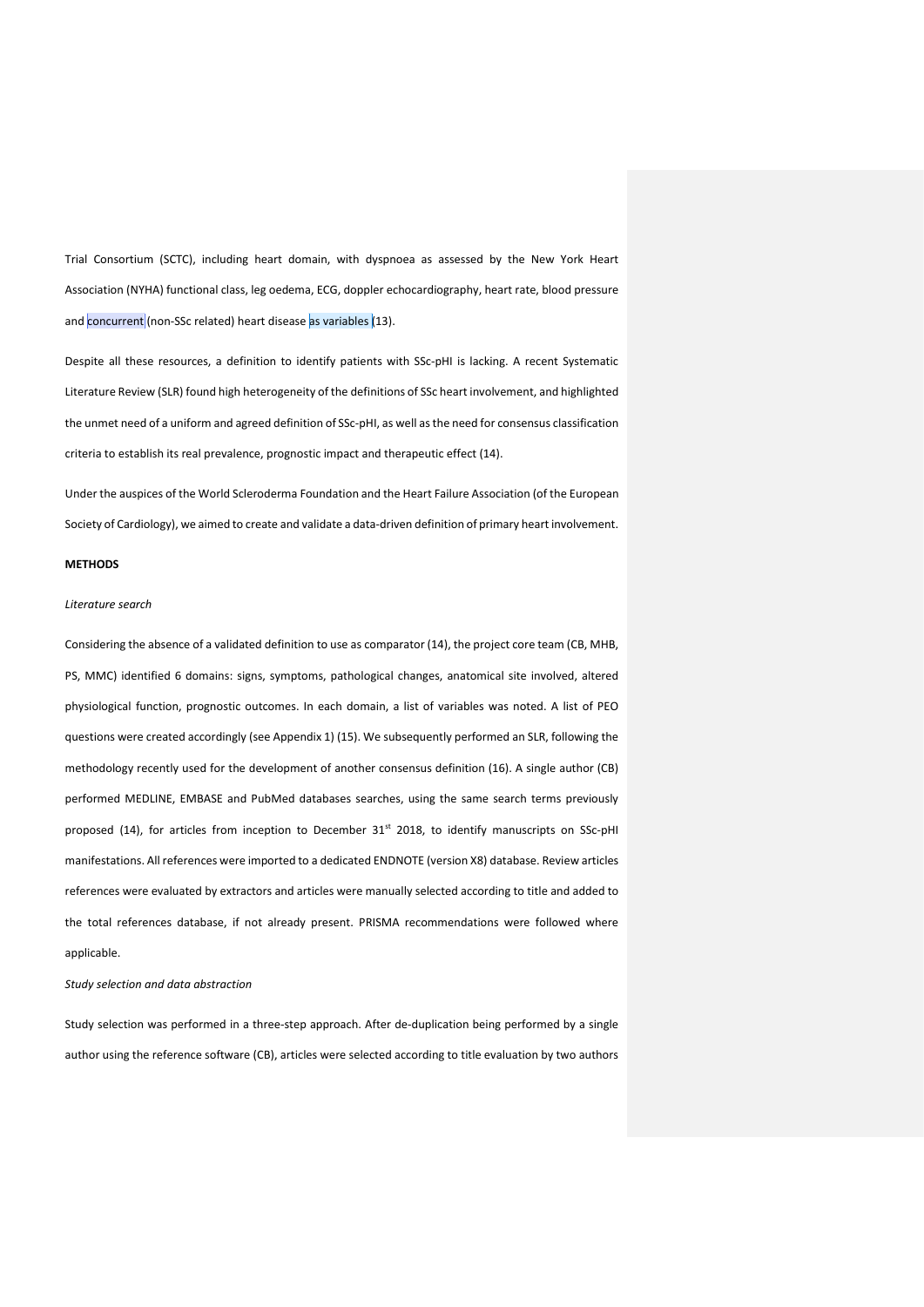(CB, GDL), with a third author contribution in case of disagreement (MHB). The same three authors acted in the second round, with abstracts evaluation. In the third round, full text evaluation was performed by seven pairs of authors each including cardiology and SSc expertise (GH and MP, YAS and AB, GDL and KB, AL and AD, RBD and GMM, AG and IM, YI and AX), with a third author (CB) to achieve consensus in case of disagreement. Papers were evaluated according to inclusion/exclusion criteria listed in Appendix 2 and the reason for exclusion was recorded. Cross-revision of papers and data extracted on 5% of articles was used for consistency.

## *Outcomes*

Data were extracted according to the PEO questions formulated, the 6 identified domains and the pre-set variables. A variable called "other" was present in each domain, in order to capture variables which were not covered. For each article selected from step three, study nature, patients' selection criteria, number of patients with number/percentage of female gender, the presence of domains and variables with number of patients presenting/reporting it, were extracted. The SLR extracted data were analyzed by a biostatistician (LT), as explained below.

## Task Force

The task force consisted of 16 senior experts from Europe (n=13), North America (n=2) and Asia (n=1), including 8 cardiologists (EB, LG, SM, ALPC, SP, CT, AD, AR), 1 cardio-immunologist (RM), 1 cardio-pathologist (KK), 1 dermatologist (TK) and 5 rheumatologists (YA, CD, DK, DEF, MK). A face to face meeting was held in Rome in June 2019. A patient research partner (PRP – IG) also took part to give a patient's point of view and input.

#### *Definition Formulation*

The task force was informed of the SLR results and the domains and variables presented. The Nominal Group Technique (NGT) was applied that comprised 4 steps(moderated by MHB). Experts were asked how to define SSc-pHI, each of them silently and independently generating (up to 3) ideas/thoughts in brief phrases or statements, without any discussion. The next step included round-robin feedback to record each idea without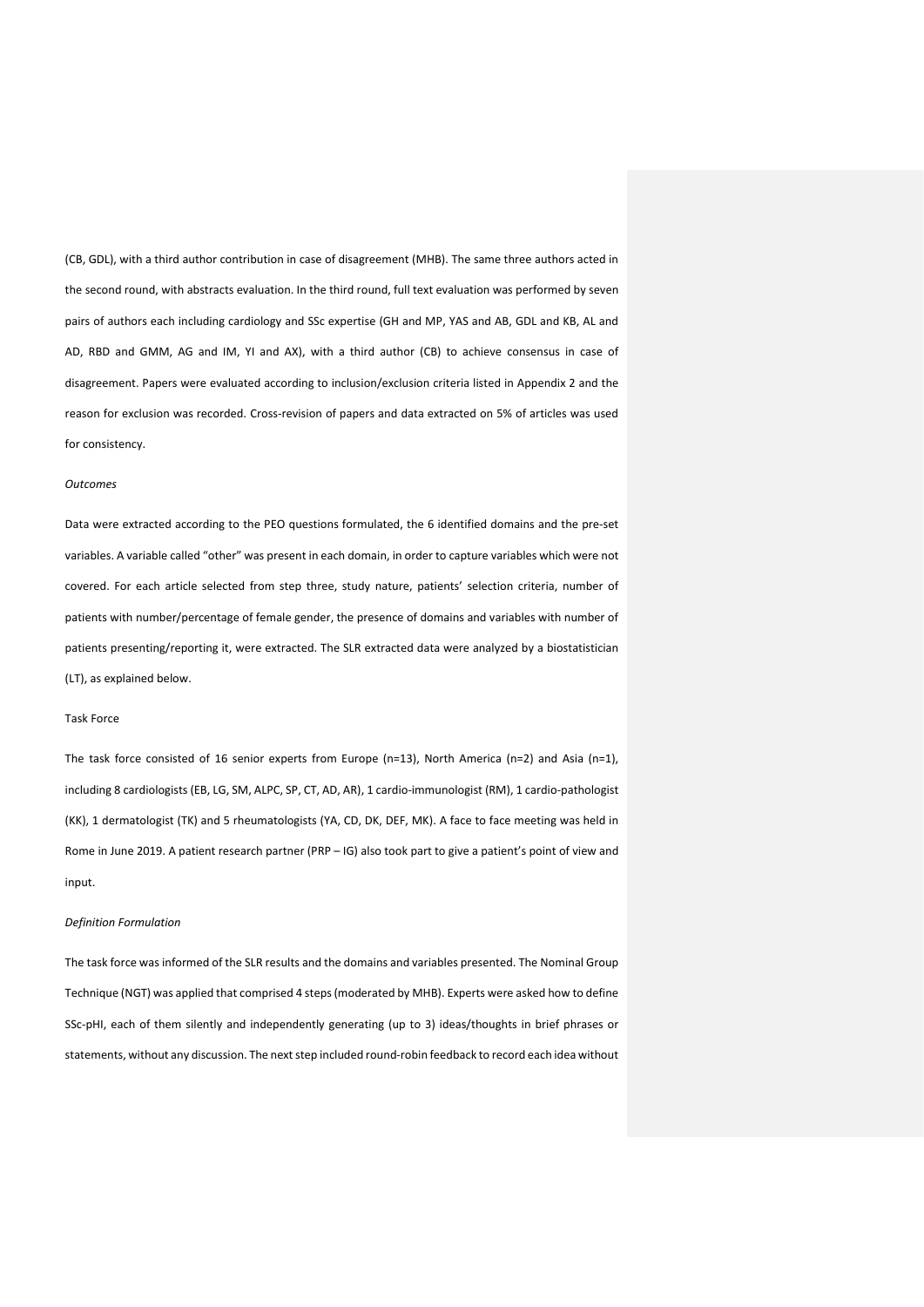discussion. In the third step, statements were merged into domains and with discussion and clarification as needed, a single group statement was derived from each domain. Experts confidentially voted to prioritise final statements, ranking the top half ideas and each member voting on these to establish a further ranking. A consensus was attained when agreement was >70% (17).

### *Preliminary validation*

During the validation process, OMERACT criteria were followed (18). Face validity was defined as the credibility of the measure determined by the experts. Sixteen real-life clinical cases were created. Feasibility was tested during the face-to-face meeting, with each expert evaluating whether the definition was plausible on each case, using a stopwatch to measure the time spent. Reliability was tested with evaluation of case reports during the face-to-face meeting and during a second round of case report evaluation, which was performed online. These comprised the same clinical cases in a different random order; inter- and intra-rater agreements were tested. Criterion validity reflects the agreement with a gold-standard evaluation. In the absence of a reference standard definition and to take a pragmatic approach, the agreed evaluation of two senior experts in cardiology and SSc (PS and MMC) was used as gold standard and experts' evaluations were tested against it.

#### *Analysis*

For continuous variable median and standard deviation are reported, while for categorical variables absolute frequencies and percentage for each category are presented. To asses criterion validity, the proportion of correct assessments against gold standard and its 95% confidence interval was calculated. In order to evaluate inter-rater and intra-rater agreement Cohen's kappa coefficient adjusted for multiple raters and its 95% confidence interval was used.

#### **RESULTS**

## *SLR data*

From the database search, a total of 2,593 papers were identified. Once duplicates were removed (n=725), first step evaluation included 1,863 abstracts, that were further reduced to 251 full-texts for evaluation. Out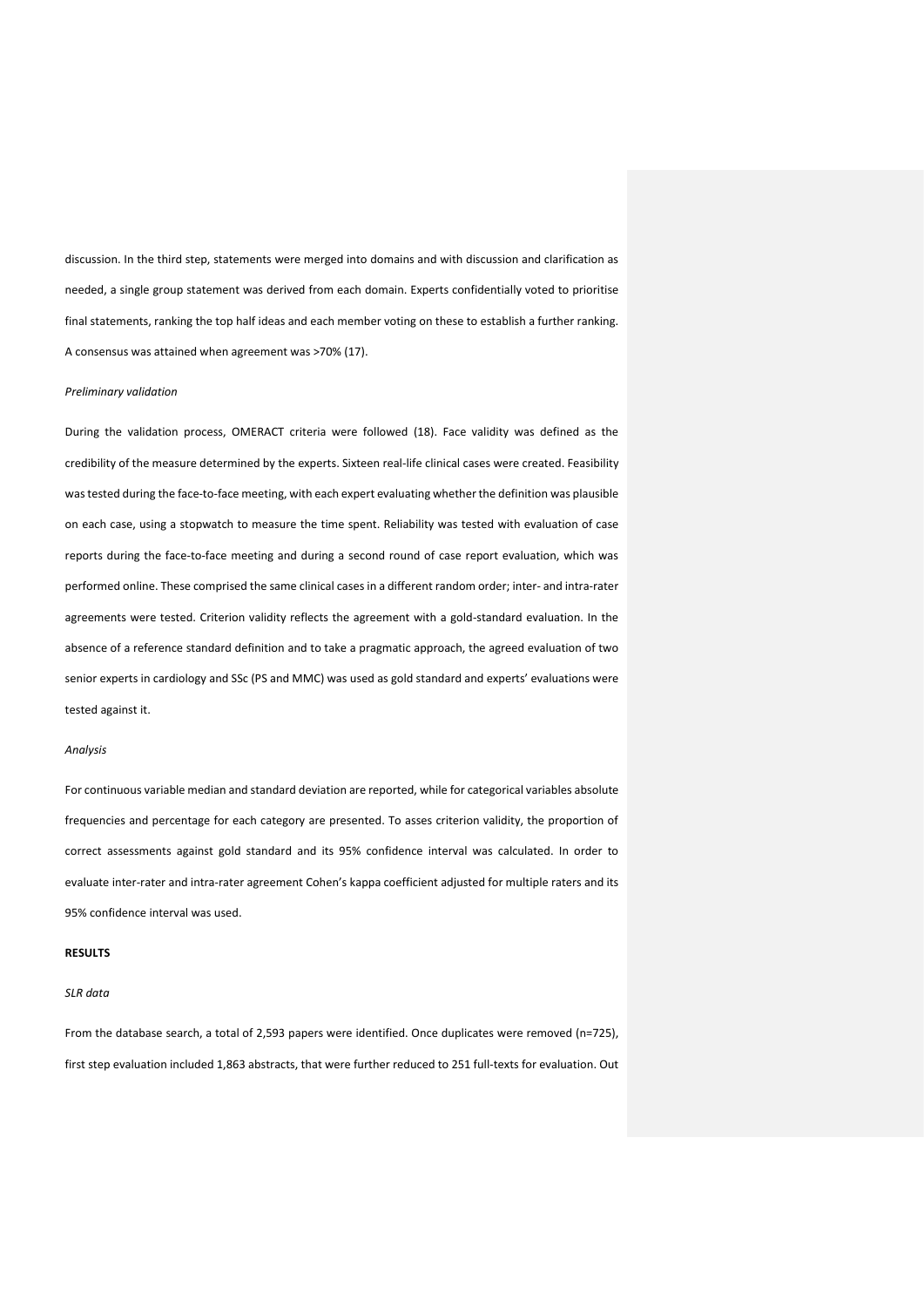of 251, 171 were eligible for data extraction, consisting of 23 retrospective studies, 49 prospective, 81 crosssectional, 4 case series, 2 clinical trials, 1 case-control study and 3 non-specified study type. The 171 studies provided a total of 23,276 patients, with female prevalence ranging from 82.1-83.6%. The majority of studies (n=72) enrolled patients according to the 1980 ARA preliminary classification criteria (19), with the 2013 ACR/EULAR criteria (20) being used by 41 papers. Forty-seven studies included patients with no known cardiac disease or pulmonary arterial hypertension (PAH) or asymptomatic patients, 10 manuscripts focussed on patients with already diagnosed cardiac involvement or symptoms suggestive for cardiac involvement and 3 studies were autoptic evaluations. Details for each domain were collected from at least one paper; in particular 60 papers had data on symptoms (Table 1), 22 on signs (table 2), 15 on pathological changes (table 3), 135 on anatomical site involvement (table 4), 157 on altered physiological function (table 5) and, finally, 37 on prognostic outcome (table 6). Data revealed almost all variables being reported at least once.

## *Formulation of a new definition*

The domains and variables were presented to the 16 experts and, following the NGT process detailed earlier, silent generation of ideas was undertaken. The round-robin phase generated 27 statements, as listed in Appendix 3. These statements were grouped and 4 clusters were identified, focussed on pathogenesis, aetiology, clinical and diagnostics and timing. Further discussion was carried on and one statement was generated, refined and derived for each domain. The four final statements were voted individually on a scale of agreement ranging from 0 to 100%, then ranked from higher to lower percent. The final definition which was reached, including statements with agreement>70% and ranked according to prioritization, was as follows:

"*SSc-pHI comprises cardiac abnormalities that are predominantly attributable to SSc rather than other causes and/or complications\*. SSc-pHI may be sub-clinical and must be confirmed through diagnostic investigation. The pathogenesis of SSc-pHI comprises one or more of inflammation, fibrosis and vasculopathy.*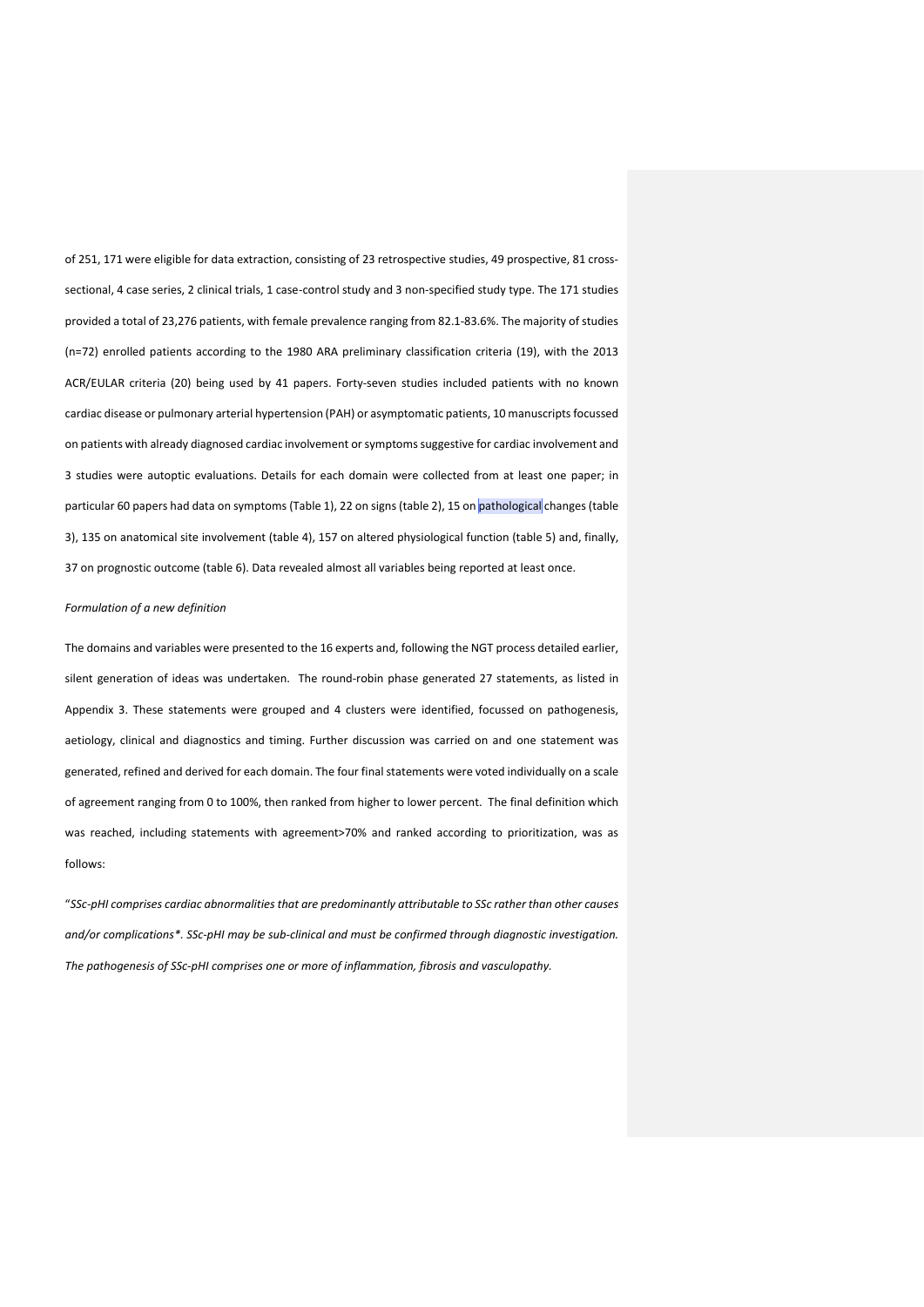*\*Non SSc-specific cardiac conditions (e.g. Ischemic heart disease, arterial hypertension, drug toxicity, other cardiomyopathy, primary valvular disease) and/or SSc non-cardiac conditions (e.g. PAH, renal involvement, interstitial lung disease, ILD)."*

#### *Validation of the new definition*

100% agreement on credibility of the proposed definition against the sixteen pre-identified case reports was recorded. A median 60 (5-300) seconds was taken per case to decide if the definition could correctly identify SSc-pHI or other. Using the same sixteen clinical cases in different order, the inter-rater agreement was moderate during the face-to-face meeting and the web-based evaluation respectively, with mKappa (95%CI) of 0.56 (0.46-1.00) and 0.55 (0.44-1.00); the intra-rater agreement was good, with a mKappa (95%CI) of 0.77 (0.47-1,00) between face-to-face and web-based evaluation. Interestingly, there was no significant difference between cardiologists and non-cardiologists, when evaluated separately, in terms of inter- and intra-rater agreement levels. For criterion validity, when the assessments of the experts were compared to the cardiology-rheumatology agreed evaluations, a 78 (73-84) % correctness versus gold standard was achieved.

#### **DISCUSSION**

Studies on SSc-associated cardiac disease comprise heterogeneous populations defined by different combinations of signs/symptoms, diagnostic tools and definitions and serum biomarkers (14). This has implications on our understanding of SSc-pHI and the ability to improve outcomes. Our initiative used an international and multi-disciplinary task force of cardiology and rheumatology experts to develop a first definition of SSc-pHI for application in future clinical research and practice.

Today, it is well known that SSc-pHI is a frequent organ complication associated with varied clinical manifestations. In SSc, advances in the management of other major organ complications have focussed the attention on the significant cardiac-related morbidity and mortality. To date, studies report strikingly variable prevalence of SSc-heart involvement  $(4, 14, 14, 17)$ , largely attributable to the lack of a clear definition. Therefore, a SLR of current available evidence was first performed but employed different outcomes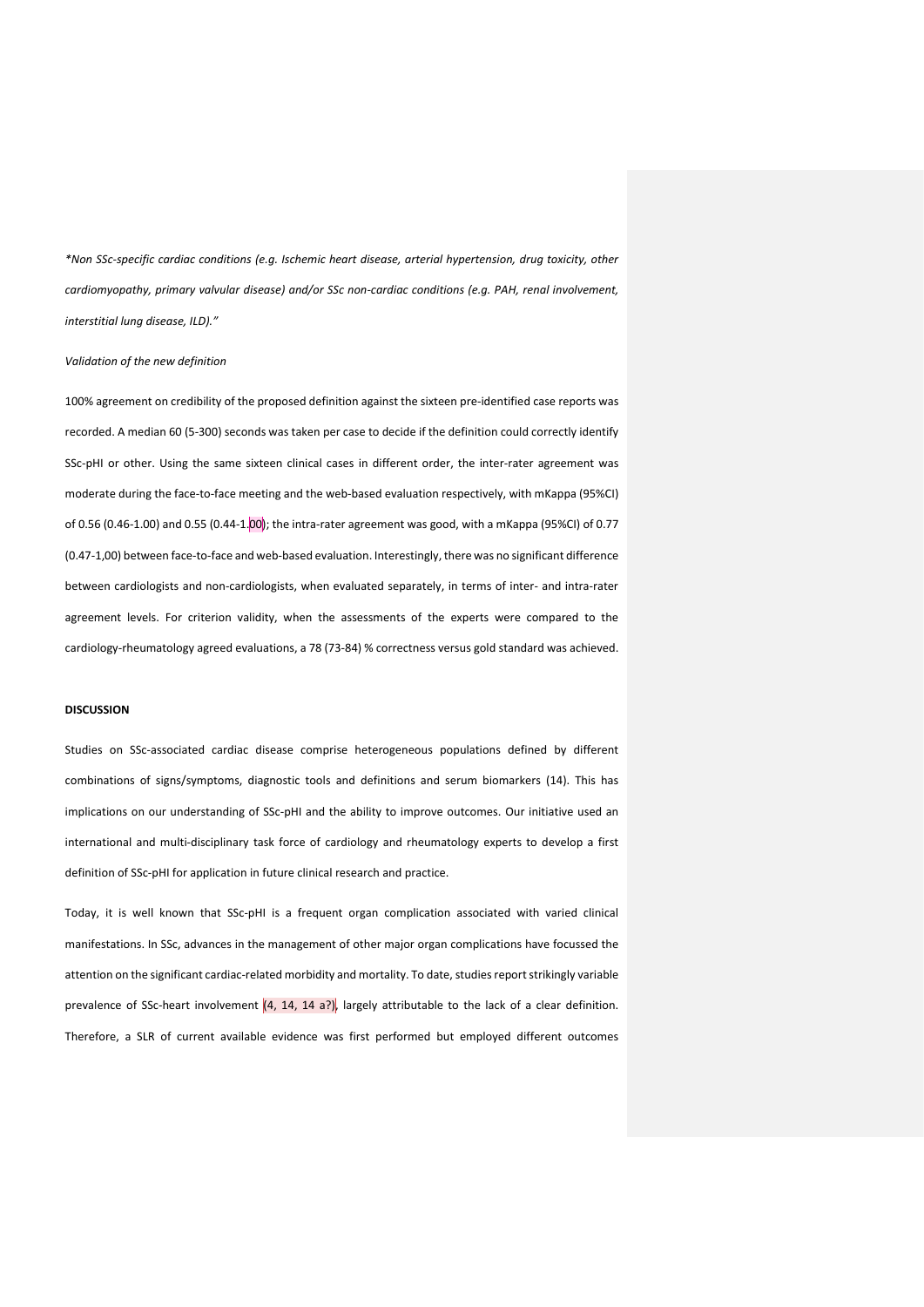compared to previous reviews (4, 14). We categorised the possible manifestations of SSc-pHI into several domains: clinical expression, anatomical and patho-physiological involvement, pathological findings and cardiac-related prognostic outcomes. This strategy allowed the expert group to create a consensus definition, which was based on applicable and generalisable concepts. The NGT methodology is an established approach to ensure all experts contribute and intervene in equal measure, allowing the different expertise to inform the process and ultimately merge to a single consensus agreed result. This enabled effective input from rheumatologists, fundamental in highlighting SSc non-cardiac conditions, which may masquerade as cardiac manifestations. Similarly, cardiologists' expertise was pivotal in identifying traditional non-SSc specific cardiac diseases, such as atherosclerosis. The multi-disciplinary team approach was a necessary strategy and we consolidated this with the input of PRP that advised the committee on the importance of also capturing asymptomatic patients and early disease stages, often excluded in research studies.

Our SSc-pHI consensus definition has undergone the first step of validation according to the OMERACT criteria. Face validity, feasibility, reliability and criterion validity were evaluated: the intra-rater reliability was good and the inter-rater reliability was moderate. According to this, the same evaluator should assess the case when participating in a longitudinal evaluation and, to accurately select patients, confounding conditions should be excluded. Moreover, to effectively disseminate the definition and explain to the wider community, teaching sessions and standardisation may be useful and supportive, as shown for other operator-dependent evaluations (21). Finally, the correctness of the application of the definition was still good against our pre-set gold standard.

This is the first literature-based multidisciplinary consensus definition of SSc-pHI, gathering rheumatology, cardiology, immunology and pathology expertise. Similar initiatives supported by the SCTC to create a working definition and classification criteria are ongoing (22). Future studies will evaluate for complementarity of these two definitions, any added value of combined use of both definitions in widening the uniformity in clinical research.

To detect organ involvement, a minimal annual systematic set of assessments has been proposed by a joint initiative from EUSTAR/SCTC (13). These include basic clinical assessment and cardiac investigation. A similar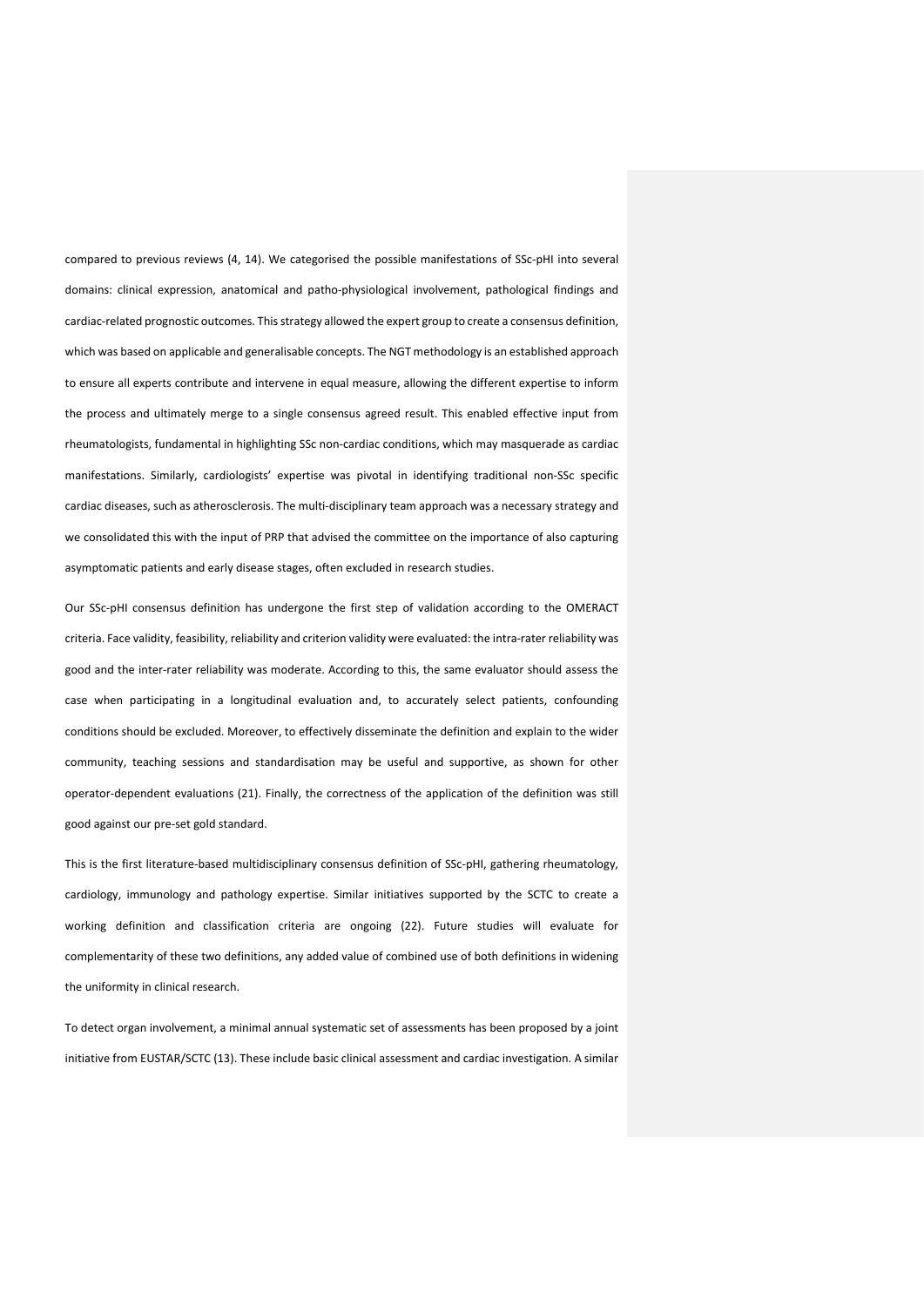set or recommended testing was proposed by the UK SSc Study group consensus, including frequency of the recommended testing, minimum dataset for echocardiography assessment (11). The use of wider tools, such as 24-hour Holter monitoring, other electrophysiological testing and more sensitive and functional imaging such as cardiac magnetic resonance imaging and stress tests rely on cardiology consultation and expertise (11, 12). These suggestions may be now reviewed in the light of this novel proposed SSc-pHI definition. Our future research agenda includes optimising and tailoring use of cardiac assessments in the early diagnosis and follow-up of SSc-pHI, as well as the studies on prevalence and prognostic impact in early SSc stages.

A key concept that also emerged in the definition is that of subclinical heart involvement. Sensitive imaging studies highlight the presence of abnormalities in asymptomatic individuals in up to 70% of the studied cohorts, whilst only a subgroup of them progress to clinically meaningful pathology. Nevertheless, our definition captures this subgroup, providing a basis for their further evaluation in prognostic studies.

The strengths of our study include the application of a standardized SLR to inform on the nature of cardiac involvement. We deliberately decided not to include cut-offs or findings derived from specific diagnostic tools, in order to make this SSc-pHI definition applicable worldwide and independent from local facilities or health systems. Different specialists that may clinically interface with SSc-pHI were included, in particular cardiologists (with subspecialist expertise in electrophysiology, echocardiography, cardiac MRI), rheumatologists, immunologists and cardio-pathologists. Moreover, we received valuable input from our patient representation on the definition, underlying the importance of PRP participation to such initiatives. Our study however holds some limitations. The number of clinical cases was limited and this might have impaired the reliability exercise. Moreover, the lack of an established standardised gold standard warrants cautious interpretation of the criterion validity assessment. We tried to overcome this with a pragmatic approach of multi-disciplinary team evaluation, which is used in clinical practice. Content, construct and response/discrimination exercise remains to be evaluated in the future steps of the validation.

In conclusion, we report on an underpinning SLR and NGT to create a consensus-based definition of SSc related primary heart involvement, demonstrating face validity, feasibility, reliability and preliminary data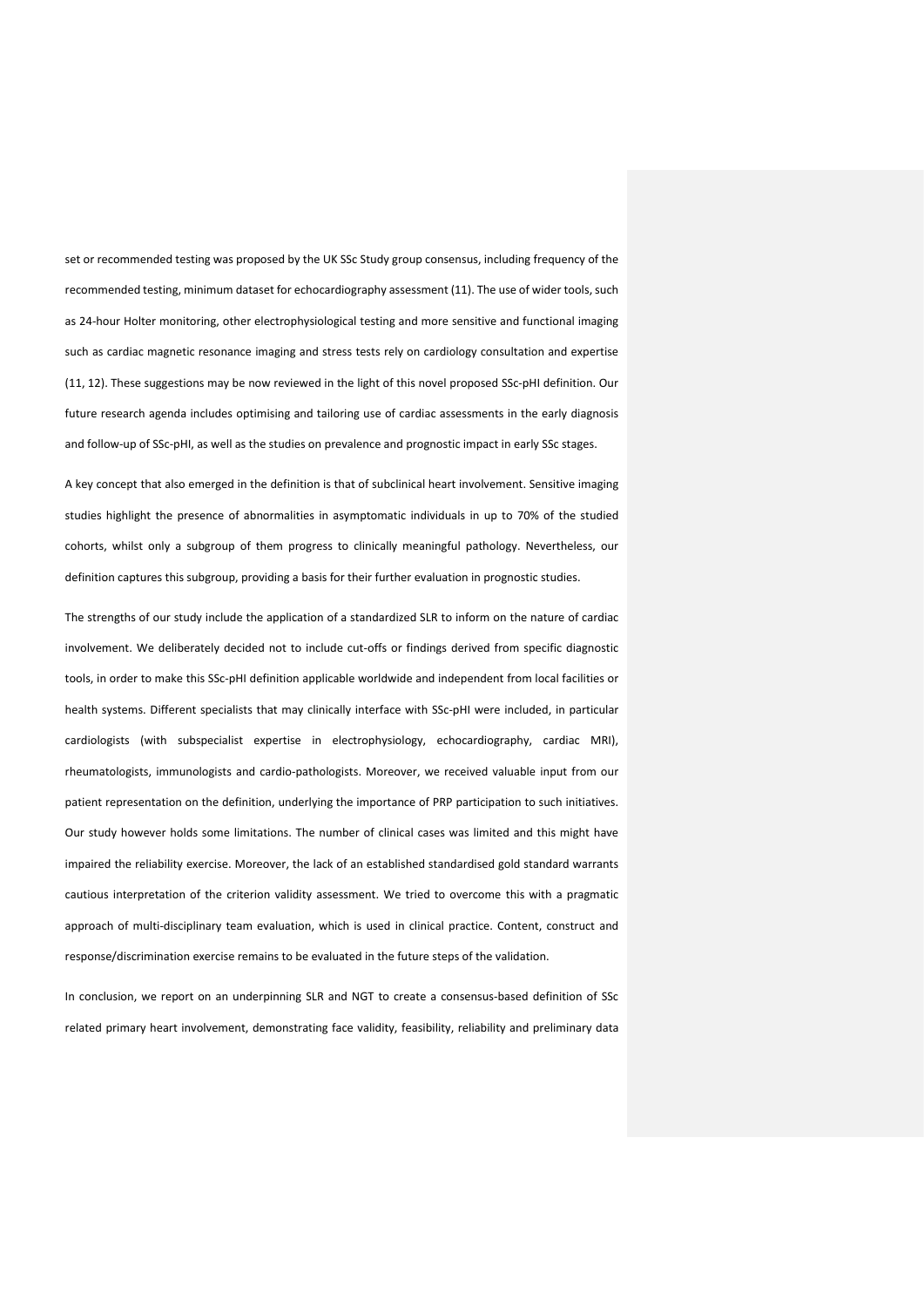for criterion validity. This initiative is ongoing for the next steps of the validation and future research agenda

initiatives.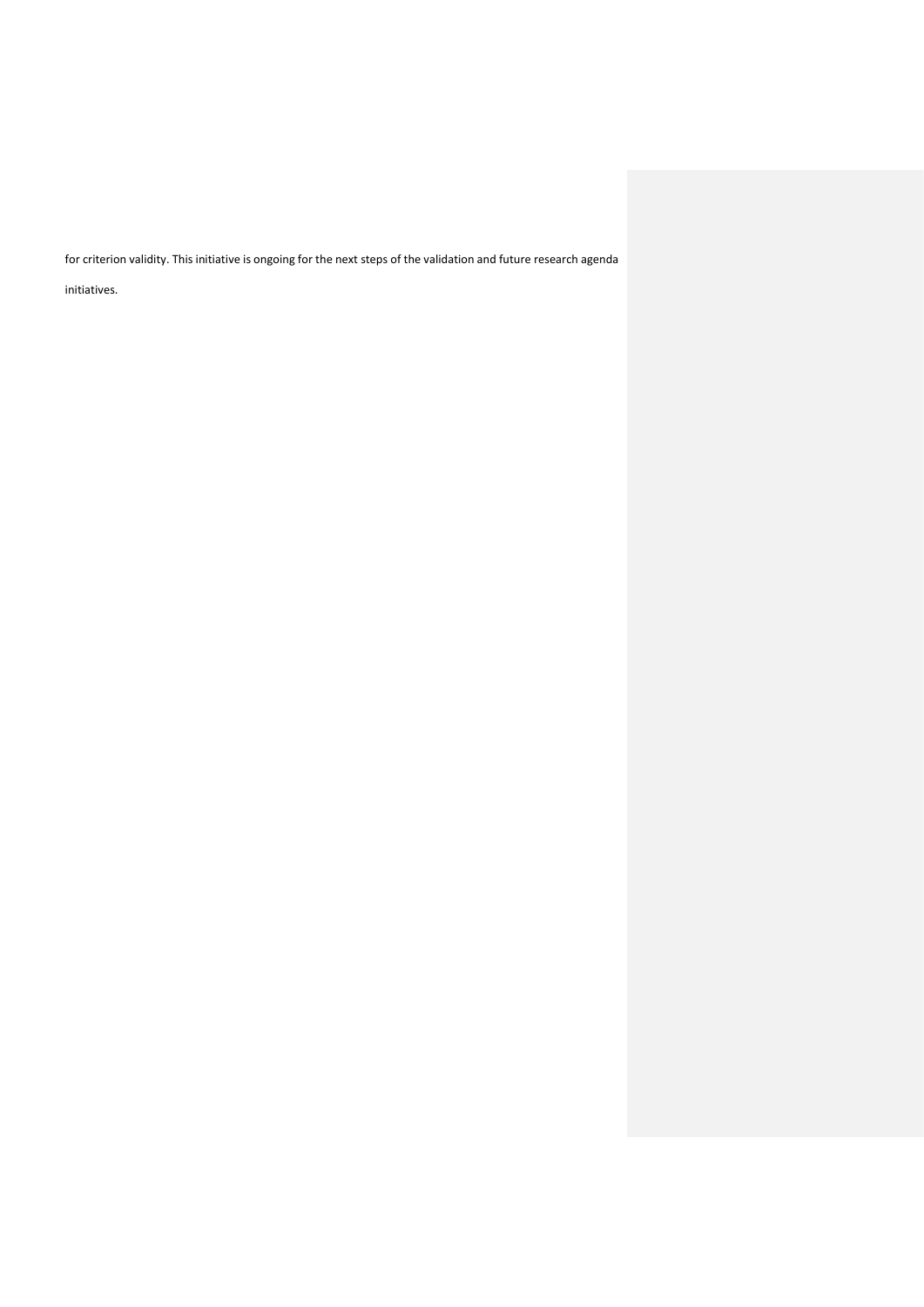



SSc= systemic sclerosis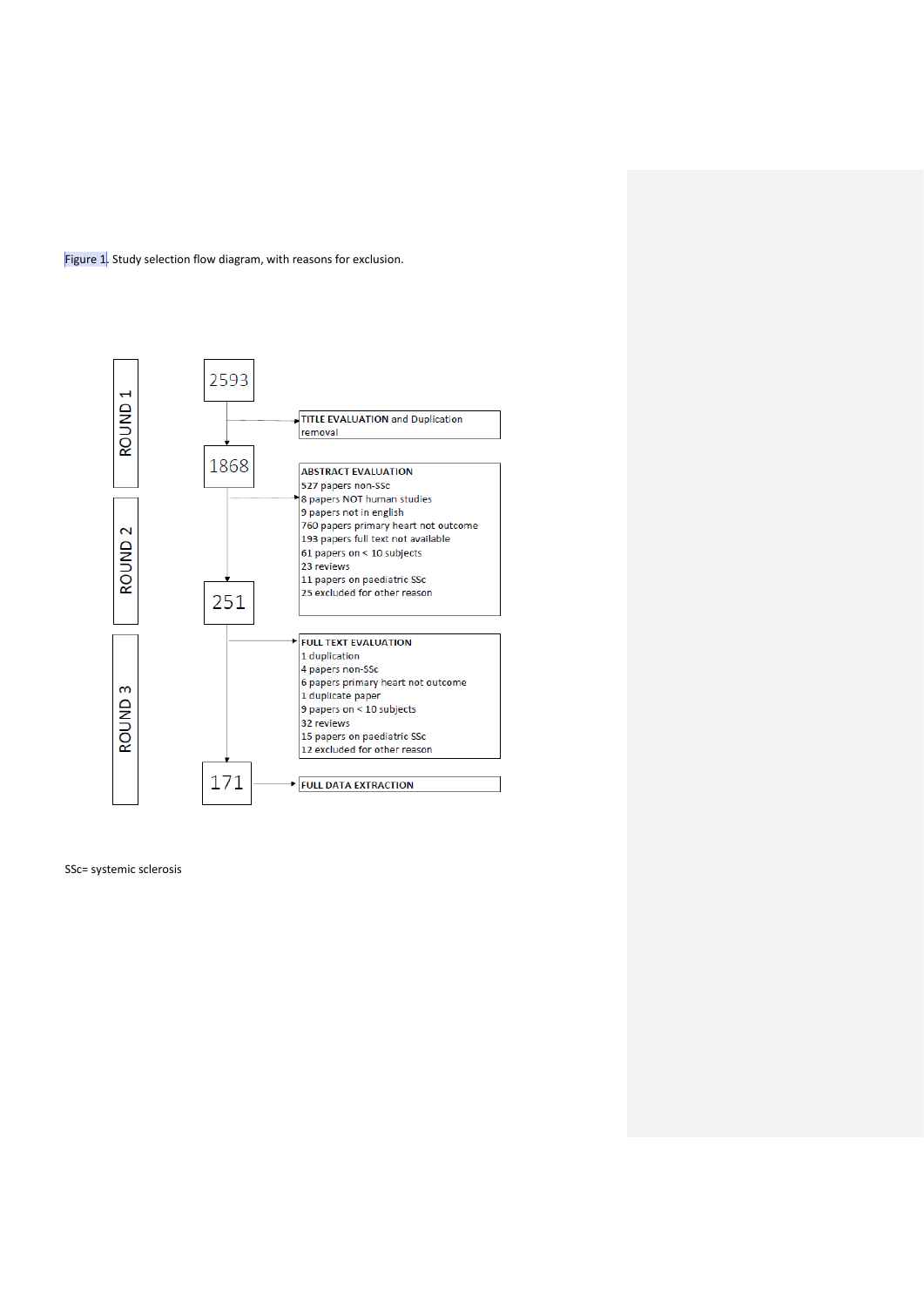#### Appendix 1. **Patient-Exposure-Outcome (PEO) questions**

## A) Symptoms

- In patients with SSc, can the presence of *palpitation* be defined as primary heart involvement?
- In patients with SSc, the presence of *syncope* can be defined as primary heart involvement?
- In patients with SSc, the presence of *dizziness* can be defined as primary heart involvement?
- In patients with SSc, the presence of *dyspnoea* can be defined as primary heart involvement?
- In patients with SSc, the presence of *chest pain* can be defined as primary heart involvement?
- In patients with SSc, the presence of *other symptoms* can be defined as primary heart involvement?

## B) Signs

- In patients with SSc, the presence of *hypoxia* can be defined as primary heart involvement?
- In patients with SSc, the presence of *cyanosis* can be defined as primary heart involvement?
- In patients with SSc, the presence of *ankle swelling* can be defined as primary heart involvement?
- In patients with SSc, the presence of *s3/s4 sounds* can be defined as primary heart involvement?
- In patients with SSc, the presence of *bibasal lung crepitations* can be defined as primary heart involvement?
- In patients with SSc, the presence of *other clinical signs* can be defined as primary heart involvement?

#### C) Anatomical site involved

- In patients with SSc, the alteration of *pericardium* can be defined as primary heart involvement?
- In patients with SSc, the alteration of *epicardium* can be defined as primary heart involvement?
- In patients with SSc, the alteration of *endocardium* can be defined as primary heart involvement?
- In patients with SSc, the alteration of *myocardium* can be defined as primary heart involvement?
- In patients with SSc, the alteration of *valves* can be defined as primary heart involvement?
- In patients with SSc, the alteration of *atria* can be defined as primary heart involvement?
- In patients with SSc, the alteration of *ventricles* can be defined as primary heart involvement?
- In patients with SSc, the alteration of *coronary circulation* can be defined as primary heart involvement?
- In patients with SSc, the alteration of *intramural circulation* can be defined as primary heart involvement?
- In patients with SSc, the alteration of *heart size* can be defined as primary heart involvement?
- In patients with SSc, the alteration of *impulse origin* can be defined as primary heart involvement?
- In patients with SSc, the alteration of *conduction system* can be defined as primary heart involvement?
- In patients with SSc, the alteration of *other anatomical site* can be defined as primary heart involvement?

#### D) Altered Physiologic function

- In patients with SSc, the alteration of *muscle contraction* can be defined as primary heart involvement?
- In patients with SSc, the alteration of *muscle relaxation* can be defined as primary heart involvement?
- In patients with SSc, the alteration of *conduction* can be defined as primary heart involvement?
- In patients with SSc, the alteration of *automaticity* can be defined as primary heart involvement?
- In patients with SSc, the alteration of *atrial depolarization* can be defined as primary heart involvement?
- In patients with SSc, the alteration of *ventricular depolarization* can be defined as primary heart involvement?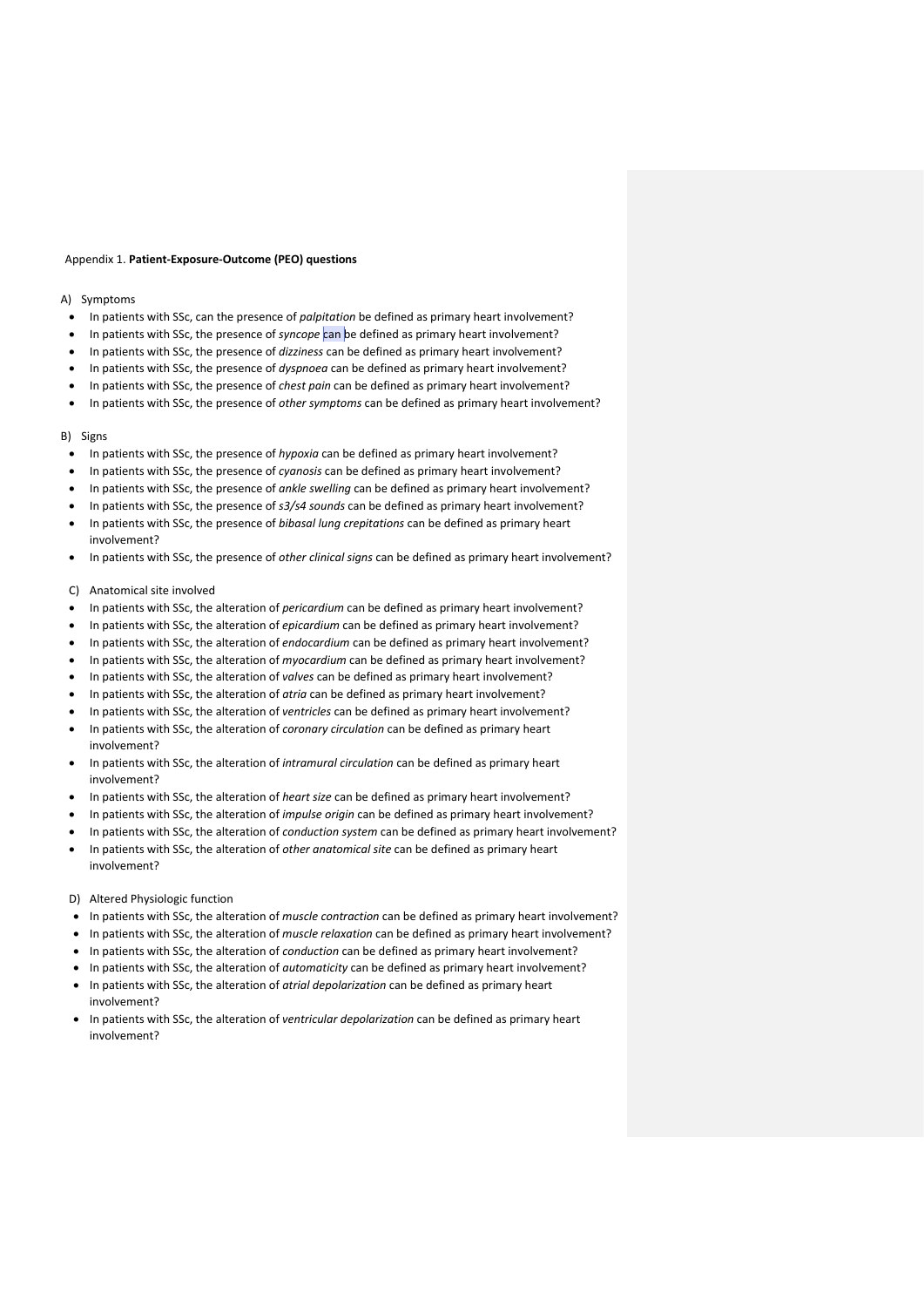- In patients with SSc, the alteration of *ventricular re-polarization* can be defined as primary heart involvement?
- In patients with SSc, the alteration of *wall motion* can be defined as primary heart involvement?
- In patients with SSc, the alteration of *perfusion* can be defined as primary heart involvement?
- In patients with SSc, the alteration of *other physiological function* can be defined as primary heart involvement?

E) Pathological changes

- In patients with SSc, the presence of *cardiac cellular hypertrophy* can be defined as primary heart involvement?
- In patients with SSc, the presence of *cardiac cellular hypotrophy* can be defined as primary heart involvement?
- In patients with SSc, the presence of *cardiac cellular atrophy* can be defined as primary heart involvement?
- In patients with SSc, the presence of *cardiac cellular necrosis* can be defined as primary heart involvement?
- In patients with SSc, the presence of *cardiac fibrosis* can be defined as primary heart involvement?
- In patients with SSc, the presence of *cardiac inflammation* can be defined as primary heart involvement?
- In patients with SSc, the presence of *cardiac collagen deposition* can be defined as primary heart involvement?
- In patients with SSc, the presence of *pericardial inflammation* can be defined as primary heart involvement?
- In patients with SSc, the presence of *pericardial haemorrhage* can be defined as primary heart involvement?
- In patients with SSc, the presence of *pericardial fluid alteration* can be defined as primary heart involvement?
- In patients with SSc, the presence of *cardiac* vasculitis can be defined as primary heart involvement?
- In patients with SSc, the presence of *cardiac vasculopathy* can be defined as primary heart involvement?
- In patients with SSc, the presence of *other cardiac pathologic change* of can be defined as primary heart involvement?

## F) Prognostic outcomes

- In patients with SSc, the development of *myocarditis* can be defined as primary heart involvement?
- In patients with SSc, the development of *heart failure* can be defined as primary heart involvement? • In patients with SSc, the development of *acute coronary syndrome* can be defined as primary heart involvement?
- In patients with SSc, the development of *arrhythmia* can be defined as primary heart involvement?
- In patients with SSc, the development of *sudden death* can be defined as primary heart involvement?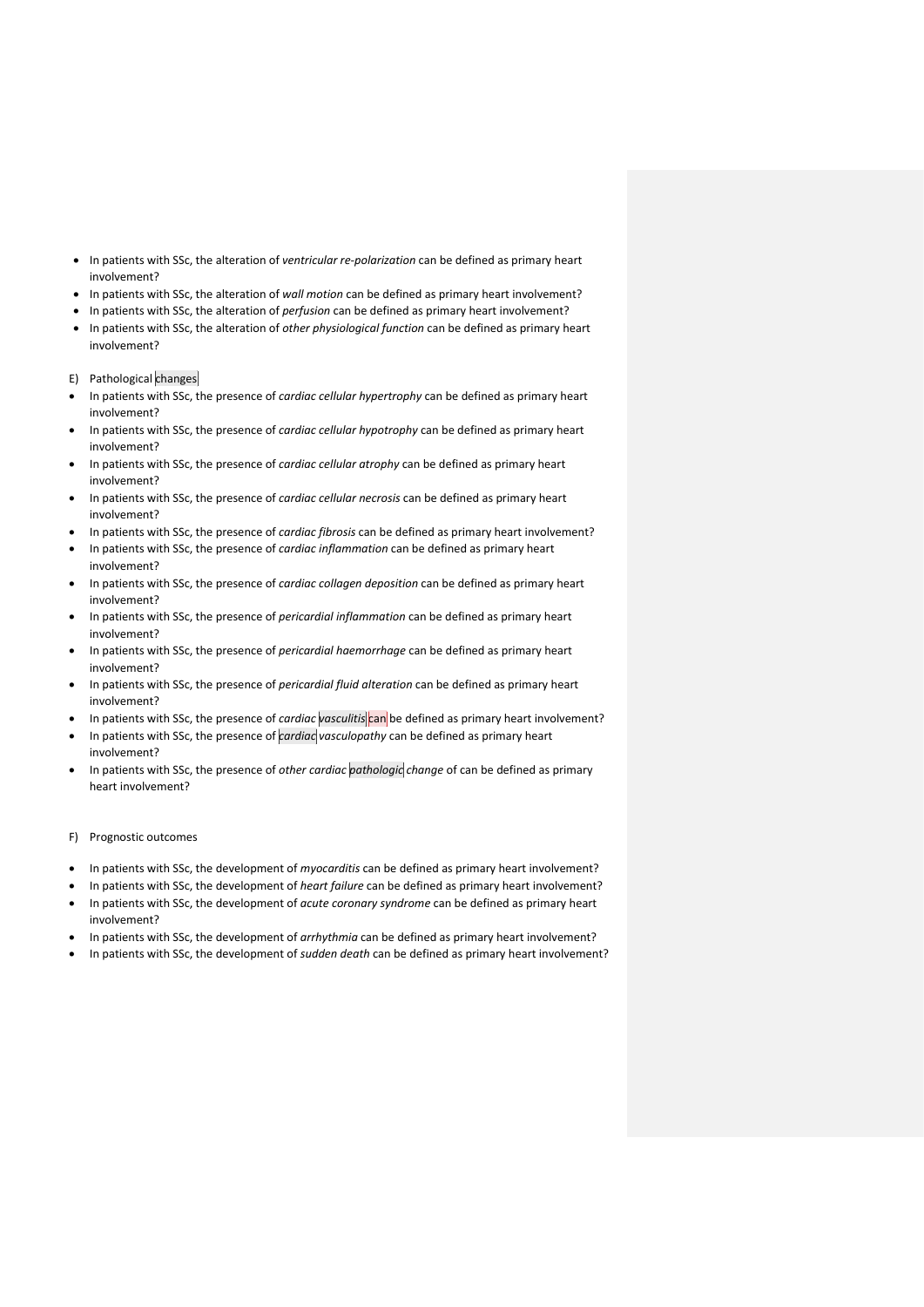Appendix 2. Inclusion and exclusion criteria in evaluating publications.

## **Inclusion criteria:**

- 1. Articles on Systemic sclerosis or in which SSc patients can be separately identified
- 2. Articles with heart involvement as main topic
- 3. Articles published from inception to October 31<sup>st</sup> 2018
- 4. Articles with full text in English or Italian or Romanian or French or Arabic or Serbian.
- 5. Randomised clinical trials, retrospective or observational studies, registries, case series with and without controls and case reports with ≥ 10 patients
- 6. Reviews will be examined to search the articles that are not available otherwise

## **Exclusion criteria:**

- 1. Non-human studies
- 2. Studies without clinical or imaging outcomes (genetic, in vitro data)
- 3. Articles including only patients with overlap syndrome by ACR/EULAR classification criteria
- 4. Case reports/series of < 10 patients
- 5. Heart involvement secondary to pulmonary hypertension or other SSc related organ involvement, drug toxicity, infections or other comorbidities clearly identifiable and distinguishable from systemic sclerosis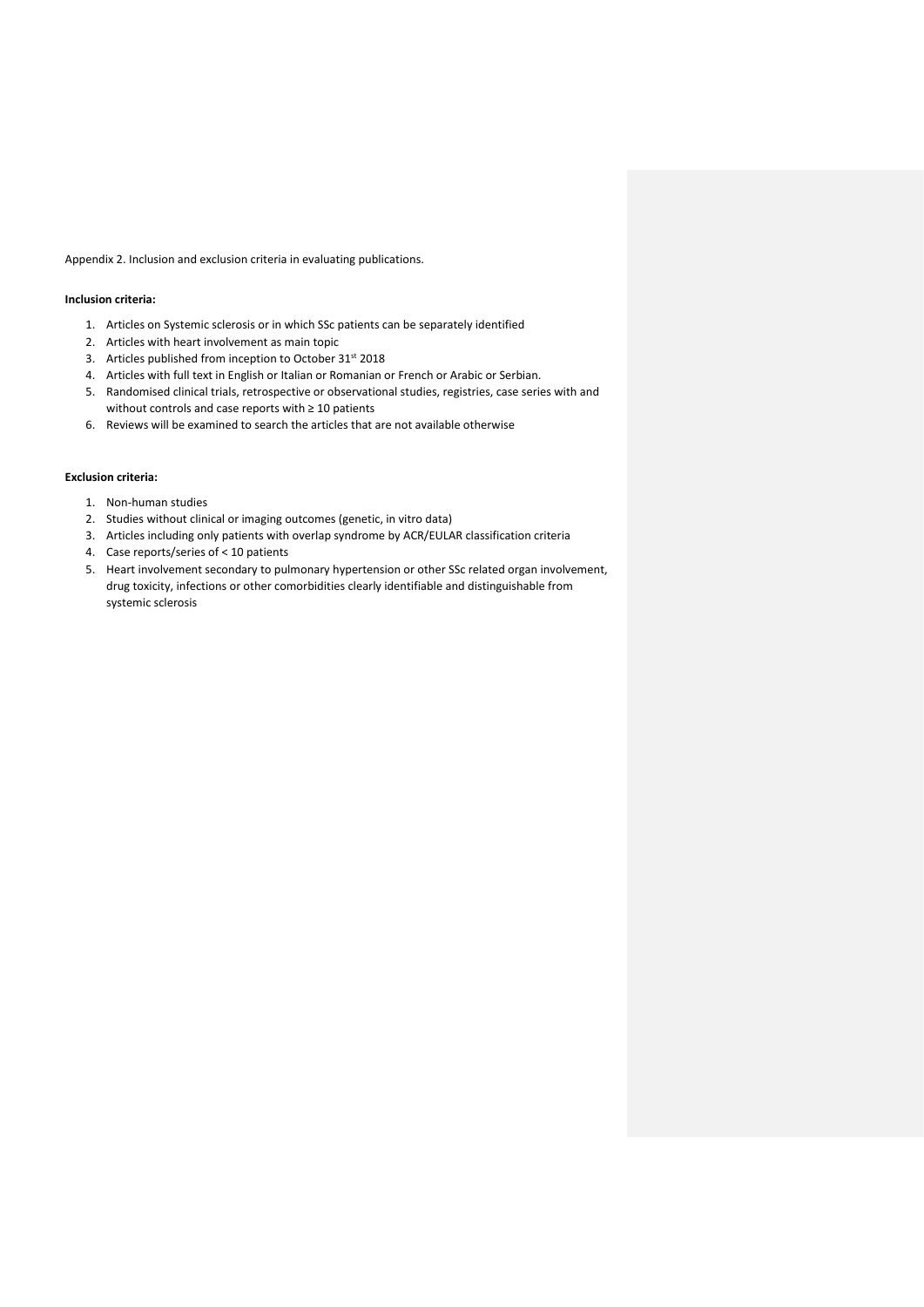Appendix 3. Statements derived from the three rounds of the Nominal Groups technique, with the derived statements for the four clusters and its level of agreement among the 16 experts.

- A) PATHOGENESIS CLUSTER
- 1. A combination pattern of inflammation, fibrosis, micro-vascular vasculopathy after exclusion of other known heart diseases.
- 2. SSc-pHI includes inflammation, fibrosis and vasculopathy.
- 3. Presence of cardiac fibrosis of non-ischemic origin.
- 4. Inflammatory/fibrotic process of the heart after excluding other causes.

## Statement: *SSc-pHI pathogenesis comprises one or more of inflammation, fibrosis and/or vasculopathy. (73%)*

- B) ETIOLOGY CLUSTER
- 5. Cardiac abnormalities directly attributable to SSc.
- 6. Cardiac abnormalities not due to drug induced cardio-toxicity.
- 7. For symptomatic patients, primary is exclusion of cardiac involvement secondary is atherosclerosis, ischemic heart disease, severe kidney disease, pulmonary hypertension.
- 8. Exclude all other causes of heart disease (including infections, ischaemic) to define primary.
- 9. Cardiac abnormalities not entirely explained by other cardiovascular (CV) and non-cardiovascular causes and likely to be due to pathological processes characteristics of SSc.
- 10. Evidence of histopathological or imaging assessment of acute or chronic heart involvement which is not clearly secondary to non-SSc cardiac conditions and/or extra cardiac conditions.
- 11. Significant cardiac conduction defects in the absence of systemic hypertension.
- 12. Other causes can be background but not fully explain the cause.
- 13. Requiring as much as possible the exclusion of non-cardiac and non SSc signs and symptoms.
- 14. Additional part of algorithm after exclusion of PAH and borderline PAH, in addition to other general population CV factors, other cardiomyopathies and myocarditis to perform differential diagnosis for SSc-pHI.
- 15. Structural functional heart impairment without known disease or comorbidity.

Statement: *SSc-pHI comprises cardiac abnormalities that are predominantly attributable to SSc rather than other causes\*. (91%)*

*\*Non SSc specific cardiac (Atherosclerosis, Ischaemic heart disease Systemic hypertension…) and SSc non-cardiac (PAH, Renal involvement, ILD)*

- C) CLINICAL AND DIAGNOSTIC CLUSTER
- 16. Systolic or diastolic dysfunction, pericarditis or arrhythmias, both symptomatic and asymptomatic, excluding other causes.
- 17. Dysfunction of the heart predominantly caused by SSc.
- 18. Systolic/diastolic dysfunction or alteration of conduction system excluding other conditions.
- 19. Definition requires all symptoms, signs and physiological measures.
- 20. Presence of heart failure symptoms and exclusion of cardiac and non-cardiac causes.
- 21. Not only heart failure, but also primary arrhythmias and chest pain.
- 22. Signs and symptoms of heart failure, excluding mimickers.
- 23. Evidence of ventricular ectopy on ECG monitoring and ambulatory monitoring.
- 24. Symptoms to start the suspicion, followed by algorithmic diagnostic pathway.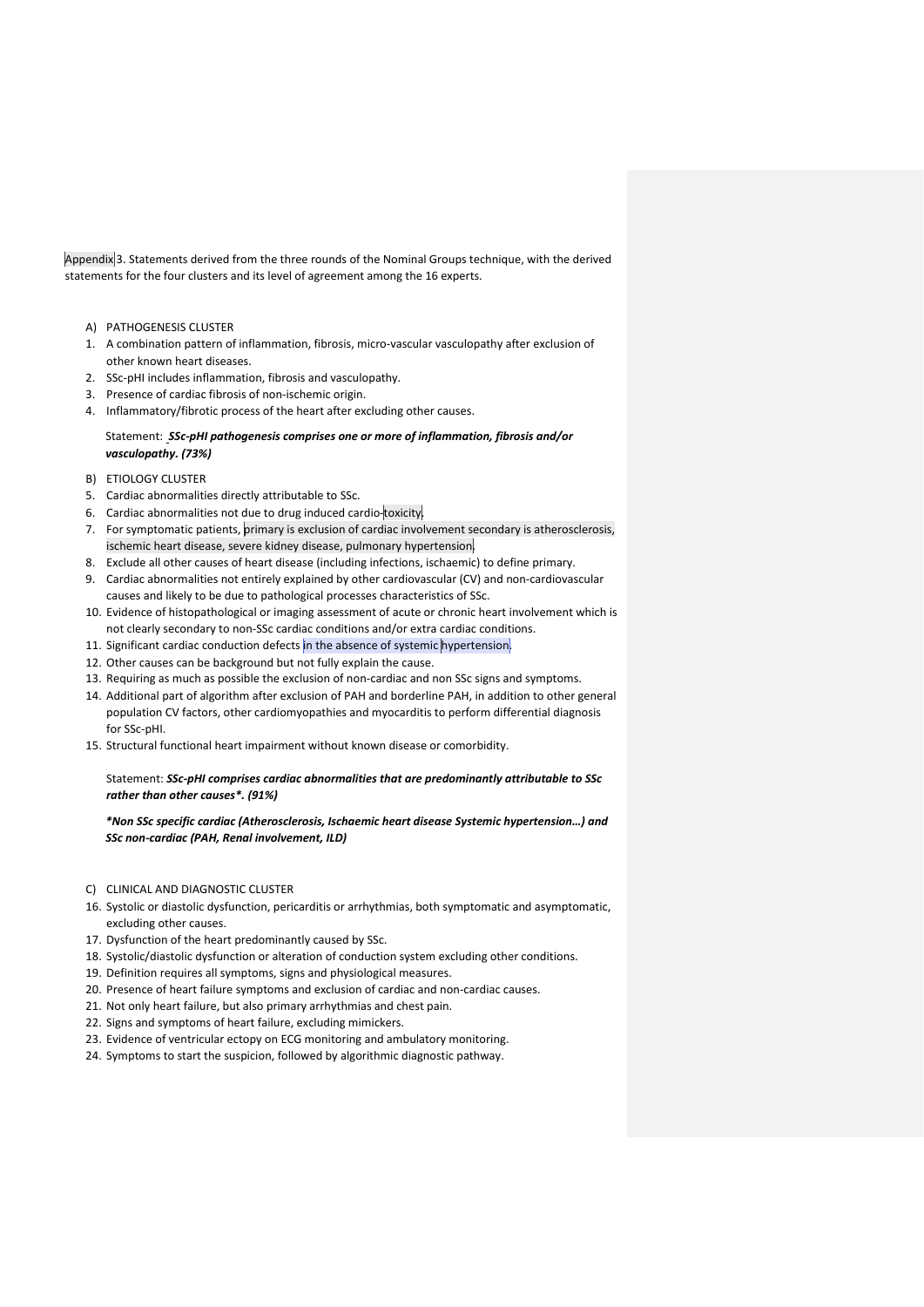- 25. Involvement due to SSc that is clinically meaningful and may be symptomatic or impact on prognosis
- 26. SSc-pHI includes valve disease

*Statement: SSc-pHI may be sub-clinical and must be detected and/or confirmed through diagnostic investigations. (77%)*

- D) TIMING CLUSTER
- 27. Cardiac involvement can manifest also at disease onset

*Statement: SSc-pHI may be present at time of disease onset. (51%)*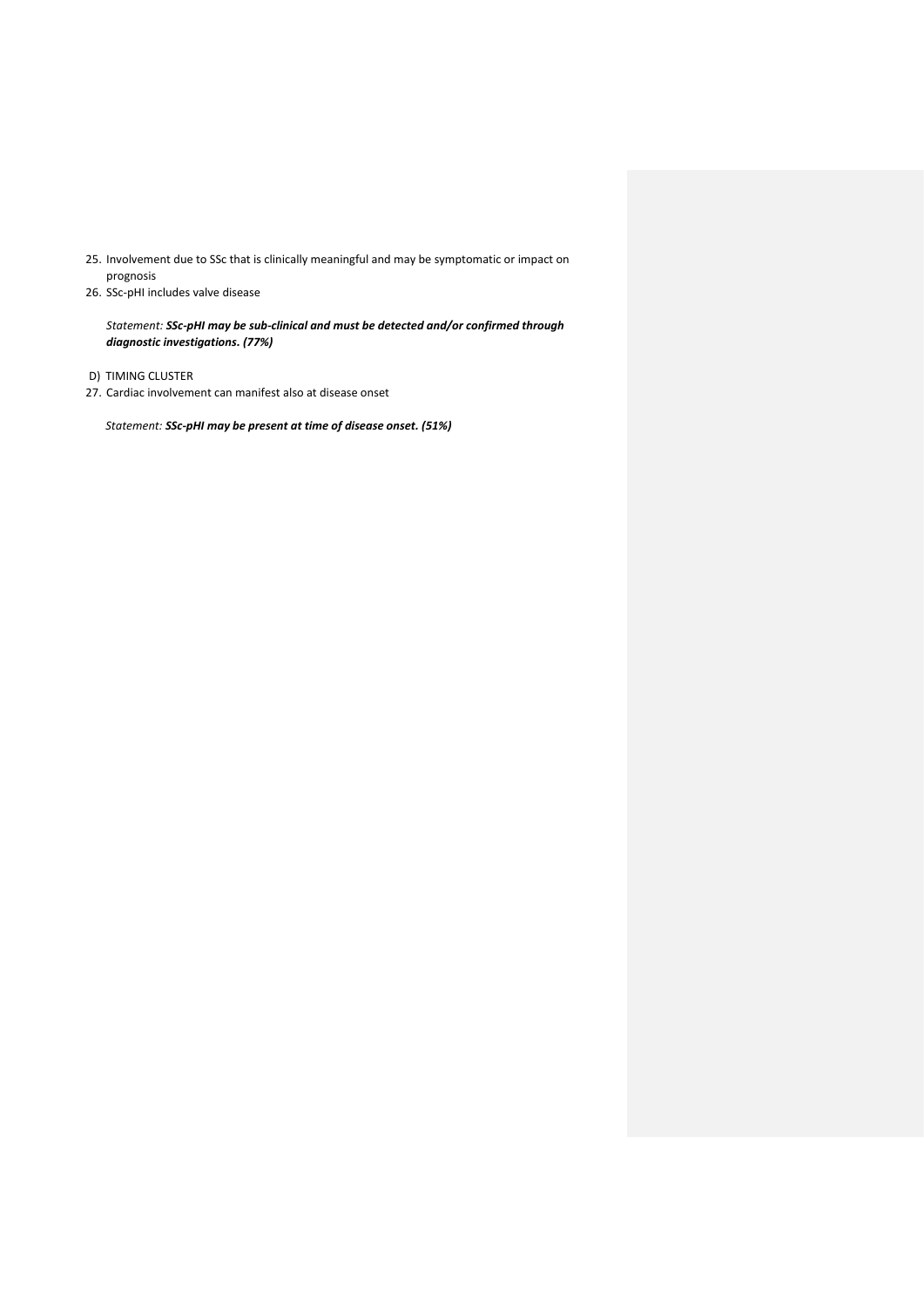| Symptoms          | N° PAPERS | <b>References</b>                                                             | N° PATIENTS        | <b>References</b>                                                                                 |
|-------------------|-----------|-------------------------------------------------------------------------------|--------------------|---------------------------------------------------------------------------------------------------|
| PALPITATION       | 28        | $(23-50)$                                                                     | 1265 / 4684 (27 %) | from 25 papers (23, 26,<br>28-32, 36, 37, 39-51)                                                  |
| <b>SYNCOPE</b>    | 8         | (23-26, 28, 38, 41,<br>52)                                                    | 9/112(8%)          | from 3 papers $(26, 41,$<br>52)                                                                   |
| <b>DIZZINESS</b>  | 5         | $(24, 25, 28, 48, 53)$ 10 / 83 (12 %)                                         |                    | from 2 papers $(28, 48)$                                                                          |
| <b>DYSPNOEA</b>   | 37        | (23-25, 27, 29-32,<br>36-40, 43-46, 48,<br>50, 52-69)                         | 2178 / 5091 (43 %) | from 28 papers (23, 30-<br>32.37-40.43-46.48.<br>50, 52-54, 56-58, 62-<br>69)                     |
| <b>CHEST PAIN</b> | 32        | (23-30, 32-35, 37,<br>39, 42, 43, 45, 46,<br>48, 52-54, 56, 61,<br>64, 70-76) | 103 / 859 (12 %)   | from 23 papers (26, 28-<br>30, 33-35, 37, 39, 42,<br>43, 45, 46, 48, 52-54,<br>56, 64, 70, 74-76) |
| Non specified     | 5         | (59, 77-80)                                                                   | 15/48 (31%)        | From 1 paper $(77)$                                                                               |

Table 1. Data extracted from the "Symptoms" domain and its variables.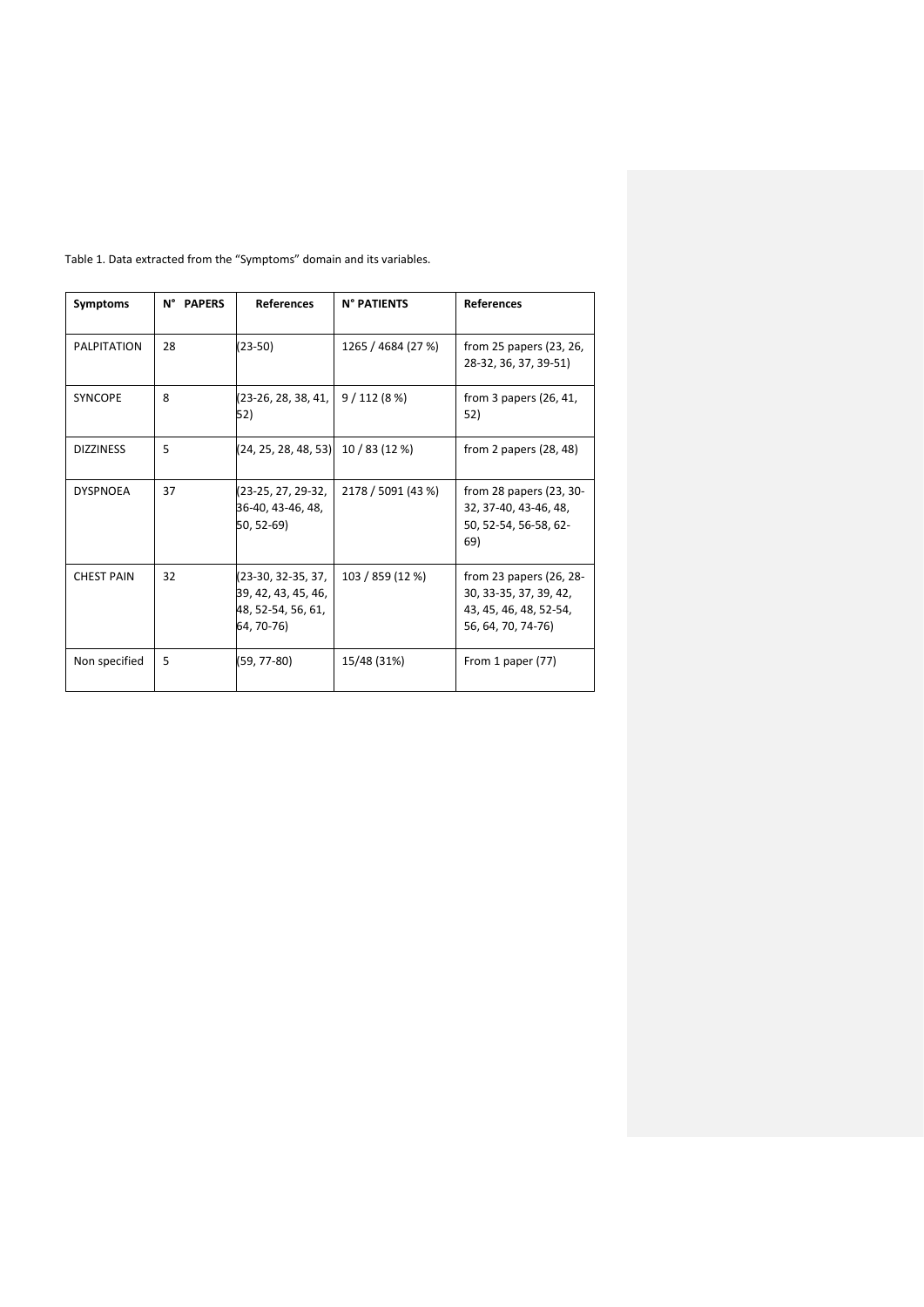| <b>Signs</b>                | N° papers      | <b>References</b>    | N° patients     | <b>References</b>                     |
|-----------------------------|----------------|----------------------|-----------------|---------------------------------------|
| <b>HYPOXIA</b>              | $\overline{2}$ | (59, 64)             | 10 / 37 (27 %)  | from 2 papers (59,<br>64)             |
| <b>CYANOSIS</b>             | $\Omega$       |                      |                 |                                       |
| <b>ANKLE SWELLING</b>       | 4              | (39, 46, 59, 69)     | 33 / 148 (22 %) | from 4 papers (39,<br>46, 59, 69)     |
| S3/S4 SOUNDS                | 5              | (41, 53, 59, 69, 81) | 25 / 125 (20 %) | from 5 papers (41,<br>53, 59, 69, 81) |
| <b>BIBASAL CREPITATIONS</b> | 3              | (41, 59, 69)         | 22 / 61 (36 %)  | from 3 papers (41,<br>59,69)          |
| OTHER CLINICAL SIGNS        | 10             |                      |                 |                                       |
| Signs of CHF                | 4              | (30, 32, 39, 52)     | 38 / 93 (41 %)  | from 4 papers (30,<br>32, 39, 52)     |
| Systemic Hypotension        | $\overline{2}$ | (38, 82)             | 3/54(6%)        | from 1 paper $(82)$                   |
| Systemic Hypertension       | $\mathbf{1}$   | (29)                 | 4/22(18%)       | from 1 paper $(29)$                   |
| Valvular murmur             | $\overline{2}$ | (59, 69)             | 6/10(60%)       | from 1 paper $(69)$                   |
| Fatigue                     | $\mathbf{1}$   | (58)                 | 16 / 16 (100 %) | from 1 paper (58)                     |

Table 2. Data extracted from the "Signs" domain and its variables.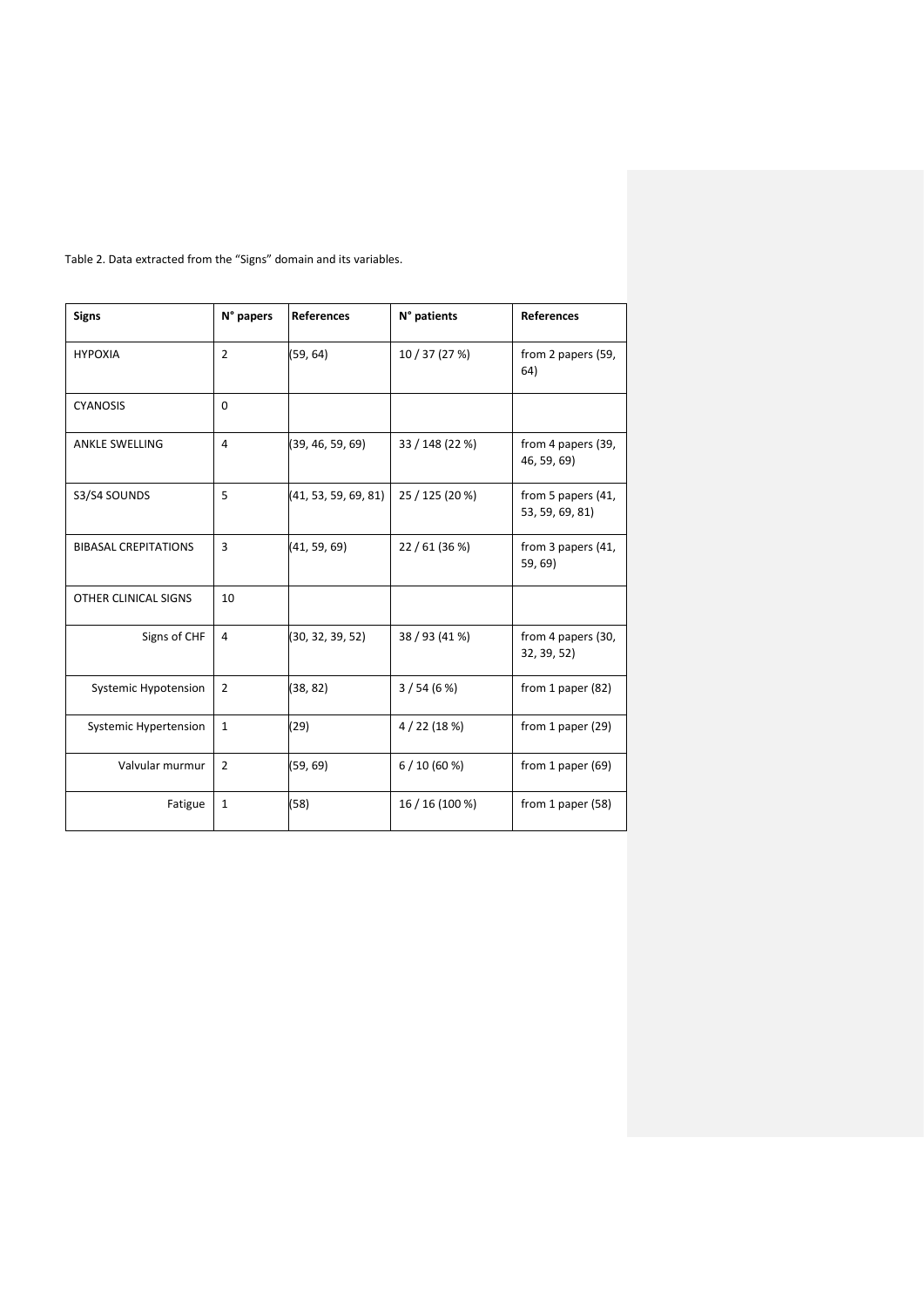| Pathological<br><b>Changes</b>         | N°<br><b>PAPERS</b> | References                           | N°<br><b>PATIENTS</b> | <b>References</b>                                          | Comments / details                                                                                                                                                                                                                                                                                                                                                      |
|----------------------------------------|---------------------|--------------------------------------|-----------------------|------------------------------------------------------------|-------------------------------------------------------------------------------------------------------------------------------------------------------------------------------------------------------------------------------------------------------------------------------------------------------------------------------------------------------------------------|
| <b>INFLAMMATION</b>                    | 3                   | (54, 57, 83)                         | 45/56<br>(80 %)       | from 3<br>papers (54,<br>57, 83)                           | 15 grade I, 18 grade II, 9 grade III<br>(83)<br>Lymphocytic myocardial infiltrate<br>in 1 patient (54)                                                                                                                                                                                                                                                                  |
| <b>FIBROSIS</b>                        | 11                  | (5, 27, 52,<br>54, 57, 70,<br>83-87) | 187/322<br>(58%)      | from 11<br>papers (5,<br>27, 52, 54,<br>57, 70, 83-<br>87) | Myocardium/endocardium in 26<br>patients (70)<br>Myocardium in 60 patients (5, 52,<br>84, 85)<br>Endocardium in 7 patients (85)<br>Midwall 21 patients<br>Epicardial in 12 patients (85)<br>Perivascular in 17 patients (27, 54)<br>Bi-ventricular in 3 patients (87)<br>Mean degree 12.3 ± 6.3 % in 20<br>patients (83)<br>Range from 8 to 32 % in 25<br>patients (57) |
| COLLAGEN<br><b>DEPOSITION</b>          | $\overline{2}$      | (27, 81)                             | 3/15(20)<br>%)        | from 1<br>papers<br>(81)                                   | Interstitium, between muscle<br>fibers (27, 81)                                                                                                                                                                                                                                                                                                                         |
| <b>VESSEL</b><br><b>ABNORMALITIES</b>  | $\overline{2}$      | (5, 86)                              | 8/55(15)<br>%)        | from 2<br>papers (5,<br>86)                                | Coronary atherosclerosis in 5<br>patients(5)<br>Myocardial vessels in 3 patients<br>(86)                                                                                                                                                                                                                                                                                |
| <b>CELLULAR</b><br><b>HYPERTHROPHY</b> | $\mathbf{1}$        | (52)                                 | 5/25(20)<br>%)        | from 1<br>paper (52)                                       | Located in myocardial microvessels<br>(52)                                                                                                                                                                                                                                                                                                                              |
| <b>CELLULAR ATROPY</b>                 | 0                   |                                      |                       |                                                            |                                                                                                                                                                                                                                                                                                                                                                         |
| CELLULAR<br><b>NECROSIS</b>            | $\mathbf{1}$        | (70)                                 | 16/52<br>(30 %)       | from 1<br>paper (70)                                       | Myocardium (70)                                                                                                                                                                                                                                                                                                                                                         |

Table 3. Data extracted from the "Pathological changes" domain and its variables.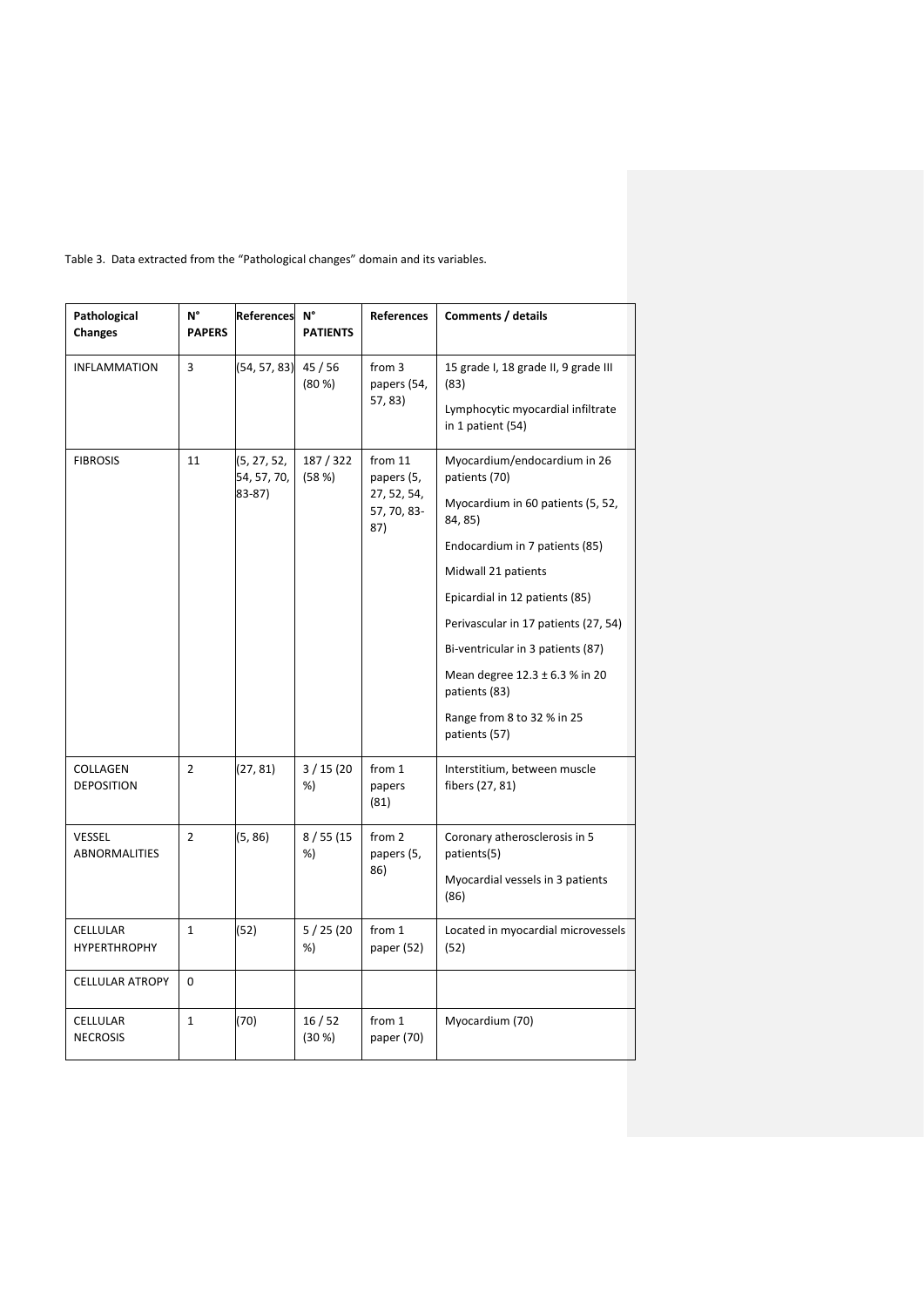| <b>HAEMORRHAGE</b>                     | $\Omega$     |                     |                 |                                      |                                                                                                                                                                                                                                                                                                                                                                                                 |
|----------------------------------------|--------------|---------------------|-----------------|--------------------------------------|-------------------------------------------------------------------------------------------------------------------------------------------------------------------------------------------------------------------------------------------------------------------------------------------------------------------------------------------------------------------------------------------------|
| PERICARDIUM<br>alteration              | 4            | (42, 70, 84,<br>86) | 87/184<br>(47%) | from 4<br>papers (42,<br>70, 84, 86) | Focal or diffuse fibrous or fibrinous<br>pericarditis in 17 patients (70)<br>Fibrinous, fibrous pericarditis and<br>pericardial adhesions in 31<br>patients (84)<br>Pericarditis with chronic<br>inflammatory cells in 31 patients<br>(86)<br>Pericardial fibrosis in 4 patients<br>(42)<br>Granulomatous pericarditis in 2<br>patients (42)<br>Non-specific inflammation in 2<br>patients (42) |
| PERICARDIAL<br><b>FLUID alteration</b> | $\mathbf{1}$ | (42)                | 9/30<br>(30%)   | from 1<br>paper $(42)$               | Presence of exhudate                                                                                                                                                                                                                                                                                                                                                                            |
| <b>OTHER</b><br>(Conduction<br>System) | $\mathbf{1}$ | (70)                | 15/52<br>(29%)  | from 1<br>paper (70)                 | Varying degrees of SA node fibrosis<br>in 13 pts (70)<br>Interruption in proximal bundle<br>branches in 2 patients (70)                                                                                                                                                                                                                                                                         |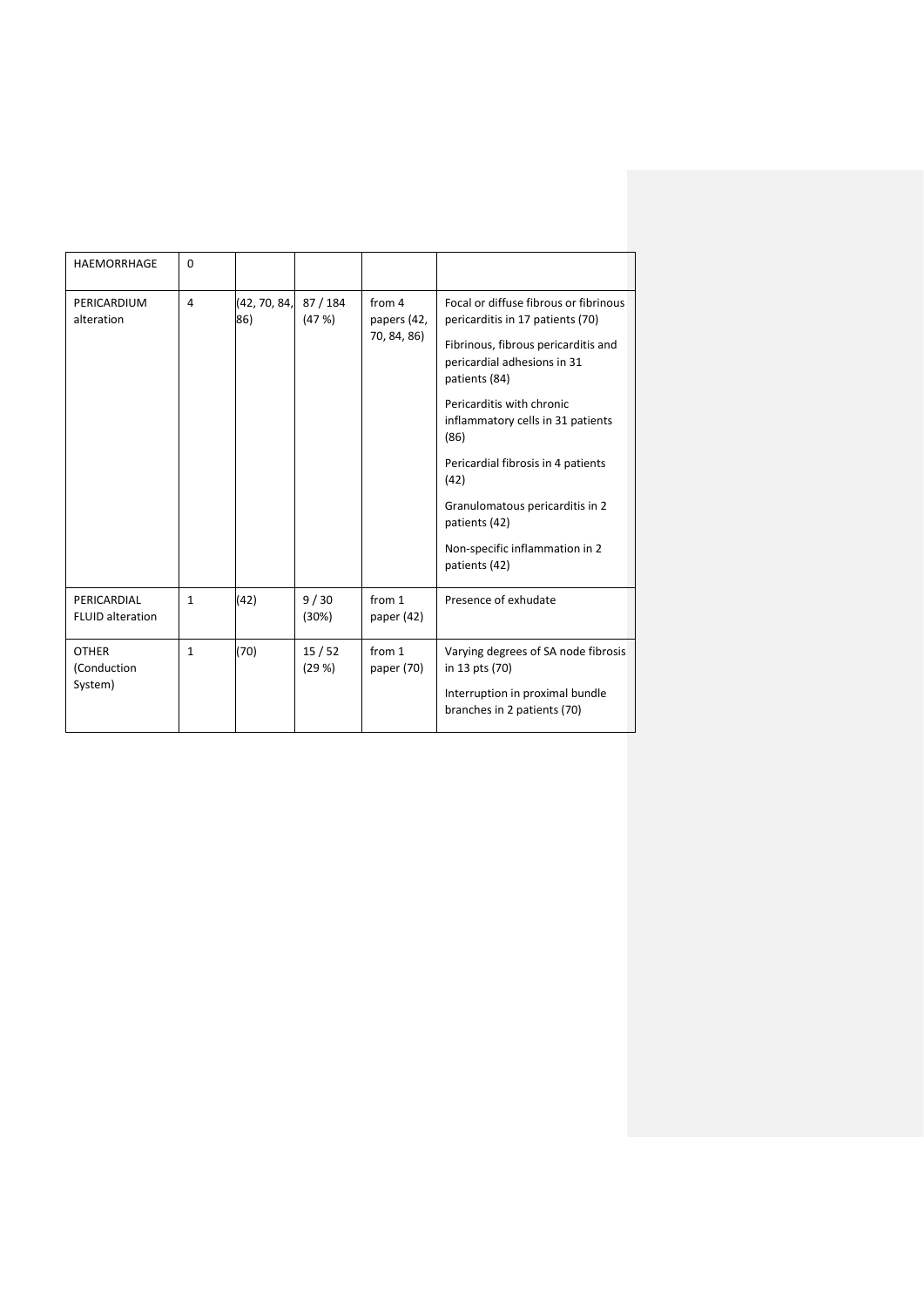| <b>Anatomical site</b><br>involved | N°<br>papers | <b>References</b>                                                                                                                                                        | N°<br><b>Patients</b>   | <b>References</b>                                                                                                                                                                                                               | <b>COMMENTS/DETAILS</b>                                                                                                                                                                                                |
|------------------------------------|--------------|--------------------------------------------------------------------------------------------------------------------------------------------------------------------------|-------------------------|---------------------------------------------------------------------------------------------------------------------------------------------------------------------------------------------------------------------------------|------------------------------------------------------------------------------------------------------------------------------------------------------------------------------------------------------------------------|
| <b>HEART SIZE</b>                  | 54           | (5, 23-27, 34, 37,<br>44-46, 54, 56, 58,<br>59, 69, 70, 76, 80,<br>83, 85, 87-118)                                                                                       | 247/<br>1289 (19<br>%)  | from 26 papers<br>$(5, 37, 44-46,$<br>54, 56, 58, 59,<br>69, 70, 76, 83,<br>97, 102, 103,<br>105, 107, 108,<br>112-116, 118)                                                                                                    | Increased heart weight in<br>1 patient (5)<br>Enlarged cardiac shadow<br>in 31 pts (56, 97)<br>Increased Cardio-thoracic<br>ratio in 35 patients (58,<br>59, 102, 105)<br>Cardiomegaly in 29<br>patients (37, 76, 112) |
| <b>LEFT ATRIUM</b>                 | 40           | (24, 31, 44, 55, 59,<br>69, 76, 79, 80, 85,<br>87, 89, 91-96, 98,<br>100, 101, 103, 104,<br>106-108, 114, 116-<br>126)                                                   | 129/<br>1090 (12<br>%)  | from 14 papers<br>(44, 59, 69, 76,<br>85, 87, 89, 93,<br>103, 114, 116,<br>118, 124, 125)                                                                                                                                       | Enlarged LA in 11 patients<br>(103)                                                                                                                                                                                    |
| <b>LEFT VENTRICLE</b>              | 91           | (5, 23-31, 34, 36,<br>38, 39, 42, 44, 46,<br>51, 52, 54, 56-60,<br>68-70, 72-74, 76,<br>78-80, 83, 87-104,<br>106-109, 111, 113-<br>116, 118, 119, 121-<br>125, 127-147) | 1140/<br>10571<br>(11%) | from 52 papers<br>(5, 28, 30, 34,<br>39, 42, 44, 46,<br>51, 52, 54, 58-<br>60, 69, 70, 72,<br>76, 83, 87, 89,<br>97, 102, 103,<br>107-109, 113-<br>116, 118, 123-<br>125, 127, 129-<br>133, 135, 138-<br>140, 142, 144-<br>147) | LV/RV Hypertrophy in 36<br>patients (70)<br>LV/RV dilation in 39<br>patients (83, 113)<br>LV Hypertrophy in 42<br>patients (44, 54, 114, 115)<br>LV enlargement in 24<br>patients (46)                                 |
| <b>RIGHT ATRIUM</b>                | 14           | (5, 24, 44, 79, 80,<br>92, 98, 100, 104,<br>106, 125, 133, 148,<br>149)                                                                                                  | 22/96<br>(23%)          | from 2 papers<br>(44, 125)                                                                                                                                                                                                      |                                                                                                                                                                                                                        |
| RIGHT VENTRICLE                    | 50           | (23-27, 29, 30, 37,<br>42, 45, 51, 55-60,<br>68-70, 73, 76, 79,<br>80, 83, 85, 87, 91,                                                                                   | 262/<br>1340 (20<br>%)  | from 26 papers<br>(29, 30, 37, 42,<br>45, 51, 58-60,<br>69, 70, 76, 83,                                                                                                                                                         | LV/RV Hypertrophy in 36<br>patients (70)                                                                                                                                                                               |

Table 4. Data extracted from the "Anatomical site involved" domain and its variables.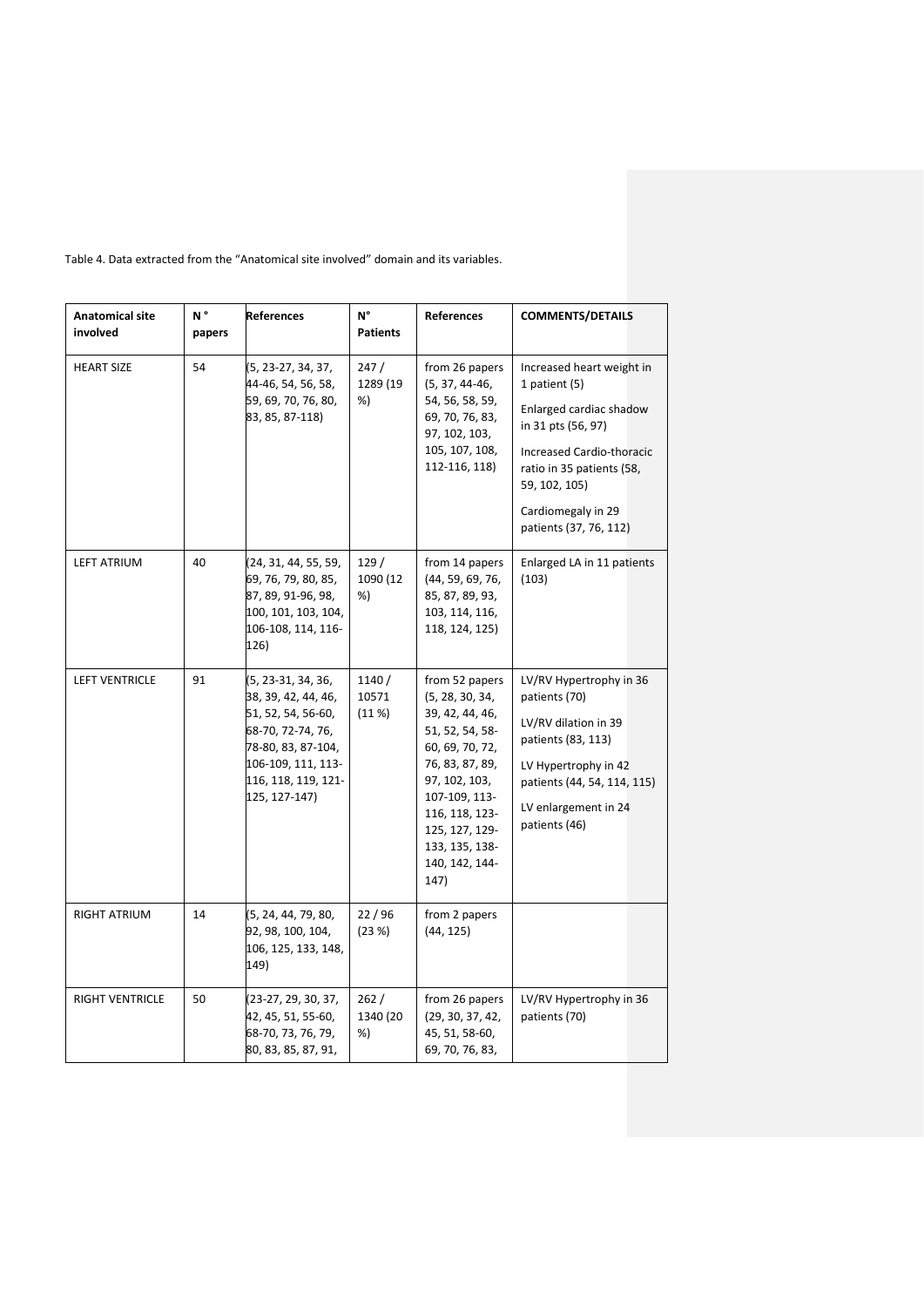|                                   |    | 92, 94, 96-100, 103,<br>104, 106, 109-111,<br>113, 114, 116, 121,<br>123, 130, 133, 150)                                                                                                          |                        | 85, 87, 103,<br>104, 106, 113,<br>114, 116, 123,<br>130, 133, 150)                                                                                      | LV/RV dilation in 39<br>patients (83, 113) |  |
|-----------------------------------|----|---------------------------------------------------------------------------------------------------------------------------------------------------------------------------------------------------|------------------------|---------------------------------------------------------------------------------------------------------------------------------------------------------|--------------------------------------------|--|
| INTERVENTRICULAR<br><b>SEPTUM</b> | 33 | (27, 28, 31, 38, 45,<br>56, 60, 69, 72, 76,<br>79, 80, 83, 88, 94,<br>98, 99, 101, 103,<br>104, 106-108, 115,<br>116, 118, 119, 123,<br>128, 132-134, 147)                                        | 112/<br>1061 (11<br>%) | from 12 papers<br>(38, 45, 60, 69,<br>72, 76, 106,<br>115, 116, 123,<br>132)                                                                            |                                            |  |
| VALVES                            | 41 | (25, 27, 28, 37, 43,<br>56, 59, 70, 76, 79,<br>80, 84, 85, 87, 90,<br>93, 94, 98, 100,<br>103-105, 107, 108,<br>110, 114, 116, 118,<br>123-126, 130, 132-<br>134, 139, 140, 142,<br>143, 151-153) | 386/<br>1051 (37<br>%) | from 22 papers<br>(27, 37, 43, 70,<br>76, 84, 87, 93,<br>103, 105, 114,<br>116, 123-125,<br>130, 139, 140,<br>142, 143, 152,<br>153)                    |                                            |  |
| Mitral Valve                      | 34 | (25, 27, 28, 37, 41,<br>43, 53, 56, 59, 76,<br>79, 80, 84, 85, 93,<br>94, 98, 104, 105,<br>107, 114, 116, 118,<br>123-125, 130, 132-<br>134, 139, 142, 151,<br>152)                               | 339/<br>1529 (22<br>%) | from 25 papers<br>(27, 28, 37, 41,<br>43, 53, 56, 59,<br>76, 84, 85, 93,<br>98, 105, 114,<br>116, 124, 125,<br>130, 132, 134,<br>139, 142, 151,<br>152) |                                            |  |
| <b>Tricuspid Valve</b>            | 23 | (25, 37, 41, 53, 56,<br>79, 80, 84, 94, 100,<br>103-105, 110, 114,<br>116, 123, 130, 133,<br>134, 139, 142, 153)                                                                                  | 269 / 860<br>(31%)     | from 17 papers<br>(37, 41, 53, 56,<br>84, 100, 103,<br>105, 114, 116,<br>123, 130, 133,<br>134, 139, 142,<br>153)                                       |                                            |  |
| <b>Pulmonary Valve</b>            | 12 | (25, 41, 59, 79, 94,<br>103-105, 110, 114,<br>133, 134)                                                                                                                                           | 12/326<br>(4% )        | from 5 papers<br>(41, 59, 103,<br>105, 114)                                                                                                             |                                            |  |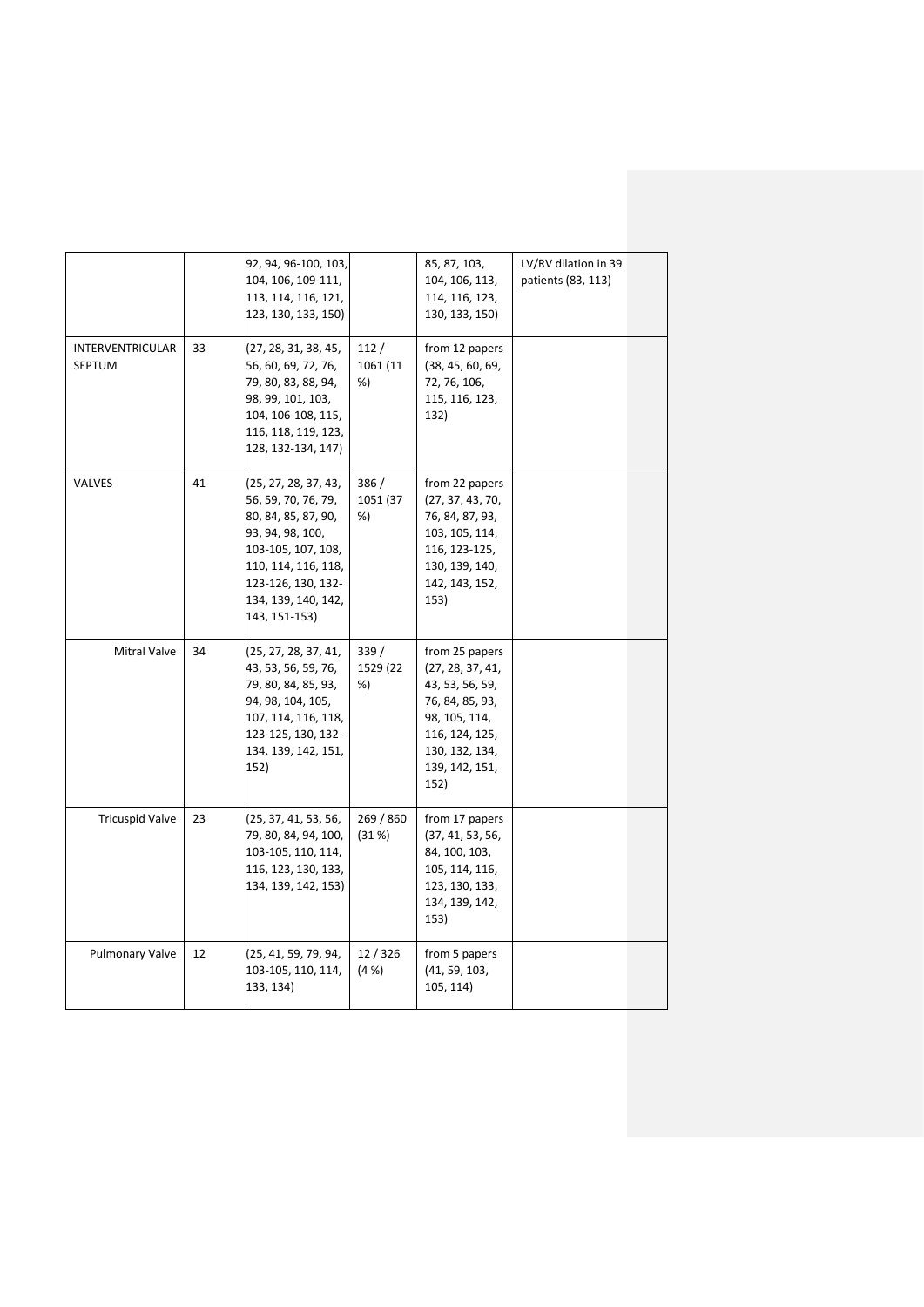| Aortic Valve                                 | 26 | (25, 27, 37, 41, 59,<br>79, 80, 84, 93, 94,<br>98, 103-105, 108,<br>114, 116, 124, 130,<br>132-134, 139, 151,<br>152)                                                                                 | 132/<br>1194 (11<br>%) | from 16 papers<br>(27, 37, 41, 59,<br>84, 93, 98, 105,<br>114, 116, 124,<br>130, 132, 139,<br>151, 152)                                                                                                  |  |
|----------------------------------------------|----|-------------------------------------------------------------------------------------------------------------------------------------------------------------------------------------------------------|------------------------|----------------------------------------------------------------------------------------------------------------------------------------------------------------------------------------------------------|--|
| <b>CORONARY</b><br>VESSELS                   |    |                                                                                                                                                                                                       |                        |                                                                                                                                                                                                          |  |
| Epicardial                                   | 13 | (5, 30, 35, 52, 54,<br>70, 80, 84, 87, 90,<br>116, 125, 154)                                                                                                                                          | 43/177<br>(37%)        | from 6 papers<br>(30, 54, 70, 84,<br>116, 125)                                                                                                                                                           |  |
| Intramural                                   | 15 | (29, 30, 33, 35, 44,<br>52, 61, 70, 79, 80,<br>87, 128, 136, 137,<br>154)                                                                                                                             | 98 / 338<br>(29%)      | from 10 papers<br>(29, 30, 33, 35,<br>44, 52, 61, 79,<br>136, 137)                                                                                                                                       |  |
| SINUS-ATRIAL<br><b>NODE</b>                  | 14 | (25, 28, 32, 43, 48,<br>67, 70, 80, 94, 105,<br>114, 153, 155, 156)                                                                                                                                   | 228/726<br>(31%)       | from 10 papers<br>(28, 32, 43, 48,<br>67, 70, 94, 153,<br>155, 156)                                                                                                                                      |  |
| ATRIUM-<br><b>VENTRICULAR</b><br><b>NODE</b> | 18 | (25, 28, 44, 47, 52,<br>58, 67, 70, 80, 93,<br>94, 105, 112, 114,<br>116, 155)                                                                                                                        | 129 / 720<br>(18%)     | from 13 papers<br>(28, 44, 47, 52,<br>58, 67, 93, 94,<br>105, 112, 114,<br>116, 155)                                                                                                                     |  |
| CONDUCTION<br>SYSTEM                         | 48 | (24, 25, 28, 29, 33-<br>36, 39, 44-48, 52,<br>56, 59, 60, 67, 70,<br>73, 76, 77, 80, 85,<br>87, 92-94, 97, 101,<br>102, 105, 112, 115,<br>116, 123, 125, 131,<br>132, 134, 143, 147,<br>153, 156-159) | 683/<br>2734 (25<br>%) | from 42 papers<br>$(24, 28, 29, 33-$<br>36, 39, 44-48,<br>52, 56, 59, 67,<br>70, 73, 77, 85,<br>87, 93, 94, 97,<br>102, 105, 112,<br>115, 116, 123,<br>125, 131, 132,<br>134, 143, 147,<br>153, 156-159) |  |
| EPICARDIUM                                   | 8  | (38, 70, 79, 80, 85,<br>104, 144, 160)                                                                                                                                                                | 26/230<br>(11%)        | from 3 papers<br>(38, 85, 144)                                                                                                                                                                           |  |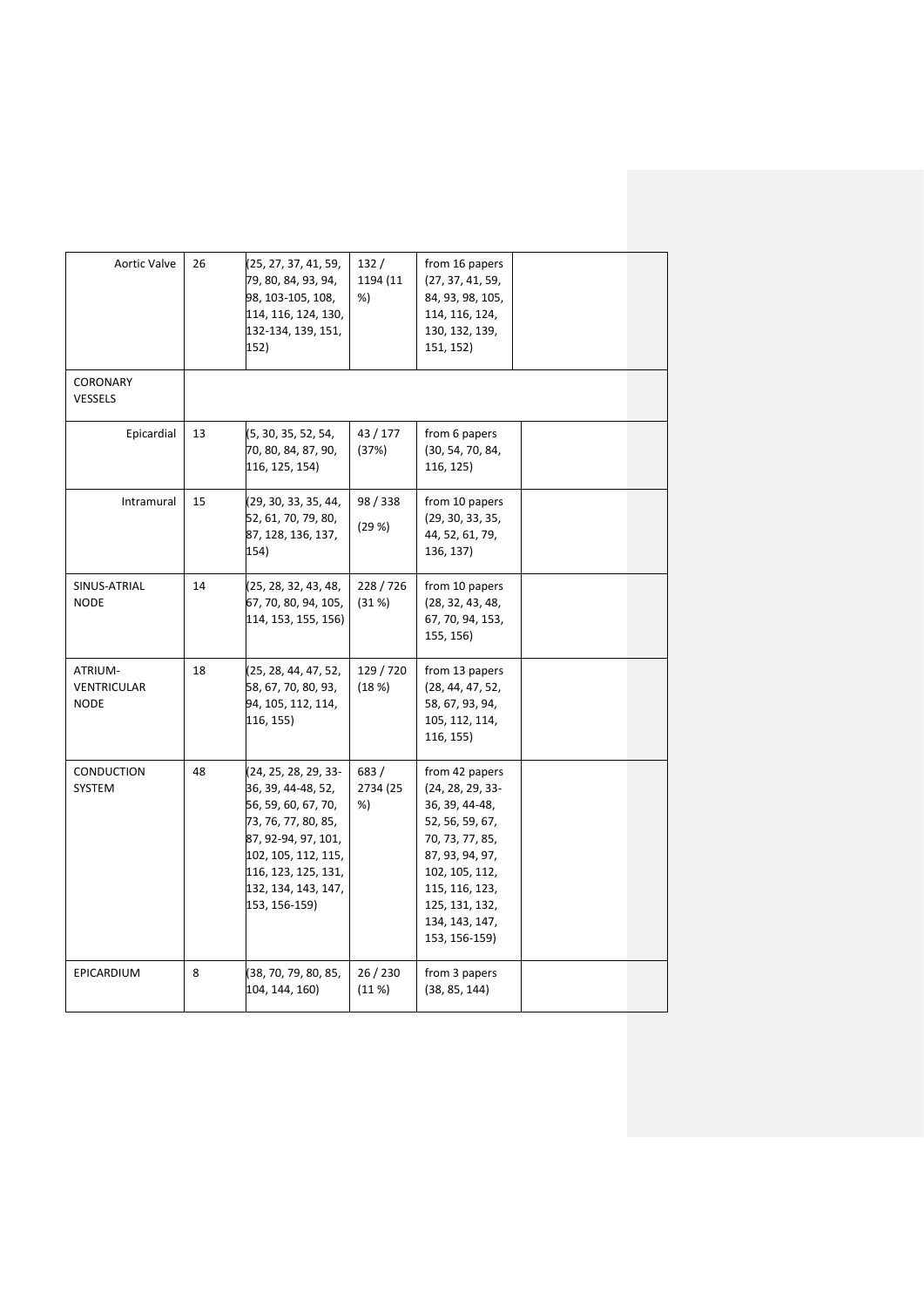| ENDOCARDIUM | 8  | (38, 60, 79, 80, 85,<br>104, 136, 160)                                                                                                                                                                                   | 18/331<br>(5 %)        | from 5 papers<br>(38, 60, 85, 136,<br>160)                                                                                                                                                                                                          |  |
|-------------|----|--------------------------------------------------------------------------------------------------------------------------------------------------------------------------------------------------------------------------|------------------------|-----------------------------------------------------------------------------------------------------------------------------------------------------------------------------------------------------------------------------------------------------|--|
| MYOCARDIUM  | 43 | (5, 26, 36, 38, 44,<br>46, 51, 53, 57, 60,<br>61, 70, 73, 75, 77,<br>79, 80, 83-85, 87,<br>104, 113-117, 124,<br>131, 136, 137, 139,<br>143-145, 147, 159-<br>165)                                                       | 548/<br>1999 (27<br>%) | from 35 papers<br>(38, 44, 46, 51,<br>53, 57, 60, 61,<br>70, 73, 77, 83,<br>85, 87, 114-116,<br>124, 131, 136,<br>137, 139, 143-<br>145, 147, 159-<br>165)                                                                                          |  |
| PERICARDIUM | 62 | (25, 27-30, 32-38,<br>41-45, 51, 53, 56,<br>59, 60, 62, 64, 69,<br>70, 76, 79-81, 83-<br>86, 93, 94, 97, 98,<br>103-105, 112-114,<br>116, 123, 124, 130-<br>134, 140, 143, 151,<br>152, 157, 159, 160,<br>164, 166, 167) | 511/<br>3216 (16<br>%) | from 53 papers<br>$(28-30, 33-38,$<br>41-45, 51, 53,<br>56, 59, 60, 64,<br>69, 70, 76, 81,<br>83, 85, 86, 93,<br>94, 97, 98, 103,<br>105, 112-114,<br>116, 123, 124,<br>130-132, 134,<br>140, 143, 151,<br>152, 157, 159,<br>160, 164, 166,<br>167) |  |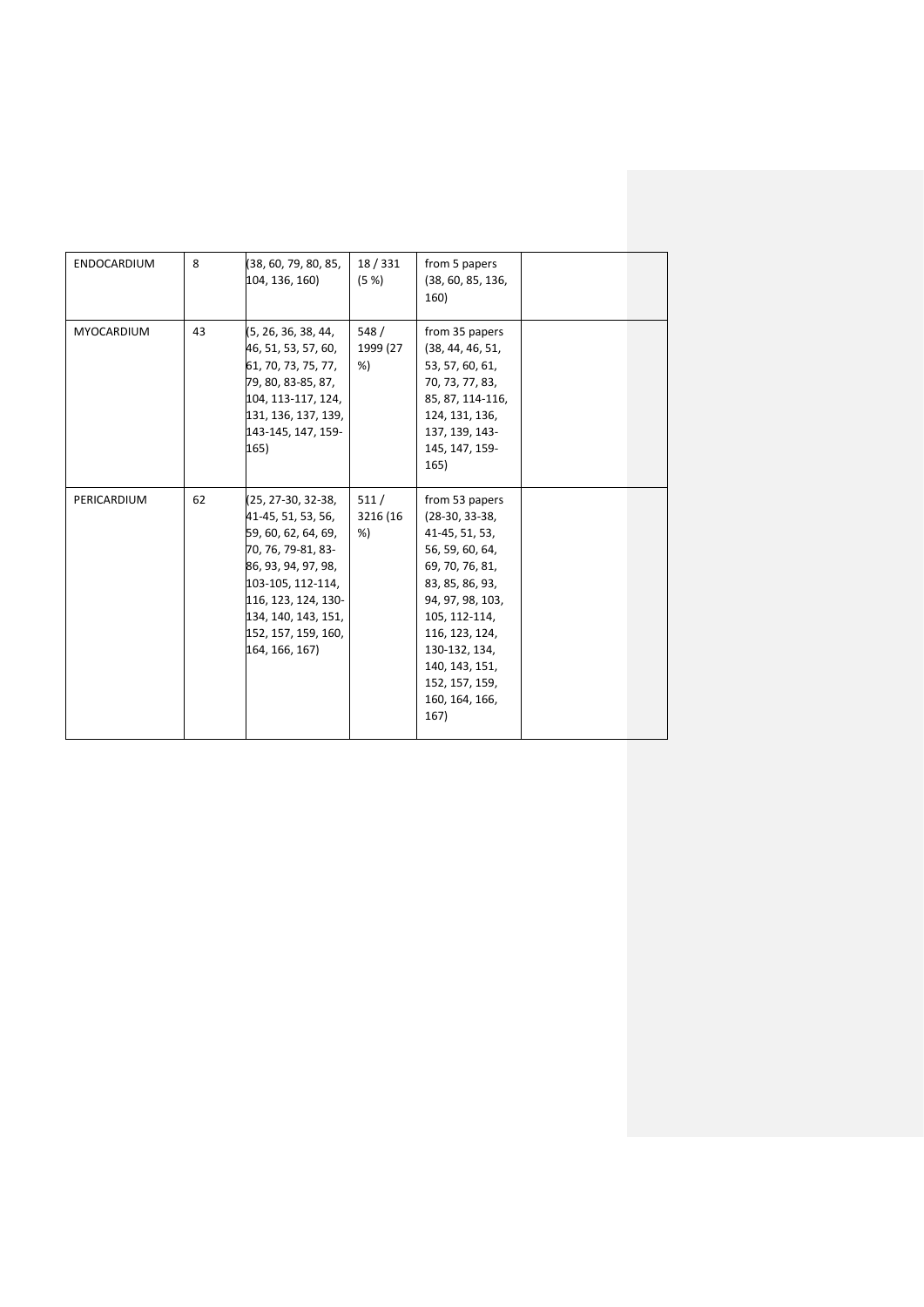| <b>Altered</b><br>Physiologic<br><b>Function</b>                  | N° papers    | references                                                                                                                                                                                                      | N° patients          | references                                                                                                                                                                                                                |
|-------------------------------------------------------------------|--------------|-----------------------------------------------------------------------------------------------------------------------------------------------------------------------------------------------------------------|----------------------|---------------------------------------------------------------------------------------------------------------------------------------------------------------------------------------------------------------------------|
| SYSTOLE /<br><b>CONTRACTION /</b><br>EJECTION /<br>DEPOLARIZATION | 109          | (23-25, 27-38, 40, 42, 44, 45, 50-<br>52, 55-60, 62, 63, 68, 74, 78-81,<br>83, 88-108, 110-124, 126-141,<br>143, 144, 147, 150, 152, 159,<br>160, 164, 167-176)                                                 | 1182/<br>16554 (7 %) | from 55 papers (29, 30, 33-35, 37, 38,<br>40, 42, 44, 45, 50-52, 58, 60, 62, 78,<br>81, 83, 89, 106-108, 113-116, 118, 123,<br>124, 127-135, 138, 139, 143, 144, 150,<br>152, 159, 160, 164, 171-173, 176)                |
| DIASTOLE /<br>FILLING /<br>RELAXATION /<br>REPOLARIZATION         | 90           | (25, 31, 32, 37, 43, 44, 48, 50, 51,<br>55-57, 59, 62, 63, 68, 71, 80-83,<br>85, 88-93, 95, 96, 98-104, 106-<br>111, 114-126, 128-130, 132-135,<br>138-142, 148, 151, 152, 157,<br>164, 167-180)                | 2198 / 9349<br>(24%) | from 56 papers (25, 26, 32, 37, 43, 44,<br>48, 50, 51, 59, 62, 63, 71, 81-83, 85,<br>89, 100, 102, 106-109, 114-118, 123-<br>126, 129, 130, 132-135, 138-140, 142,<br>151, 152, 157, 164, 167, 171-173, 175-<br>178, 180) |
| RHYTHM<br>CONDUCTION                                              | 51           | (25, 26, 28, 32, 33, 35, 36, 39,<br>43-48, 50, 52, 54, 58, 60, 61, 63,<br>67, 70, 72, 85, 87, 92-94, 97, 101,<br>102, 105, 112, 114-116, 123,<br>125, 128, 131, 134, 143, 147,<br>153, 156, 157, 178, 181, 182) | 799 / 5877<br>(14%)  | from 41 papers (26, 32, 33, 35, 36, 39,<br>43, 44, 46-48, 50, 52, 54, 58, 61, 63,<br>67, 70, 85, 87, 93, 97, 102, 105, 112,<br>114-116, 123, 125, 131, 134, 143, 147,<br>153, 156, 157, 178, 181)                         |
| RHYTHM<br><b>AUTOMATICITY</b>                                     | 33           | (28, 32, 43-46, 48, 56, 59, 63, 67,<br>71, 72, 74, 80, 87, 101, 105, 109,<br>112, 114-116, 125, 143, 147,<br>153, 155, 156, 158, 172, 178)                                                                      | 411 / 1615<br>(25%)  | from 28 papers (28, 32, 43, 45, 48, 56,<br>59, 63, 67, 71, 74, 87, 101, 105, 109,<br>112, 115, 116, 125, 143, 147, 153, 155,<br>156, 158, 172, 178)                                                                       |
| MYOCARDIAL<br><b>PERFUSION</b>                                    | 38           | (29-31, 33, 35, 36, 38, 43, 51, 52,<br>56, 61, 69, 72, 75, 77, 79, 87, 88,<br>114, 116, 136, 137, 139, 150,<br>154, 161, 165, 168, 171, 172,<br>174, 178, 183-185)                                              | 365 / 954<br>(38%)   | from 27 papers (29, 30, 33, 35, 36, 38,<br>43, 52, 56, 61, 69, 72, 75, 77, 79, 87,<br>116, 136, 137, 139, 150, 154, 161, 171,<br>172, 185)                                                                                |
| <b>WALL MOTION</b>                                                | 31           | (25, 29, 30, 33-35, 37, 38, 44, 51,<br>69, 72, 74, 79, 83, 87, 94, 95,<br>103, 104, 107, 108, 113, 116,<br>118, 123-125, 146, 163)                                                                              | 154 / 638<br>(24%)   | from 23 papers (29, 30, 33, 35, 37, 38,<br>44, 51, 69, 72, 74, 83, 87, 94, 107, 108,<br>113, 116, 118, 124, 125, 146, 163)                                                                                                |
| VALVE<br><b>FUNCTION</b>                                          | 38           | (25, 27, 28, 37, 56, 59, 79, 85, 89,<br>93, 94, 98, 103-108, 114, 116,<br>118, 123-126, 130, 132, 133,<br>135, 139, 140, 142, 143, 151-<br>153, 160, 167)                                                       | 778 / 2213<br>(35%)  | from 25 papers (27, 28, 59, 85, 89, 93,<br>98, 103, 105, 114, 116, 123-125, 130,<br>132, 139, 140, 142, 143, 151-153, 160,<br>167)                                                                                        |
| <b>OTHER</b><br><b>FUNCTION</b>                                   | 8            |                                                                                                                                                                                                                 |                      |                                                                                                                                                                                                                           |
| Response to<br>exercise (heart<br>rate, LVEF, stroke<br>volume)   | 3            | (30, 58, 186)                                                                                                                                                                                                   | 26 / 42 (62<br>%)    | from 2 papers (30, 58)                                                                                                                                                                                                    |
| Reduced<br>coronary flow<br>reserve                               | $\mathbf{1}$ | (187)                                                                                                                                                                                                           | 24 / 44 (55<br>%)    | from 1 paper $(187)$                                                                                                                                                                                                      |

Table 5. Data extracted for the "Altered Physiological Function" domain and its variables.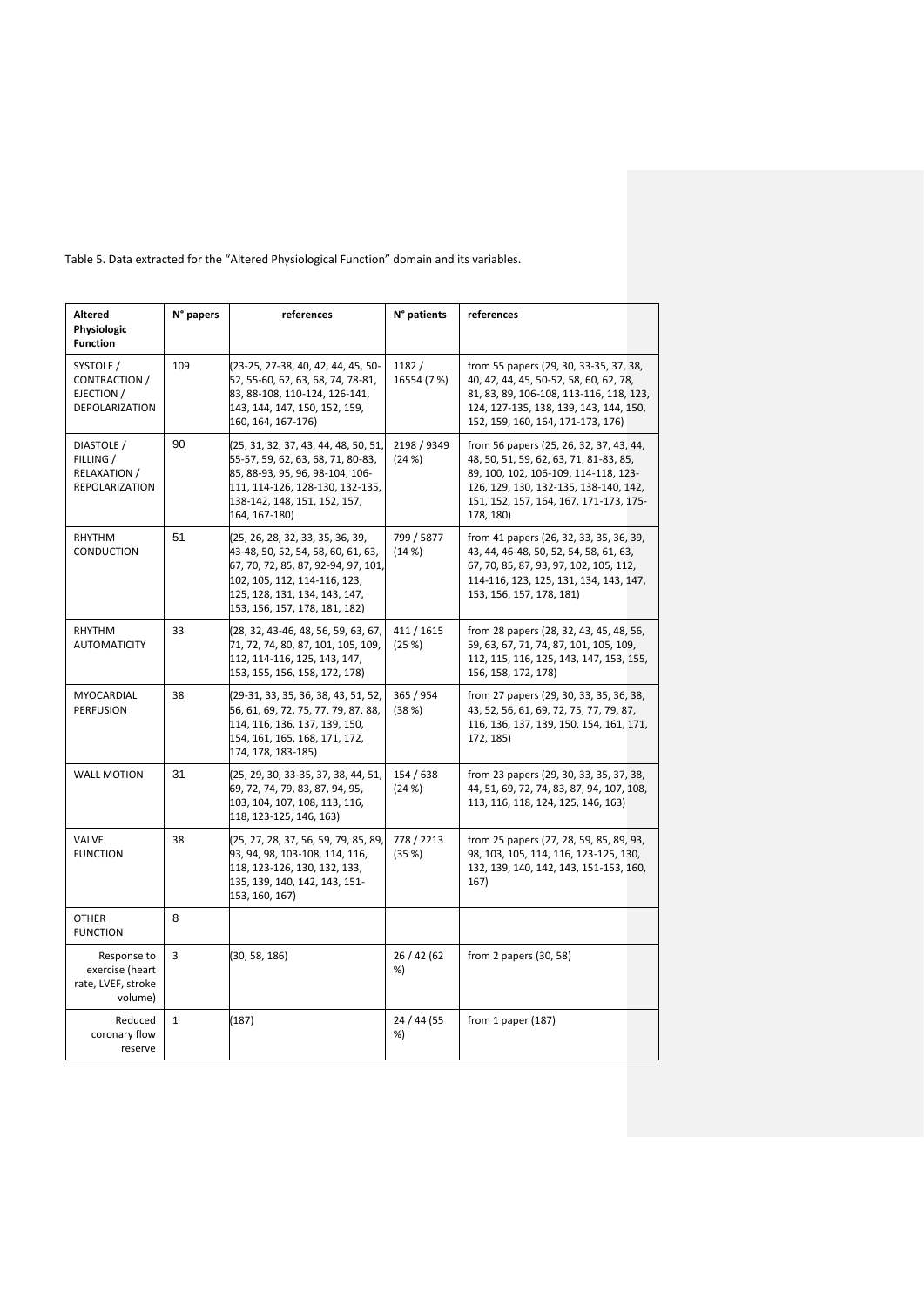| Heart rate  | 4 | $(47-49.188)$ | 34 / 34 (100 | from 1 paper $(49)$ |  |
|-------------|---|---------------|--------------|---------------------|--|
| variability |   |               | %            |                     |  |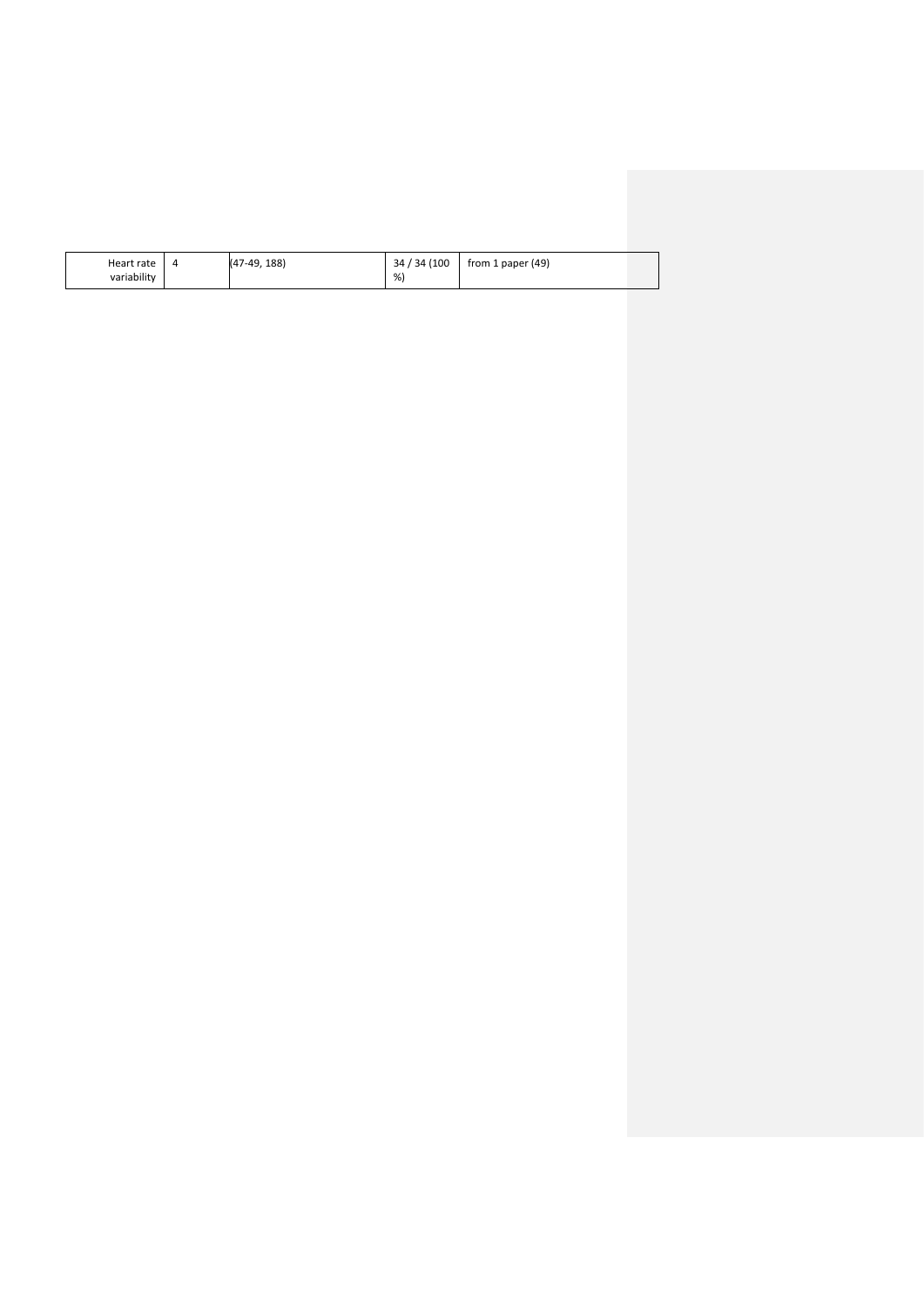| Prognostic<br>outcome             | N° papers      | references                                                                                                          | N° patients       | references                                                                                    |
|-----------------------------------|----------------|---------------------------------------------------------------------------------------------------------------------|-------------------|-----------------------------------------------------------------------------------------------|
| <b>MYOCARDITIS</b>                | $\mathbf{1}$   | (161)                                                                                                               | 2/46(4%)          | from 1 paper $(161)$                                                                          |
| <b>HEART FAILURE</b>              | 23             | (52, 57, 65, 70,<br>74, 76, 77, 87,<br>113, 130, 132,<br>135, 143, 144,<br>151, 164, 166,<br>176, 179, 189-<br>192) | 138 / 1814 (8 %)  | from 15 papers (52, 65, 70, 76,<br>87, 135, 143, 144, 151, 164,<br>166, 176, 179, 189, 190)   |
| <b>ACUTE CORONARY</b><br>SYNDROME | $\overline{7}$ | (54, 67, 70, 125,<br>143, 189, 190)                                                                                 | 29 / 687 (4 %)    | from 7 papers (54, 67, 70, 77,<br>143, 189, 190)                                              |
| SIGNIFICANT<br><b>ARRHYTHMIAS</b> | 18             | (46, 52, 54, 57,<br>70, 71, 76, 77,<br>116, 125, 143,<br>151, 166, 173,<br>174, 176, 189,<br>190)                   | 197 / 3106 (6 %)  | from 16 papers (46, 52, 54, 57,<br>70, 71, 76, 77, 116, 143, 151,<br>166, 173, 176, 189, 190) |
| <b>SUDDEN DEATH</b>               | 11             | (40, 46, 52, 65,<br>67, 70, 98, 122,<br>125, 131, 132)                                                              | 119 / 1063 (11 %) | from 10 papers (40, 46, 52, 65,<br>67, 70, 122, 125, 131, 132)                                |

Table 6. Data extracted for the "Prognostic Outcome" domain and its variables.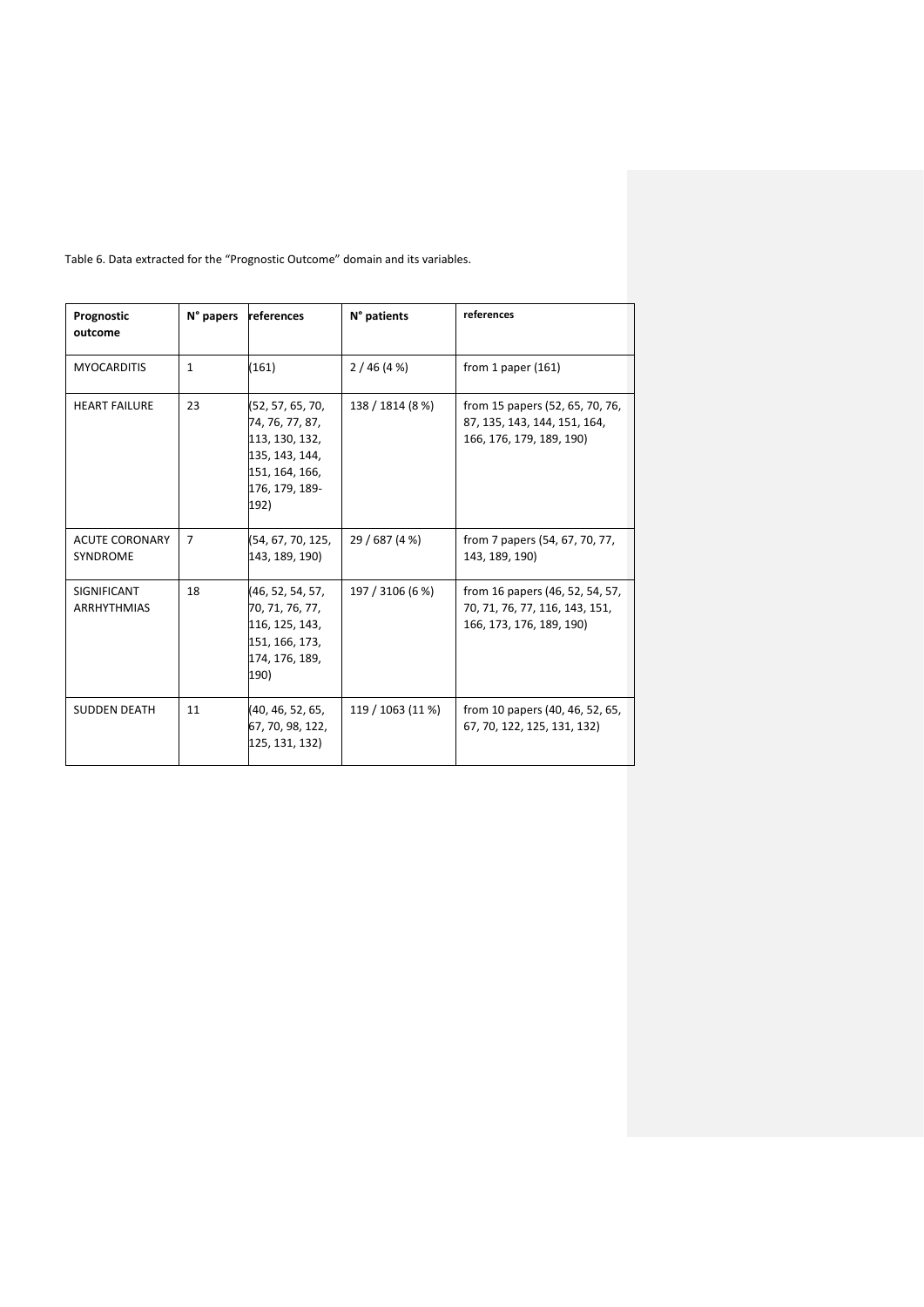#### **REFERENCES**

1. Varga J, Trojanowska M, Kuwana M. Pathogenesis of systemic sclerosis: recent insights of molecular and cellular mechanisms and therapeutic opportunities. . J scleroderma rel disord 2017;2(3):137-52. 2. Bruni C, Frech T, Manetti M, Rossi FW, Furst DE, De Paulis A, et al. Vascular Leaking, a Pivotal and Early Pathogenetic Event in Systemic Sclerosis: Should the Door Be Closed? Front Immunol. 2018;9:2045.

3. Elhai M, Meune C, Boubaya M, Avouac J, Hachulla E, Balbir-Gurman A, et al. Mapping and predicting mortality from systemic sclerosis. Ann Rheum Dis. 2017;76(11):1897-905.

4. Bissell LA, Md Yusof MY, Buch MH. Primary myocardial disease in scleroderma-a comprehensive review of the literature to inform the UK Systemic Sclerosis Study Group cardiac working group. Rheumatology (Oxford). 2017;56(6):882-95.

5. Sandmeier B, Jager VK, Nagy G, Carreira PE, Tzankov A, Widuchowska M, et al. Autopsy versus clinical findings in patients with systemic sclerosis in a case series from patients of the EUSTAR database. Clin Exp Rheumatol. 2015;33(4 Suppl 91):S75-9.

6. Carreira PE, Carmona L, Joven BE, Loza E, Andreu JL, Riemekasten G, et al. Differences associated with age at onset in early systemic sclerosis patients: a report from the EULAR Scleroderma Trials and Research Group (EUSTAR) database. Scand J Rheumatol. 2019;48(1):42-51.

7. Jaeger VK, Wirz EG, Allanore Y, Rossbach P, Riemekasten G, Hachulla E, et al. Incidences and Risk Factors of Organ Manifestations in the Early Course of Systemic Sclerosis: A Longitudinal EUSTAR Study. PLoS One. 2016;11(10):e0163894.

8. Elhai M, Avouac J, Walker UA, Matucci-Cerinic M, Riemekasten G, Airo P, et al. A gender gap in primary and secondary heart dysfunctions in systemic sclerosis: a EUSTAR prospective study. Ann Rheum Dis. 2016;75(1):163-9.

9. Mihai C, Landewe R, van der Heijde D, Walker UA, Constantin PI, Gherghe AM, et al. Digital ulcers predict a worse disease course in patients with systemic sclerosis. Ann Rheum Dis. 2016;75(4):681-6.

10. Valentini G, Huscher D, Riccardi A, Fasano S, Irace R, Messiniti V, et al. Vasodilators and low-dose acetylsalicylic acid are associated with a lower incidence of distinct primary myocardial disease manifestations in systemic sclerosis: results of the DeSScipher inception cohort study. Ann Rheum Dis. 2019;78(11):1576-82.

11. Bissell LA, Anderson M, Burgess M, Chakravarty K, Coghlan G, Dumitru RB, et al. Consensus best practice pathway of the UK Systemic Sclerosis Study group: management of cardiac disease in systemic sclerosis. Rheumatology (Oxford). 2017;56(6):912-21.

12. V.K. B, C. T, A.D. P, S. P, S. M, Sfikakis PP. Update on assessment and management of primary cardiac involvement in systemic sclerosis. J scleroderma relat disord 2018;3(1):53-65.

13. Hoffmann-Vold AM, Distler O, Murray B, Kowal-Bielecka O, Khanna D, Allanore Y, et al. Setting the international standard for longitudinal follow-up of patients with systemic sclerosis: a Delphi-based expert consensus on core clinical features. RMD Open. 2019;5(1):e000826.

14. Ross L, Prior D, Proudman S, Vacca A, Baron M, Nikpour M. Defining primary systemic sclerosis heart involvement: A scoping literature review. Semin Arthritis Rheum. 2019;48(5):874-87.

15. Bettany-Saltikov J. How to do a systematic literature review in nursing: a step-by-step guide. Maidenhead: McGraw-Hill/Open University Press. 2012.

16. Suliman YA, Bruni C, Johnson SR, Praino E, Alemam M, Borazan N, et al. Defining Skin Ulcers in Systemic Sclerosis: Systematic Literature Review and Proposed World Scleroderma Foundation (WSF) definition. J Scleroderma Relat Disord. 2017;2(2):115-20.

17. Van de Ven AH, Delbecq AL. The effectiveness od nominal, delphi, and interactive group decision making processes. Acad Manage J. 1974;17(4):605-21.

18. Boers M, Kirwan JR, Wells G, Beaton D, Gossec L, d'Agostino MA, et al. Developing core outcome measurement sets for clinical trials: OMERACT filter 2.0. J Clin Epidemiol. 2014;67(7):745-53. 19. Committee SfscotARADaTC. Preliminary criteria for the classification of systemic sclerosis

(scleroderma). Arthritis Rheum. 1980;23(5):581-90.

20. van den Hoogen F, Khanna D, Fransen J, Johnson SR, Baron M, Tyndall A, et al. 2013 classification criteria for systemic sclerosis: an American College of Rheumatology/European League against Rheumatism collaborative initiative. Arthritis Rheum. 2013;65(11):2737-47.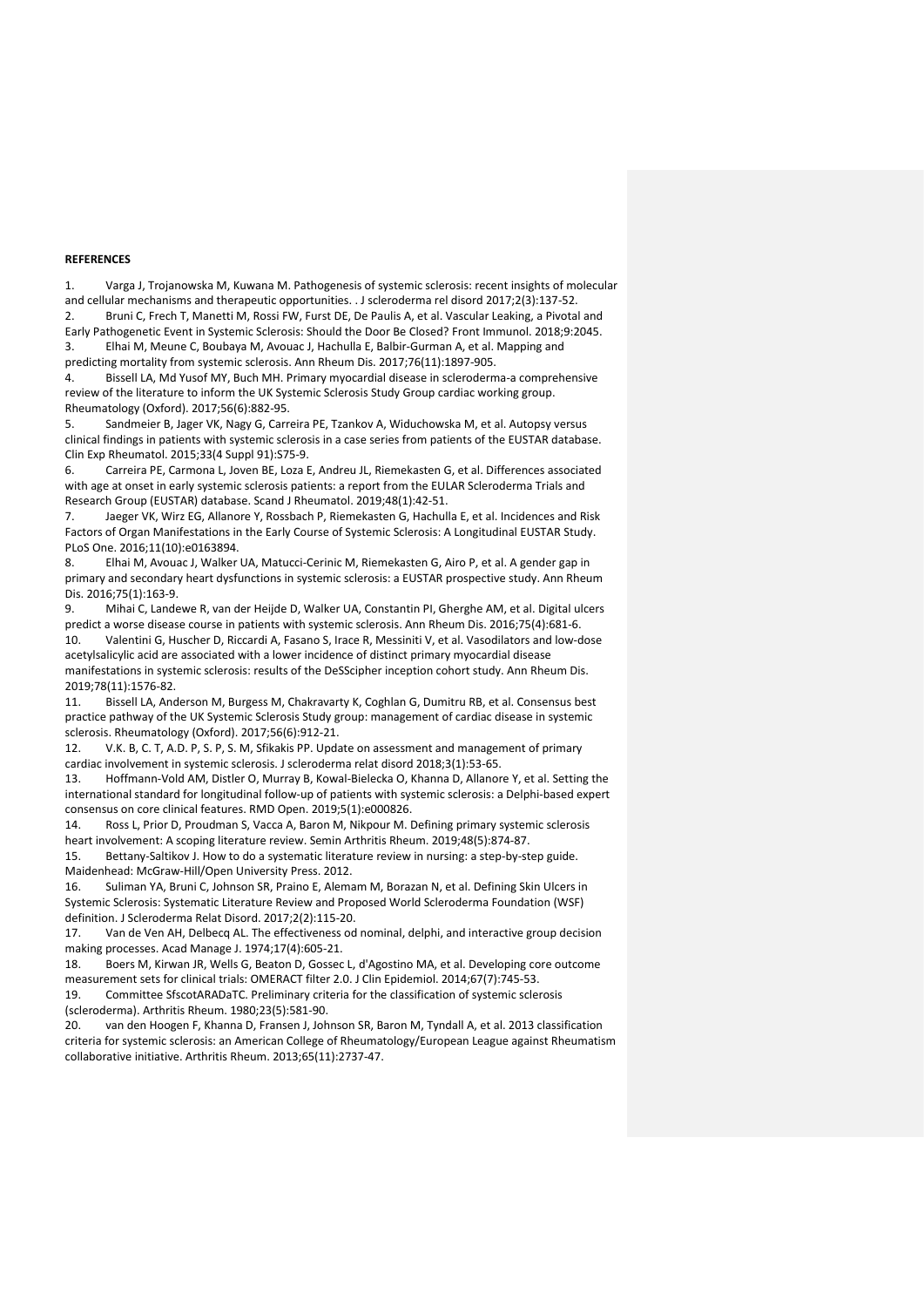21. Khanna D, Furst DE, Clements PJ, Allanore Y, Baron M, Czirjak L, et al. Standardization of the modified Rodnan skin score for use in clinical trials of systemic sclerosis. J Scleroderma Relat Disord. 2017;2(1):11-8.

22. Baron M, Kahaleh B, Bernstein EJ, Chung L, Clements PJ, Denton C, et al. An Interim Report of the Scleroderma Clinical Trials Consortium Working Groups. J Scleroderma Relat Disord. 2019;4(1):17-27. 23. Barison A, Gargani L, De Marchi D, Aquaro GD, Guiducci S, Picano E, et al. Early myocardial and skeletal muscle interstitial remodelling in systemic sclerosis: insights from extracellular volume

quantification using cardiovascular magnetic resonance. Eur Heart J Cardiovasc Imaging. 2015;16(1):74-80. 24. Bayar N, Cay HF, Erkal Z, Sezer I, Arslan S, Cagirci G, et al. The importance of fragmented QRS in the early detection of cardiac involvement in patients with systemic sclerosis. Anatol J Cardiol. 2015;15(3):209- 12.

25. Bezante GP, Rollando D, Sessarego M, Panico N, Setti M, Filaci G, et al. Cardiac magnetic resonance imaging detects subclinical right ventricular impairment in systemic sclerosis. J Rheumatol. 2007;34(12):2431-7.

26. Di Bello V, Ferri C, Giorgi D, Bianchi M, Bertini A, Martini A, et al. Ultrasonic videodensitometric analysis in scleroderma heart disease. Coron Artery Dis. 1999;10(2):103-10.

27. Fernandes F, Ramires FJ, Arteaga E, Ianni BM, Bonfa ES, Mady C. Cardiac remodeling in patients with systemic sclerosis with no signs or symptoms of heart failure: an endomyocardial biopsy study. J Card Fail. 2003;9(4):311-7.

28. Ferri C, Bernini L, Bongiorni MG, Levorato D, Viegi G, Bravi P, et al. Noninvasive evaluation of cardiac dysrhythmias, and their relationship with multisystemic symptoms, in progressive systemic sclerosis patients. Arthritis Rheum. 1985;28(11):1259-66.

29. Follansbee WP, Curtiss EI, Medsger TA, Jr., Owens GR, Steen VD, Rodnan GP. Myocardial function and perfusion in the CREST syndrome variant of progressive systemic sclerosis. Exercise radionuclide evaluation and comparison with diffuse scleroderma. Am J Med. 1984;77(3):489-96.

30. Follansbee WP, Curtiss EI, Medsger TA, Jr., Steen VD, Uretsky BF, Owens GR, et al. Physiologic abnormalities of cardiac function in progressive systemic sclerosis with diffuse scleroderma. N Engl J Med. 1984;310(3):142-8.

31. Geirsson AJ, Danielsen R, Petursson E. Left ventricular myocardial perfusion and function in systemic sclerosis before and after diltiazem treatment. Scand J Rheumatol. 1996;25(5):317-20. 32. Gurtner C, Werner RJ, Winten G, Krause BJ, Wendt T, Hor G, et al. Early diagnosis of cardiac involvement in systemic sclerosis by 123I-MIBG neurotransmitter scintigraphy. Nucl Med Commun. 1998;19(9):849-57.

33. Kahan A, Devaux JY, Amor B, Menkes CJ, Weber S, Nitenberg A, et al. Nifedipine and thallium-201 myocardial perfusion in progressive systemic sclerosis. N Engl J Med. 1986;314(22):1397-402.

34. Kahan A, Devaux JY, Amor B, Menkes CJ, Weber S, Guerin F, et al. Pharmacodynamic effect of nicardipine on left ventricular function in systemic sclerosis. J Cardiovasc Pharmacol. 1990;15(2):249-53. 35. Kahan A, Devaux JY, Amor B, Menkes CJ, Weber S, Foult JM, et al. Pharmacodynamic effect of dipyridamole on thallium-201 myocardial perfusion in progressive systemic sclerosis with diffuse scleroderma. Ann Rheum Dis. 1986;45(9):718-25.

36. Rodriguez-Reyna TS, Morelos-Guzman M, Hernandez-Reyes P, Montero-Duarte K, Martinez-Reyes C, Reyes-Utrera C, et al. Assessment of myocardial fibrosis and microvascular damage in systemic sclerosis by magnetic resonance imaging and coronary angiotomography. Rheumatology (Oxford). 2015;54(4):647- 54.

37. Arakkal G, Chintagunta SR, Chandika V, Damarla SV, Manchala S, Kumar BU. Cardio-pulmonary involvement in systemic sclerosis: A study at a tertiary care center. Indian J Dermatol Venereol Leprol. 2017;83(6):677-82.

38. Meduri A, Di Molfetta DV, Natale L, Manfredi R. Cardiac magnetic resonance in systemic sclerosis patients with cardiac symptoms. Eur Rev Med Pharmacol Sci. 2017;21(21):4797-803.

39. Lee DC, Hinchcliff ME, Sarnari R, Stark MM, Lee J, Koloms K, et al. Diffuse cardiac fibrosis quantification in early systemic sclerosis by magnetic resonance imaging and correlation with skin fibrosis. J Scleroderma Relat Disord. 2018;3(2):159-69.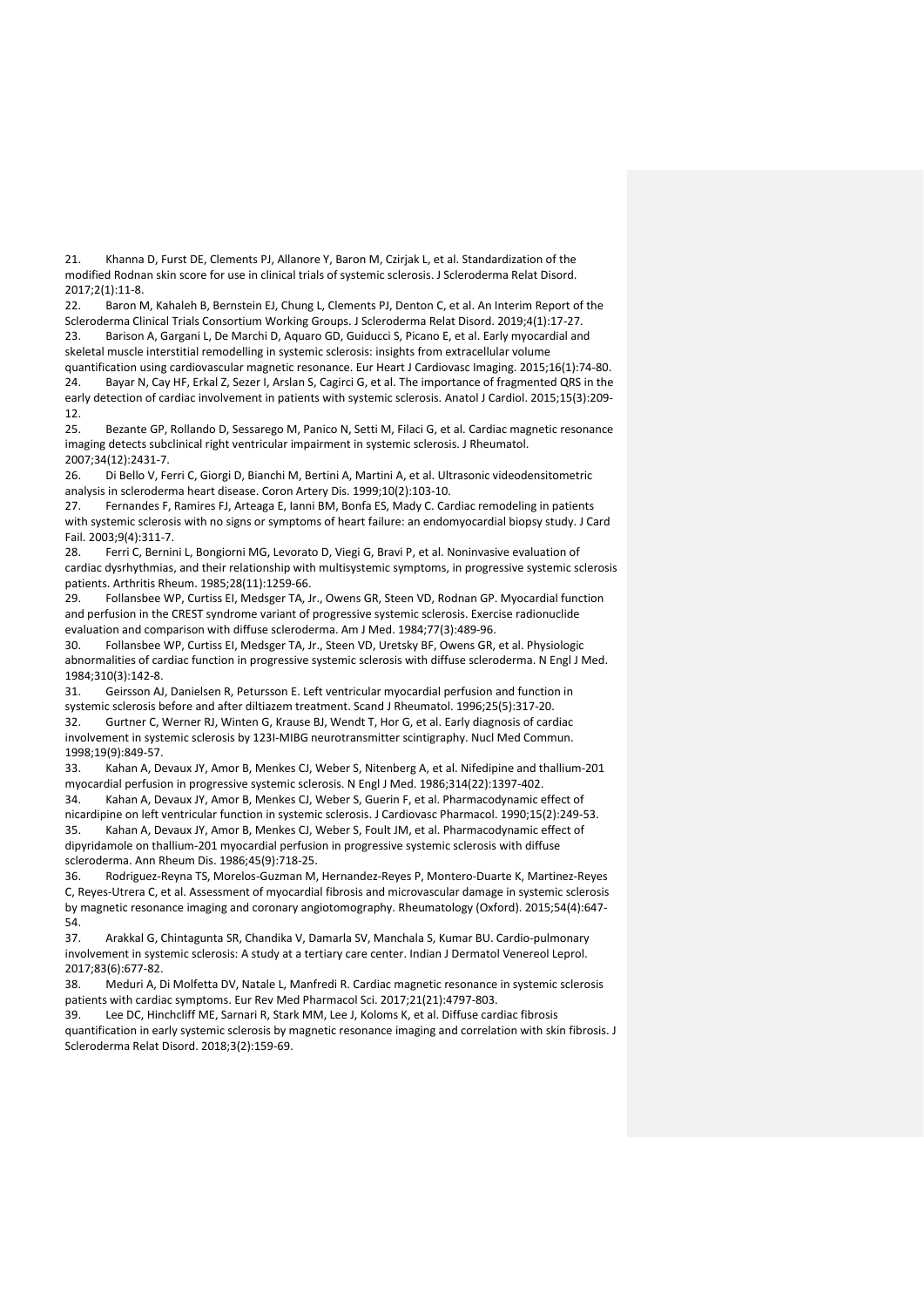40. Bosello S, De Luca G, Berardi G, Canestrari G, de Waure C, Gabrielli FA, et al. Cardiac troponin T and NT-proBNP as diagnostic and prognostic biomarkers of primary cardiac involvement and disease severity in systemic sclerosis: A prospective study. Eur J Intern Med. 2019;60:46-53.

41. Thompson AE, Pope JE. A study of the frequency of pericardial and pleural effusions in scleroderma. Br J Rheumatol. 1998;37(12):1320-3.

42. Kitchongcharoenying P, Foocharoen C, Mahakkanukrauh A, Suwannaroj S, Nanagara R. Pericardial fluid profiles of pericardial effusion in systemic sclerosis patients. Asian Pac J Allergy Immunol. 2013;31(4):314-9.

43. Wranicz J, Zielinska M, Cygankiewicz I, Dziankowska-Bartkowiak B, Sysa-Jedrzejowska A. Early cardiovascular involvement in patients with systemic sclerosis (SSc). Med Sci Monit. 2002;8(2):CR78-82. 44. Morelli S, Sgreccia A, Ferrante L, Barbieri C, Bernardo ML, Perrone C, et al. Relationships between electrocardiographic and echocardiographic findings in systemic sclerosis (scleroderma). Int J Cardiol. 1996;57(2):151-60.

45. Follansbee WP, Curtiss EI, Rahko PS, Medsger TA, Jr., Lavine SJ, Owens GR, et al. The electrocardiogram in systemic sclerosis (scleroderma). Study of 102 consecutive cases with functional correlations and review of the literature. Am J Med. 1985;79(2):183-92.

46. De Luca G, Bosello SL, Gabrielli FA, Berardi G, Parisi F, Rucco M, et al. Prognostic Role of Ventricular Ectopic Beats in Systemic Sclerosis: A Prospective Cohort Study Shows ECG Indexes Predicting the Worse Outcome. PLoS One. 2016;11(4):e0153012.

47. Bielous-Wilk A, Poreba M, Staniszewska-Marszalek E, Poreba R, Podgorski M, Kalka D, et al. Electrocardiographic evaluation in patients with systemic scleroderma and without clinically evident heart disease. Ann Noninvasive Electrocardiol. 2009;14(3):251-7.

48. Ferri C, Emdin M, Giuggioli D, Carpeggiani C, Maielli M, Varga A, et al. Autonomic dysfunction in systemic sclerosis: time and frequency domain 24 hour heart rate variability analysis. Br J Rheumatol. 1997;36(6):669-76.

49. Dessein PH, Joffe BI, Metz RM, Millar DL, Lawson M, Stanwix AE. Autonomic dysfunction in systemic sclerosis: sympathetic overactivity and instability. Am J Med. 1992;93(2):143-50.

50. Walker UA, Tyndall A, Czirjak L, Denton C, Farge-Bancel D, Kowal-Bielecka O, et al. Clinical risk assessment of organ manifestations in systemic sclerosis: a report from the EULAR Scleroderma Trials And Research group database. Ann Rheum Dis. 2007;66(6):754-63.

51. Hachulla AL, Launay D, Gaxotte V, de Groote P, Lamblin N, Devos P, et al. Cardiac magnetic resonance imaging in systemic sclerosis: a cross-sectional observational study of 52 patients. Ann Rheum Dis. 2009;68(12):1878-84.

52. Follansbee WP, Zerbe TR, Medsger TA, Jr. Cardiac and skeletal muscle disease in systemic sclerosis (scleroderma): a high risk association. Am Heart J. 1993;125(1):194-203.

53. Oram S, Stokes W. The heart in scleroderma. Br Heart J. 1961;23:243-59.

54. Derk CT, Jimenez SA. Acute myocardial infarction in systemic sclerosis patients: a case series. Clin Rheumatol. 2007;26(6):965-8.

55. Dimitroulas T, Giannakoulas G, Papadopoulou K, Karvounis H, Dimitroula H, Koliakos G, et al. Early detection of cardiac involvement in systemic sclerosis assessed by tissue-Doppler echocardiography:

relationship with neurohormonal activation and endothelial dysfunction. J Rheumatol. 2010;37(5):993-9. 56. Candell-Riera J, Armadans-Gil L, Simeon CP, Castell-Conesa J, Fonollosa-Pla V, Garcia-del-Castillo H, et al. Comprehensive noninvasive assessment of cardiac involvement in limited systemic sclerosis. Arthritis Rheum. 1996;39(7):1138-45.

57. Mueller KA, Mueller, II, Eppler D, Zuern CS, Seizer P, Kramer U, et al. Clinical and histopathological features of patients with systemic sclerosis undergoing endomyocardial biopsy. PLoS One. 2015;10(5):e0126707.

58. Gaffney FA, Anderson RJ, Nixon JV, Blomqvist CG. Cardiovascular function in patients with progressive systemic sclerosis (scleroderma). Clin Cardiol. 1982;5(11):569-76.

59. Gottdiener JS, Moutsopoulos HM, Decker JL. Echocardiographic identification of cardiac abnormality in scleroderma and related disorders. Am J Med. 1979;66(3):391-8.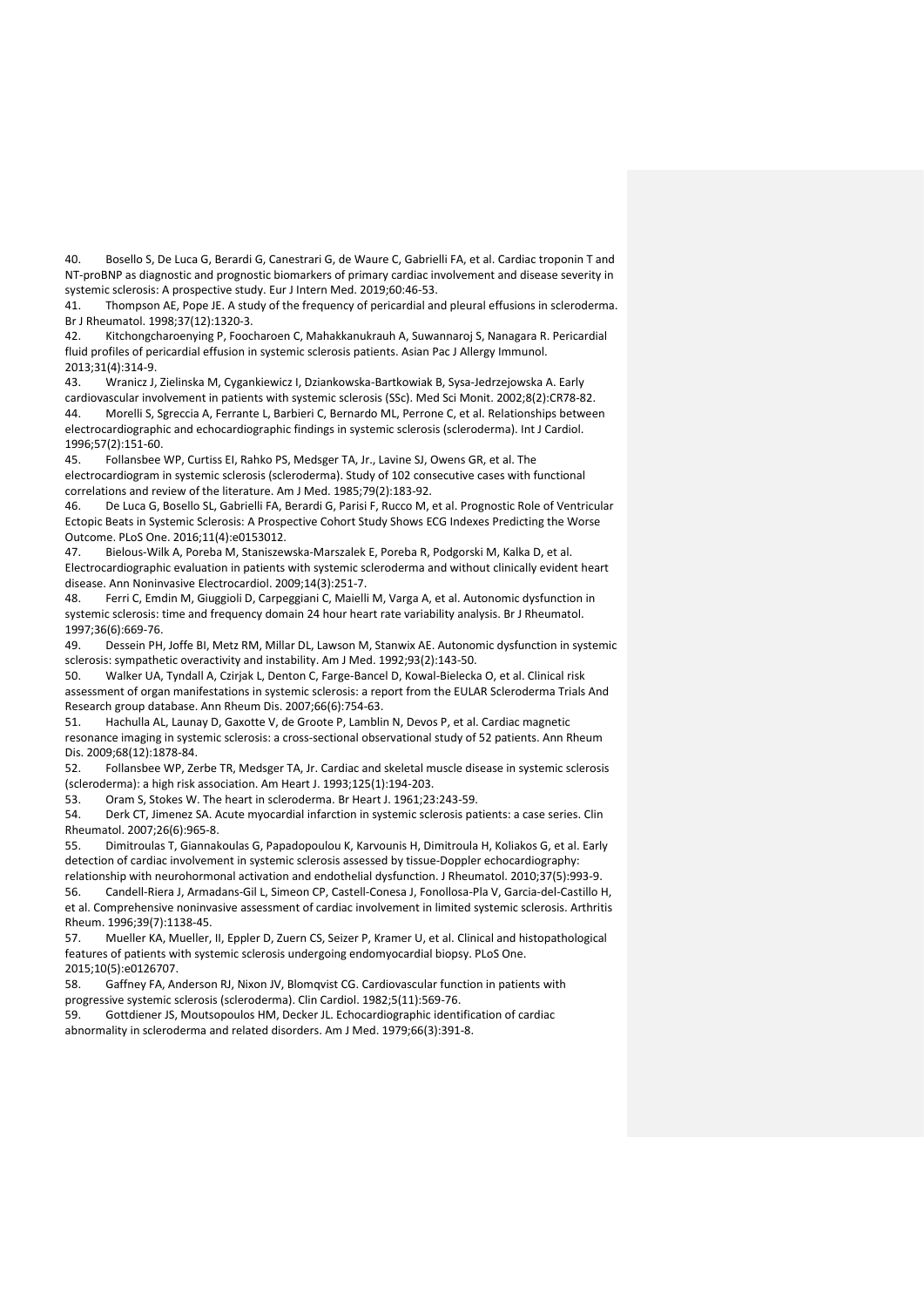60. Gargani L, Todiere G, Guiducci S, Bruni C, Pingitore A, De Marchi D, et al. Early Detection of Cardiac Involvement in Systemic Sclerosis: The Added Value of Magnetic Resonance Imaging. JACC Cardiovasc Imaging. 2019;12(5):927-8.

61. Mavrogeni S, Karabela G, Koutsogeorgopoulou L, Stavropoulos E, Katsifis G, Plastiras SC, et al. Pseudo-infarction pattern in diffuse systemic sclerosis. Evaluation using cardiovascular magnetic resonance. Int J Cardiol. 2016;214:465-8.

62. Meune C, Allanore Y, Devaux JY, Dessault O, Duboc D, Weber S, et al. High prevalence of right ventricular systolic dysfunction in early systemic sclerosis. J Rheumatol. 2004;31(10):1941-5.

63. De Decker E, Vanthuyne M, Blockmans D, Houssiau F, Lenaerts J, Westhovens R, et al. High prevalence of occupational exposure to solvents or silica in male systemic sclerosis patients: a Belgian cohort analysis. Clin Rheumatol. 2018;37(7):1977-82.

64. Hosoya H, Derk CT. Clinically Symptomatic Pericardial Effusions in Hospitalized Systemic Sclerosis Patients: Demographics and Management. Biomed Res Int. 2018;2018:6812082.

65. Eicher JC, Berthier S, Aho LS, Lorcerie B, Bonnotte B, Laurent G. Measurement of interatrial dyssynchrony using tissue Doppler imaging predicts functional capacity and cardiac involvement in systemic sclerosis. Clin Exp Rheumatol. 2014;32(6 Suppl 86):S-171-6.

66. Karaahmet T, Tigen K, Gurel E, Takir M, Avci A, Cevik C, et al. Impact of systemic sclerosis on electromechanical characteristics of the heart. Heart Vessels. 2010;25(3):223-8.

67. Kostis JB, Seibold JR, Turkevich D, Masi AT, Grau RG, Medsger TA, Jr., et al. Prognostic importance of cardiac arrhythmias in systemic sclerosis. Am J Med. 1988;84(6):1007-15.

68. Dag S, Budulgan M, Dilek B, Batmaz I, Ariturk Z, Nas K, et al. Relation of asymmetric dimethylarginine and cardiac involvement in systemic sclerosis. Acta Reumatol Port. 2014;39(3):228-35. 69. Siegel RJ, O'Connor B, Mena I, Criley JM. Left ventricular function at rest and during Raynaud's phenomenon in patients with scleroderma. Am Heart J. 1984;108(6):1469-76.

70. Bulkley BH, Ridolfi RL, Salyer WR, Hutchins GM. Myocardial lesions of progressive systemic sclerosis. A cause of cardiac dysfunction. Circulation. 1976;53(3):483-90.

71. Yiu KH, Schouffoer AA, Marsan NA, Ninaber MK, Stolk J, Vlieland TV, et al. Left ventricular dysfunction assessed by speckle-tracking strain analysis in patients with systemic sclerosis: relationship to functional capacity and ventricular arrhythmias. Arthritis Rheum. 2011;63(12):3969-78.

72. Alexander EL, Firestein GS, Weiss JL, Heuser RR, Leitl G, Wagner HN, Jr., et al. Reversible coldinduced abnormalities in myocardial perfusion and function in systemic sclerosis. Ann Intern Med. 1986;105(5):661-8.

73. Di Cesare E, Battisti S, Di Sibio A, Cipriani P, Giacomelli R, Liakouli V, et al. Early assessment of subclinical cardiac involvement in systemic sclerosis (SSc) using delayed enhancement cardiac magnetic resonance (CE-MRI). Eur J Radiol. 2013;82(6):e268-73.

74. Ellis WW, Baer AN, Robertson RM, Pincus T, Kronenberg MW. Left ventricular dysfunction induced by cold exposure in patients with systemic sclerosis. Am J Med. 1986;80(3):385-92.

75. Gaal J, Hegedus I, Devenyi K, Czirjak L. Myocardial gallium-67 citrate scintigraphy in patients with systemic sclerosis. Ann Rheum Dis. 1995;54(10):856-8.

76. Smith JW, Clements PJ, Levisman J, Furst D, Ross M. Echocardiographic features of progressive systemic sclerosis (PSS). Correlation with hemodynamic and postmortem studies. Am J Med. 1979;66(1):28- 33.

77. Steen VD, Follansbee WP, Conte CG, Medsger TA, Jr. Thallium perfusion defects predict subsequent cardiac dysfunction in patients with systemic sclerosis. Arthritis Rheum. 1996;39(4):677-81.

78. Antoniades L, Sfikakis PP, Mavrikakis M. Glucocorticoid effects on myocardial performance in patients with systemic sclerosis. Clin Exp Rheumatol. 2001;19(4):431-7.

79. Giacomelli R, Di Cesare E, Cipriani P, Ruscitti P, Di Sibio A, Liakouli V, et al. Pharmacological stress, rest perfusion and delayed enhancement cardiac magnetic resonance identifies very early cardiac involvement in systemic sclerosis patients of recent onset. Int J Rheum Dis. 2017;20(9):1247-60.

80. Kepez A, Akdogan A, Sade LE, Deniz A, Kalyoncu U, Karadag O, et al. Detection of subclinical cardiac involvement in systemic sclerosis by echocardiographic strain imaging. Echocardiography. 2008;25(2):191- 7.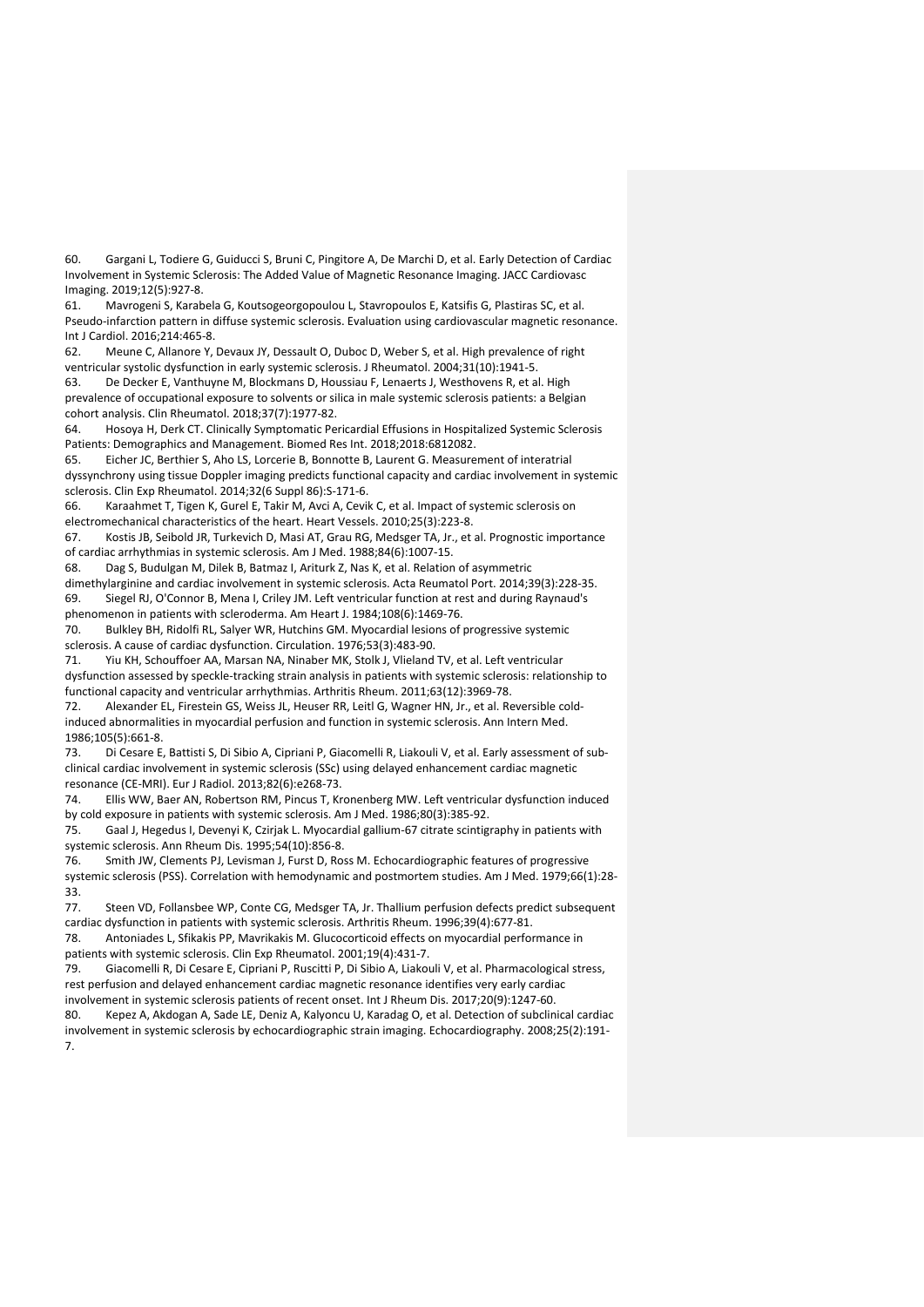81. Montanes P, Lawless C, Black C, Oakley CM, Hughes G. The heart in scleroderma: noninvasive assessment. Clin Cardiol. 1982;5(6):383-7.

82. Roque MCF, Sampaio-Barros PD, Arruda AL, Barros-Gomes S, Becker D, Andrade JL, et al. Evaluation of Left Ventricular Diastolic Function by Echocardiography with Tissue Doppler in Systemic Sclerosis. Arq Bras Cardiol. 2017;109(5):410-5.

83. Krumm P, Mueller KA, Klingel K, Kramer U, Horger MS, Zitzelsberger T, et al. Cardiovascular magnetic resonance patterns of biopsy proven cardiac involvement in systemic sclerosis. J Cardiovasc Magn Reson. 2016;18(1):70.

84. D'Angelo WA, Fries JF, Masi AT, Shulman LE. Pathologic observations in systemic sclerosis (scleroderma). A study of fifty-eight autopsy cases and fifty-eight matched controls. Am J Med. 1969;46(3):428-40.

85. Muresan L, Oancea I, Mada RO, Petcu A, Pamfil C, Muresan C, et al. Relationship Between Ventricular Arrhythmias, Conduction Disorders, and Myocardial Fibrosis in Patients With Systemic Sclerosis. J Clin Rheumatol. 2018;24(1):25-33.

86. Byers RJ, Marshall DA, Freemont AJ. Pericardial involvement in systemic sclerosis. Ann Rheum Dis. 1997;56(6):393-4.

87. Suzuki T, Ogasawara S, Ohsako-Higami S, Fukasawa C, Hara M, Kamatani N. Dipyridamole stress thallium perfusion scan for evaluating myocardial involvement in systemic sclerosis. Mod Rheumatol. 2001;11(3):210-6.

88. Montisci R, Ruscazio M, Lai S, Vacca A, Cauli A, Passiu G, et al. Effect of a single IV administration of L-propionylcarnitine on myocardial microcirculation assessed by coronary flow velocity reserve measurement in patients with systemic sclerosis: a pilot study. Clin Ther. 2007;29(1):163-71.

89. de Groote P, Gressin V, Hachulla E, Carpentier P, Guillevin L, Kahan A, et al. Evaluation of cardiac abnormalities by Doppler echocardiography in a large nationwide multicentric cohort of patients with systemic sclerosis. Ann Rheum Dis. 2008;67(1):31-6.

90. Aguglia G, Sgreccia A, Bernardo ML, Carmenini E, Giusti De Marle M, Reali A, et al. Left ventricular diastolic function in systemic sclerosis. J Rheumatol. 2001;28(7):1563-7.

91. Ayman AA, Alashry SE. Tissue Doppler assessment of right ventricular function in female patients with limited form of systemic sclerosis. The Egyptian Heart Journal. 2013;65:191-7.

92. Aktoz M, Yilmaztepe M, Tatli E, Turan FN, Umit EG, Altun A. Assessment of ventricular and left atrial mechanical functions, atrial electromechanical delay and P wave dispersion in patients with scleroderma. Cardiol J. 2011;18(3):261-9.

93. Armstrong GP, Whalley GA, Doughty RN, Gamble GD, Flett SM, Tan PL, et al. Left ventricular function in scleroderma. Br J Rheumatol. 1996;35(10):983-8.

94. Butrous GS, Dowd PM, Milne J, Dymond DS, Caplin J, Camm AJ. Non-invasive assessment of early cardiac involvement in systemic sclerosis. Postgrad Med J. 1985;61(718):679-84.

95. Cadeddu C, Deidda M, Giau G, Lilliu M, Cadeddu F, Binaghi G, et al. Contractile reserve in systemic sclerosis patients as a major predictor of global cardiac impairment and exercise tolerance. Int J Cardiovasc Imaging. 2015;31(3):529-36.

96. Can I, Onat AM, Aytemir K, Akdogan A, Ureten K, Kiraz S, et al. Detecting subclinical biventricular impairment in scleroderma patients by use of pulsed-wave tissue Doppler imaging. Tex Heart Inst J. 2009;36(1):31-7.

97. Clements PJ, Lachenbruch PA, Furst DE, Paulus HE, Sterz MG. Cardiac score. A semiquantitative measure of cardiac involvement that improves prediction of prognosis in systemic sclerosis. Arthritis Rheum. 1991;34(11):1371-80.

98. D'Alto M, Cuomo G, Romeo E, Argiento P, Iudici M, Vettori S, et al. Tissue Doppler imaging in systemic sclerosis: a 3-year longitudinal study. Semin Arthritis Rheum. 2014;43(5):673-80.

99. D'Andrea A, Stisi S, Bellissimo S, Vigorito F, Scotto di Uccio F, Tozzi N, et al. Early impairment of myocardial function in systemic sclerosis: non-invasive assessment by Doppler myocardial and strain rate imaging. Eur J Echocardiogr. 2005;6(6):407-18.

100. Durmus E, Sunbul M, Tigen K, Kivrak T, Ozen G, Sari I, et al. Right ventricular and atrial functions in systemic sclerosis patients without pulmonary hypertension. Speckle-tracking echocardiographic study. Herz. 2015;40(4):709-15.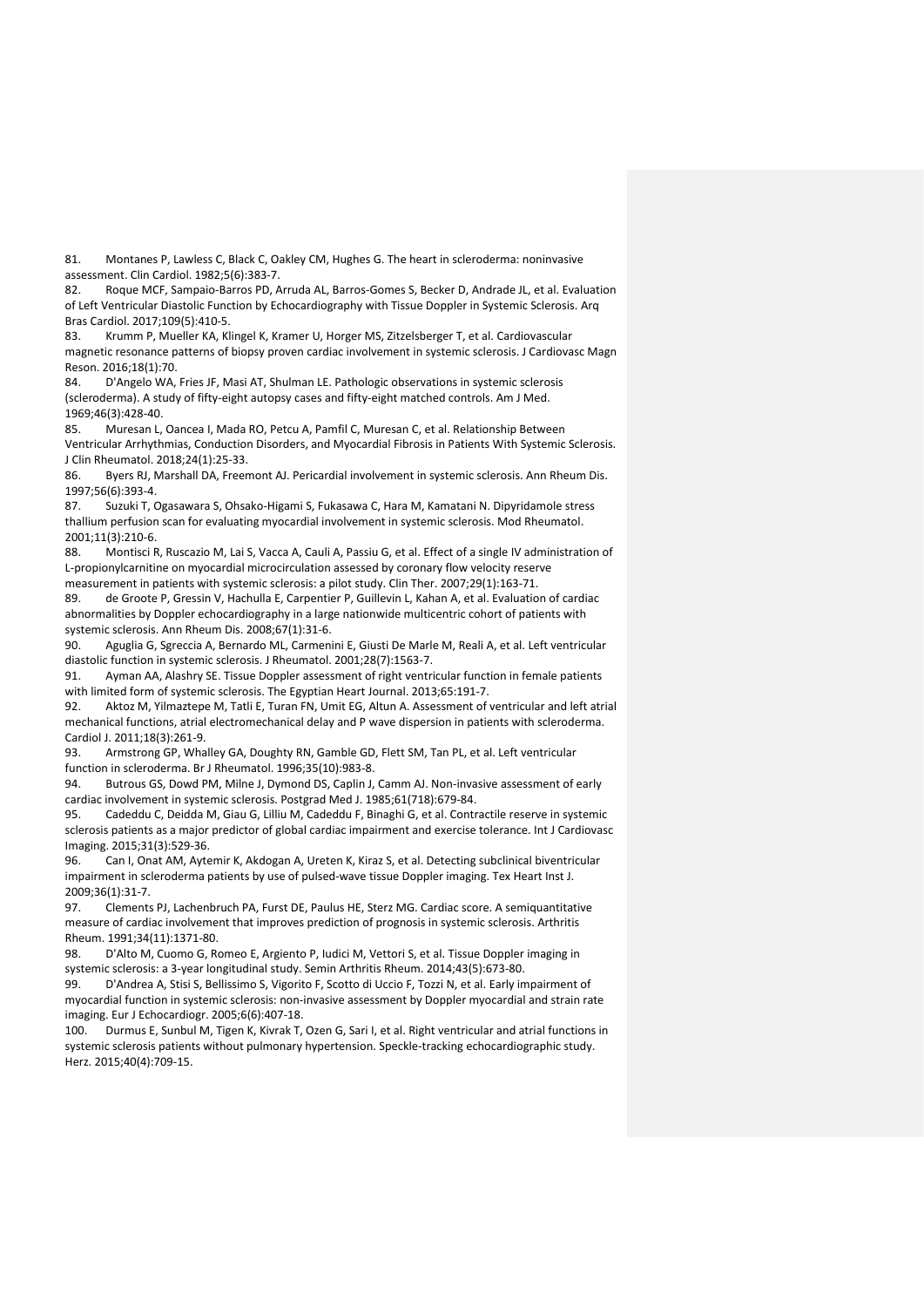101. Ferri C, Di Bello V, Martini A, Giorgi D, Storino FA, Bianchi M, et al. Heart involvement in systemic sclerosis: an ultrasonic tissue characterisation study. Ann Rheum Dis. 1998;57(5):296-302.

102. Foocharoen C, Pussadhamma B, Mahakkanukrauh A, Suwannaroj S, Nanagara R. Asymptomatic cardiac involvement in Thai systemic sclerosis: prevalence and clinical correlations with non-cardiac manifestations (preliminary report). Rheumatology (Oxford). 2015;54(9):1616-21.

103. Hegedus I, Czirjak L. Left ventricular wall thickness and disease duration in systemic sclerosis. Postgrad Med J. 1993;69(810):285-90.

104. Hsiao SH, Lee CY, Chang SM, Lin SK, Liu CP. Right heart function in scleroderma: insights from myocardial Doppler tissue imaging. J Am Soc Echocardiogr. 2006;19(5):507-14.

105. Jinnin M, Ihn H, Asano Y, Yamane K, Yazawa N, Tamaki K. Retrospective study of clinical and laboratory features in Japanese scleroderma patients with cardiac involvement. J Dermatol Sci. 2009;55(1):70-2.

106. Jurisic Z, Martinovic-Kaliterna D, Marasovic-Krstulovic D, Perkovic D, Tandara L, Salamunic I, et al. Relationship between interleukin-6 and cardiac involvement in systemic sclerosis. Rheumatology (Oxford). 2013;52(7):1298-302.

107. Kazzam E, Caidahl K, Hllgren R, Gustafsson R, Waldenstrom A. Non-invasive evaluation of long-term cardiac effects of captopril in systemic sclerosis. J Intern Med. 1991;230(3):203-12.

108. Kazzam E, Waldenstrom A, Hedner T, Hedner J, Caidahl K. Endothelin may be pathogenic in systemic sclerosis of the heart. Int J Cardiol. 1997;60(1):31-9.

109. Othman KM, Assaf NY, Farouk HM, Aly Hassan IM. Autonomic dysfunction predicts early cardiac affection in patients with systemic sclerosis. Clin Med Insights Arthritis Musculoskelet Disord. 2010;3:43-54.

110. Pigatto E, Peluso D, Zanatta E, Polito P, Miatton P, Bourji K, et al. Evaluation of right ventricular function performed by 3D-echocardiography in scleroderma patients. Reumatismo. 2015;66(4):259-63. 111. Poanta L, Dadu R, Tiboc C, Rednic S, Dumitrascu D. Systolic and diastolic function in patients with systemic sclerosis. Eur J Intern Med. 2009;20(4):378-82.

112. Poormoghim H, Poorkarim MA, Lakeh MM, Heshmati BN, Almasi S, Hakim M. Preliminary study of cardiovascular manifestations and cardiac severity scale in 58 patients with systemic sclerosis in iran using the medsger scale. J Tehran Heart Cent. 2010;5(1):14-8.

113. Chaosuwannakit N, Makarawate P. Value of cardiac magnetic resonance imaging in systemic sclerosis. Reumatologia. 2018;56(2):92-8.

114. Muresan L, Petcu A, Pamfil C, Muresan C, Rinzis M, Mada RO, et al. Cardiovascular profiles of scleroderma patients with arrhythmias and conduction disorders. Acta Reumatol Port. 2016;41(1):26-39. 115. Nordin A, Bjornadal L, Larsson A, Svenungsson E, Jensen-Urstad K. Electrocardiography in 110 patients with systemic sclerosis: a cross-sectional comparison with population-based controls. Scand J Rheumatol. 2014;43(3):221-5.

116. Bernardo P, Conforti ML, Bellando-Randone S, Pieragnoli P, Blagojevic J, Kaloudi O, et al. Implantable cardioverter defibrillator prevents sudden cardiac death in systemic sclerosis. J Rheumatol. 2011;38(8):1617-21.

117. Thuny F, Lovric D, Schnell F, Bergerot C, Ernande L, Cottin V, et al. Quantification of myocardial extracellular volume fraction with cardiac MR imaging for early detection of left ventricle involvement in systemic sclerosis. Radiology. 2014;271(2):373-80.

118. Kazzam E, Caidahl K, Hedner T, Hedner J, Waldenstrom A. Atrial natriuretic peptide: relation to left ventricular filling properties in patients with systemic sclerosis. Int J Cardiol. 1994;47(2):151-6.

119. Lee SW, Choi EY, Jung SY, Choi ST, Lee SK, Park YB. E/E' ratio is more sensitive than E/A ratio for detection of left ventricular diastolic dysfunction in patients with systemic sclerosis. Clin Exp Rheumatol. 2010;28(2 Suppl 58):S12-7.

120. Agoston G, Gargani L, Miglioranza MH, Caputo M, Badano LP, Moreo A, et al. Left atrial dysfunction detected by speckle tracking in patients with systemic sclerosis. Cardiovasc Ultrasound. 2014;12:30. 121. Ciurzynski M, Bienias P, Irzyk K, Kostrubiec M, Szewczyk A, Demkow U, et al. Heart diastolic dysfunction in patients with systemic sclerosis. Arch Med Sci. 2014;10(3):445-54.

122. Faludi R, Kolto G, Bartos B, Csima G, Czirjak L, Komocsi A. Five-year follow-up of left ventricular diastolic function in systemic sclerosis patients: determinants of mortality and disease progression. Semin Arthritis Rheum. 2014;44(2):220-7.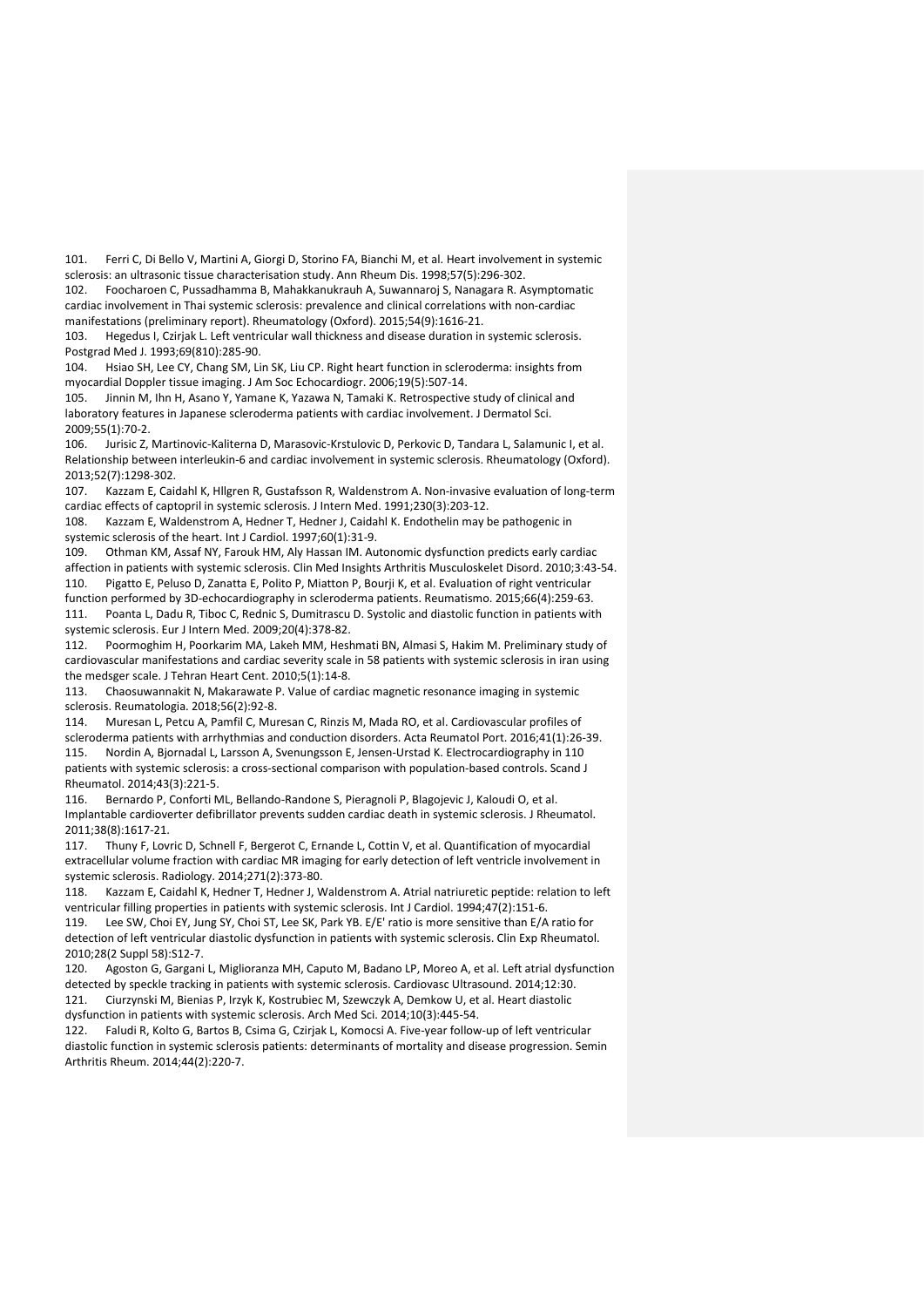123. Henein MY, Cailes J, O'Sullivan C, du Bois RM, Gibson DG. Abnormal ventricular long-axis function in systemic sclerosis. Chest. 1995;108(6):1533-40.

124. Maione S, Valentini G, Giunta A, Migliaresi S, Itri F, Picillo U, et al. Evaluation of cardiac structures and function in systemic sclerosis by Doppler echocardiography. Cardiology. 1991;79(3):165-71.

125. Sergiacomi G, De Nardo D, Capria A, Manenti G, Fabiano S, Borzi M, et al. Non-invasive diagnostic and functional evaluation of cardiac and pulmonary involvement in systemic sclerosis. In Vivo. 2004;18(2):229-35.

126. Porpaczy A, Nogradi A, Kehl D, Strenner M, Minier T, Czirjak L, et al. Impairment of Left Atrial Mechanics Is an Early Sign of Myocardial Involvement in Systemic Sclerosis. J Card Fail. 2018;24(4):234-42. 127. Allanore Y, Meune C, Vonk MC, Airo P, Hachulla E, Caramaschi P, et al. Prevalence and factors associated with left ventricular dysfunction in the EULAR Scleroderma Trial and Research group (EUSTAR)

database of patients with systemic sclerosis. Ann Rheum Dis. 2010;69(1):218-21. 128. Valentini G, Vitale DF, Giunta A, Maione S, Gerundo G, Arnese M, et al. Diastolic abnormalities in systemic sclerosis: evidence for associated defective cardiac functional reserve. Ann Rheum Dis. 1996;55(7):455-60.

129. Vemulapalli S, Cohen L, Hsu V. Prevalence and risk factors for left ventricular diastolic dysfunction in a scleroderma cohort. Scand J Rheumatol. 2017;46(4):281-7.

130. Allanore Y, Wahbi K, Borderie D, Weber S, Kahan A, Meune C. N-terminal pro-brain natriuretic peptide in systemic sclerosis: a new cornerstone of cardiovascular assessment? Ann Rheum Dis. 2009;68(12):1885-9.

131. Chighizola C, Meroni PL, Schreiber BE, Coghlan JG, Denton CP, Ong VH. Role of N-terminal pro-brain natriuretic peptide in detecting clinically significant cardiac involvement in systemic sclerosis patients. Clin Exp Rheumatol. 2012;30(2 Suppl 71):S81-5.

132. Fernandez-Codina A, Simeon-Aznar CP, Pinal-Fernandez I, Rodriguez-Palomares J, Pizzi MN, Hidalgo CE, et al. Cardiac involvement in systemic sclerosis: differences between clinical subsets and influence on survival. Rheumatol Int. 2017;37(1):75-84.

133. Giunta A, Tirri E, Maione S, Cangianiello S, Mele A, De Luca A, et al. Right ventricular diastolic abnormalities in systemic sclerosis. Relation to left ventricular involvement and pulmonary hypertension. Ann Rheum Dis. 2000;59(2):94-8.

134. Handa R, Gupta K, Malhotra A, Jain P, Kamath PK, Aggarwal P, et al. Cardiac involvement in limited systemic sclerosis: non-invasive assessment in asymptomatic patients. Clin Rheumatol. 1999;18(2):136-9. 135. Hinchcliff M, Desai CS, Varga J, Shah SJ. Prevalence, prognosis, and factors associated with left ventricular diastolic dysfunction in systemic sclerosis. Clin Exp Rheumatol. 2012;30(2 Suppl 71):S30-7.

136. Kobayashi H, Yokoe I, Hirano M, Nakamura T, Nakajima Y, Fontaine KR, et al. Cardiac magnetic resonance imaging with pharmacological stress perfusion and delayed enhancement in asymptomatic patients with systemic sclerosis. J Rheumatol. 2009;36(1):106-12.

137. Kobayashi Y, Kobayashi H, J TG, Yokoe I, Hirano M, Nakajima Y, et al. Detection of Left Ventricular Regional Dysfunction and Myocardial Abnormalities Using Complementary Cardiac Magnetic Resonance Imaging in Patients with Systemic Sclerosis without Cardiac Symptoms: A Pilot Study. Intern Med. 2016;55(3):237-43.

138. Pace L, Capelli L, Bove E, Coppola N, Ciarmiello A, Sorrentino S, et al. Left ventricular diastolic function in systemic sclerosis: assessment by radionuclide angiography. J Nucl Med. 1992;33(1):68-72. 139. Papagoras C, Achenbach K, Tsifetaki N, Tsiouris S, Fotopoulos A, Drosos AA. Heart involvement in systemic sclerosis: a combined echocardiographic and scintigraphic study. Clin Rheumatol. 2014;33(8):1105-11.

140. Rosato E, Maione S, Vitarelli A, Giunta A, Fontanella L, de Horatio LT, et al. Regional diastolic function by tissue Doppler echocardiography in systemic sclerosis: correlation with clinical variables. Rheumatol Int. 2009;29(8):913-9.

141. Schattke S, Knebel F, Grohmann A, Dreger H, Kmezik F, Riemekasten G, et al. Early right ventricular systolic dysfunction in patients with systemic sclerosis without pulmonary hypertension: a Doppler Tissue and Speckle Tracking echocardiography study. Cardiovasc Ultrasound. 2010;8:3.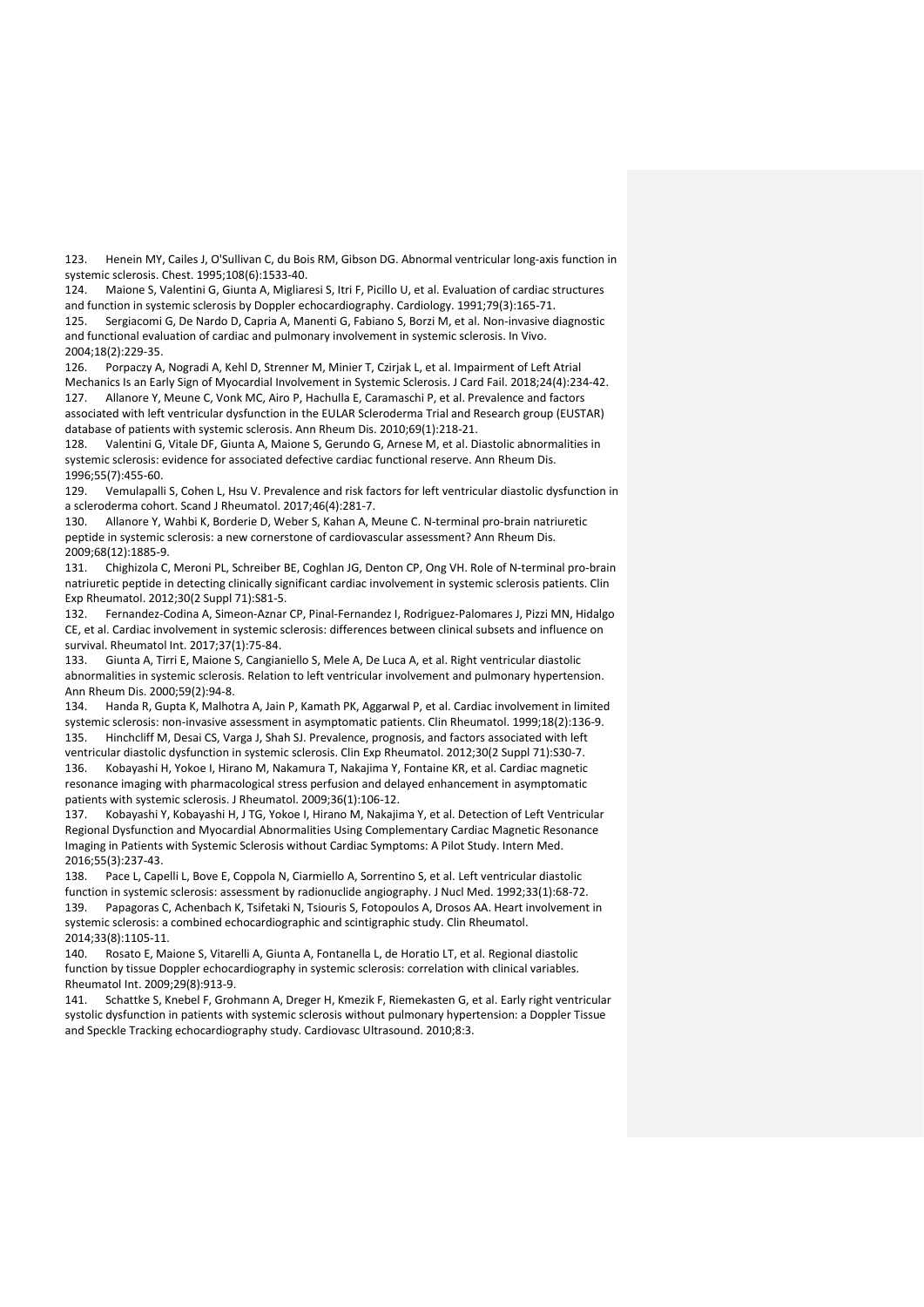142. Shahin AA, Anwar S, Elawar AH, Sharaf AE, Hamid MA, Eleinin AA, et al. Circulating soluble adhesion molecules in patients with systemic sclerosis: correlation between circulating soluble vascular cell adhesion molecule-1 (sVCAM-1) and impaired left ventricular diastolic function. Rheumatol Int. 2000;20(1):21-4. 143. Schioppo T, Artusi C, Ciavarella T, Ingegnoli F, Murgo A, Zeni S, et al. N-TproBNP as biomarker in systemic sclerosis. Clin Rev Allergy Immunol. 2012;43(3):292-301.

144. Kolto G, Vuolteenaho O, Szokodi I, Faludi R, Tornyos A, Ruskoaho H, et al. Prognostic value of Nterminal natriuretic peptides in systemic sclerosis: a single centre study. Clin Exp Rheumatol. 2014;32(6 Suppl 86):S-75-81.

145. Mavrogeni S, Koutsogeorgopoulou L, Karabela G, Stavropoulos E, Katsifis G, Raftakis J, et al. Silent myocarditis in systemic sclerosis detected by cardiovascular magnetic resonance using Lake Louise criteria. BMC Cardiovasc Disord. 2017;17(1):187.

146. Vacca A, Montisci R, Cauli A, Garau P, Colonna P, Ruscazio M, et al. Evaluation of cardiac functional abnormalities in systemic sclerosis by dobutamine stress echocardiography: a myocardial echostress scleroderma pattern. Ann Rheum Dis. 2006;65(12):1669-70.

147. Tzelepis GE, Kelekis NL, Plastiras SC, Mitseas P, Economopoulos N, Kampolis C, et al. Pattern and distribution of myocardial fibrosis in systemic sclerosis: a delayed enhanced magnetic resonance imaging study. Arthritis Rheum. 2007;56(11):3827-36.

148. Neskovic JS, Ristic A, Petronijevic M, Zeljkovic A, Grdinic A, Gudelj O, et al. B-type Natriuretic Peptide as a Marker of Different Forms of Systemic Sclerosis. J Med Biochem. 2018;37(4):406-14. 149. Nogradi A, Porpaczy A, Porcsa L, Minier T, Czirjak L, Komocsi A, et al. Relation of Right Atrial

Mechanics to Functional Capacity in Patients With Systemic Sclerosis. Am J Cardiol. 2018;122(7):1249-54. 150. Banci M, Rinaldi E, Ierardi M, Tiberio NS, Boccabella GL, Barbieri C, et al. 99mTc SESTAMIBI scintigraphic evaluation of skeletal muscle disease in patients with systemic sclerosis: diagnostic reliability and comparison with cardiac function and perfusion. Angiology. 1998;49(8):641-8.

151. Maione S, Cuomo G, Giunta A, Tanturri de Horatio L, La Montagna G, Manguso F, et al. Echocardiographic alterations in systemic sclerosis: a longitudinal study. Semin Arthritis Rheum. 2005;34(5):721-7.

152. Meune C, Avouac J, Wahbi K, Cabanes L, Wipff J, Mouthon L, et al. Cardiac involvement in systemic sclerosis assessed by tissue-doppler echocardiography during routine care: A controlled study of 100 consecutive patients. Arthritis Rheum. 2008;58(6):1803-9.

153. Bienias P, Ciurzynski M, Glinska-Wielochowska M, Korczak D, Kalinska-Bienias A, Glinski W, et al. Heart rate turbulence impairment and ventricular arrhythmias in patients with systemic sclerosis. Pacing Clin Electrophysiol. 2010;33(8):920-8.

154. Vignaux O, Allanore Y, Meune C, Pascal O, Duboc D, Weber S, et al. Evaluation of the effect of nifedipine upon myocardial perfusion and contractility using cardiac magnetic resonance imaging and tissue Doppler echocardiography in systemic sclerosis. Ann Rheum Dis. 2005;64(9):1268-73.

155. Rokas S, Mavrikakis M, Agrios N, Mylonas D, Antoniadou L, Moulopoulos S. Electrophysiologic abnormalities of cardiac function in progressive systemic sclerosis. J Electrocardiol. 1996;29(1):17-25. 156. Draeger HT, Assassi S, Sharif R, Gonzalez EB, Harper BE, Arnett FC, et al. Right bundle branch block: a predictor of mortality in early systemic sclerosis. PLoS One. 2013;8(10):e78808.

157. Barsotti S, Stagnaro C, D'Ascanio A, Parma A, Emdin M, Conti U, et al. Hgh sensitivity troponin might be a marker of subclinical scleroderma heart involvement: a preliminary study. J scleroderma relat disord. 2017;2(3):183-7.

158. Duska F, Bradna P, Novak J, Kubicek J, Vizda J, Kafka P, et al. Pyrophosphate heart scan in patients with progressive systemic sclerosis. Br Heart J. 1982;47(1):90-3.

159. Wangkaew S, Phiriyakrit P, Sawangduan V, Prasertwittayakij N, Euathrongchit J. Differences in clinical presentation and incidence of cardiopulmonary involvement in late-onset versus early-onset systemic sclerosis: inception cohort study. Int J Rheum Dis. 2018;21(5):1082-92.

160. Nassenstein K, Breuckmann F, Huger M, Ladd SC, Schlosser T, Kreuter A, et al. Detection of myocardial fibrosis in systemic sclerosis by contrast-enhanced magnetic resonance imaging. Rofo. 2008;180(12):1054-60.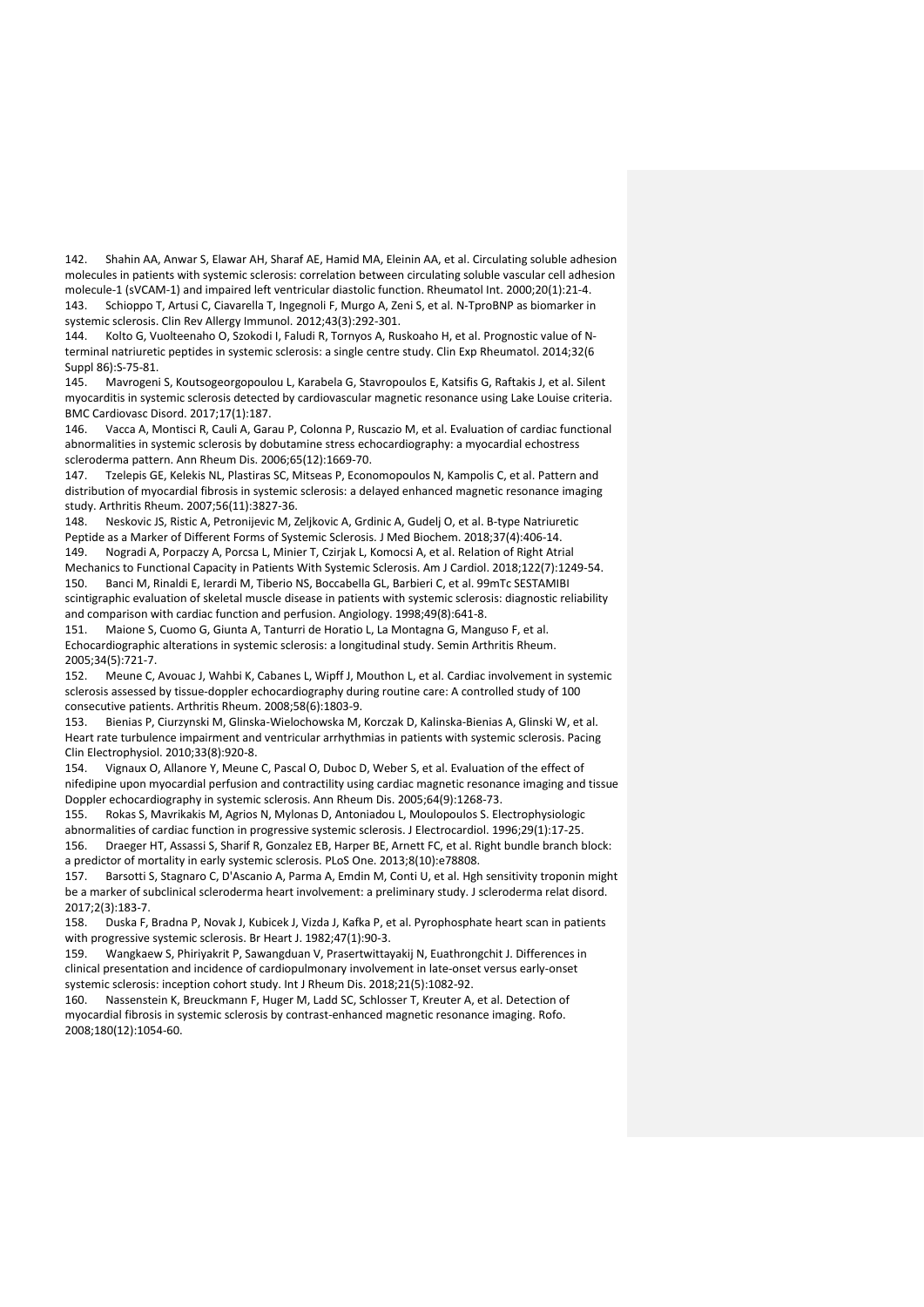161. Mavrogeni SI, Bratis K, Karabela G, Spiliotis G, Wijk K, Hautemann D, et al. Cardiovascular Magnetic Resonance Imaging clarifies cardiac pathophysiology in early, asymptomatic diffuse systemic sclerosis. Inflamm Allergy Drug Targets. 2015;14(1):29-36.

162. Ntusi NA, Piechnik SK, Francis JM, Ferreira VM, Rai AB, Matthews PM, et al. Subclinical myocardial inflammation and diffuse fibrosis are common in systemic sclerosis--a clinical study using myocardial T1 mapping and extracellular volume quantification. J Cardiovasc Magn Reson. 2014;16:21.

163. Hromadka M, Seidlerova J, Suchy D, Rajdl D, Lhotsky J, Ludvik J, et al. Myocardial fibrosis detected by magnetic resonance in systemic sclerosis patients - Relationship with biochemical and echocardiography parameters. Int J Cardiol. 2017;249:448-53.

164. Wangkaew S, Prasertwitayakij N, Phrommintikul A, Puntana S, Euathrongchit J. Causes of death, survival and risk factors of mortality in Thai patients with early systemic sclerosis: inception cohort study. Rheumatol Int. 2017;37(12):2087-94.

165. Gyllenhammar T, Kanski M, Engblom H, Wuttge DM, Carlsson M, Hesselstrand R, et al. Decreased global myocardial perfusion at adenosine stress as a potential new biomarker for microvascular disease in systemic sclerosis: a magnetic resonance study. BMC Cardiovasc Disord. 2018;18(1):16.

166. Li X, Qian YQ, Liu N, Mu R, Zuo Y, Wang GC, et al. Survival rate, causes of death, and risk factors in systemic sclerosis: a large cohort study. Clin Rheumatol. 2018;37(11):3051-6.

167. Zairi I, Mzoughi K, Jnifene Z, Kamoun S, Jabeur M, Ben Moussa F, et al. Speckle tracking echocardiography in systemic sclerosis: A useful method for detection of myocardial involvement. Ann Cardiol Angeiol (Paris). 2019;68(4):226-31.

168. Pinter T, Faludi R, Magyari B, Vorobcsuk A, Kumanovics G, Minier T, et al. Mechanism of coronary flow reserve reduction in systemic sclerosis: insight from intracoronary pressure wire studies. Rheumatology (Oxford). 2011;50(4):781-8.

169. Plazak W, Gryga K, Sznajd J, Tomkiewicz-Pajak L, Suchon E, Wilisowska J, et al. Diastolic heart dysfunction, increased pulmonary capillary wedge pressure and impaired exercise tolerance in patients with systemic sclerosis. Kardiol Pol. 2011;69(3):243-9.

170. Akkus O, Bozkurt A, Arslantas D, Kaypakli O, Sahin DY, Aktas H, et al. Is cystatin C an evaluative marker for right heart functions in systemic sclerosis? Int J Cardiol. 2016;221:478-83.

171. Meune C, Allanore Y, Pascal O, Devaux JY, Dessault O, Duboc D, et al. Myocardial contractility is early affected in systemic sclerosis: a tissue Doppler echocardiography study. Eur J Echocardiogr. 2005;6(5):351-7.

172. Nakajima K, Taki J, Kawano M, Higuchi T, Sato S, Nishijima C, et al. Diastolic dysfunction in patients with systemic sclerosis detected by gated myocardial perfusion SPECT: an early sign of cardiac involvement. J Nucl Med. 2001;42(2):183-8.

173. Rubio-Rivas M, Corbella X, Pestana-Fernandez M, Tolosa-Vilella C, Guillen-Del Castillo A, Colunga-Arguelles D, et al. First clinical symptom as a prognostic factor in systemic sclerosis: results of a retrospective nationwide cohort study. Clin Rheumatol. 2018;37(4):999-1009.

174. Coppi F, Giuggioli D, Spinella A, Colaci M, Lumetti F, Farinetti A, et al. Cardiac involvement in systemic sclerosis: identification of high-risk patient profiles in different patterns of clinical presentation. J Cardiovasc Med (Hagerstown). 2018;19(7):393-5.

175. Guerra F, Stronati G, Fischietti C, Ferrarini A, Zuliani L, Pomponio G, et al. Global longitudinal strain measured by speckle tracking identifies subclinical heart involvement in patients with systemic sclerosis. Eur J Prev Cardiol. 2018;25(15):1598-606.

176. Tennoe AH, Murbraech K, Andreassen JC, Fretheim H, Garen T, Gude E, et al. Left Ventricular Diastolic Dysfunction Predicts Mortality in Patients With Systemic Sclerosis. J Am Coll Cardiol. 2018;72(15):1804-13.

177. Mele D, Censi S, La Corte R, Merli E, Lo Monaco A, Locaputo A, et al. Abnormalities of left ventricular function in asymptomatic patients with systemic sclerosis using Doppler measures of myocardial strain. J Am Soc Echocardiogr. 2008;21(11):1257-64.

178. Nakajima K, Kawano M, Hasegawa M, Taki J, Fujimoto M, Takehara K, et al. Myocardial damages in systemic sclerosis detected by gated myocardial perfusion SPECT and sympathetic imaging. Circ J. 2006;70(11):1481-7.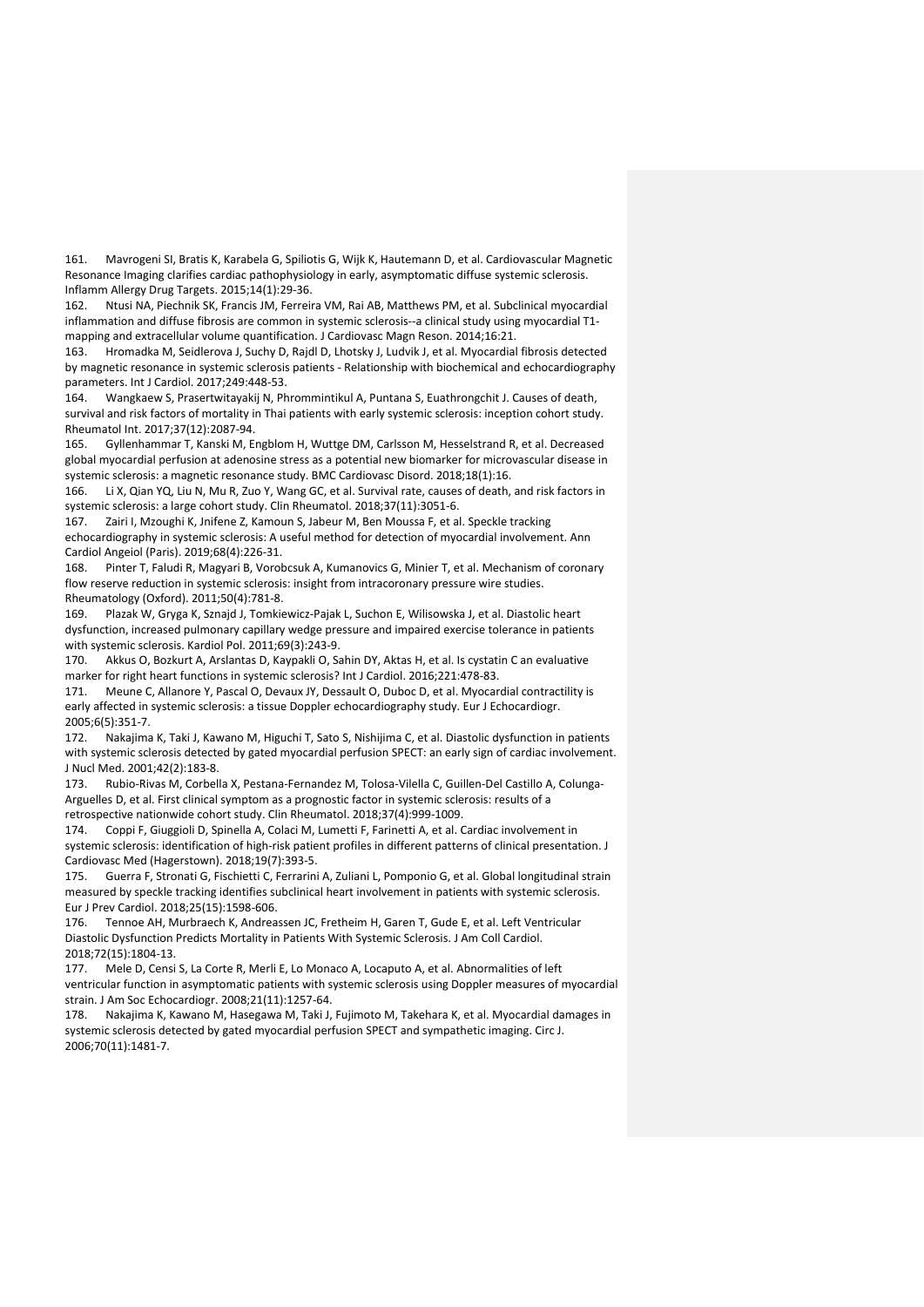179. Saito M, Wright L, Negishi K, Dwyer N, Marwick TH. Mechanics and prognostic value of left and right ventricular dysfunction in patients with systemic sclerosis. Eur Heart J Cardiovasc Imaging. 2018;19(6):660-7.

180. Paradiso M, Gabrielli F, Coppotelli L, Aguglia G, Pergolini M, Leonardo M, et al. Signal-averaged electrocardiography and echocardiography in the evaluation of myocardial involvement in progressive systemic sclerosis. Int J Cardiol. 1996;53(2):171-7.

181. Paradiso M, Di Franco M, Musca A, Basili S, Riccieri V, Paoletti V, et al. Ventricular late potentials in systemic sclerosis: relationship with skin involvement. J Rheumatol. 2002;29(7):1388-92.

182. Can I, Onat AM, Aytemir K, Akdogan A, Ureten K, Kiraz S, et al. Assessment of atrial conduction in patients with scleroderma by tissue Doppler echocardiography and P wave dispersion. Cardiology. 2007;108(4):317-21.

183. Sulli A, Ghio M, Bezante GP, Deferrari L, Craviotto C, Sebastiani V, et al. Blunted coronary flow reserve in systemic sclerosis: a sign of cardiac involvement in asymptomatic patients. Ann Rheum Dis. 2004;63(2):210-1.

184. Allanore Y, Meune C, Vignaux O, Weber S, Legmann P, Kahan A. Bosentan increases myocardial perfusion and function in systemic sclerosis: a magnetic resonance imaging and Tissue-Doppler echography study. J Rheumatol. 2006;33(12):2464-9.

185. Montisci R, Vacca A, Garau P, Colonna P, Ruscazio M, Passiu G, et al. Detection of early impairment of coronary flow reserve in patients with systemic sclerosis. Ann Rheum Dis. 2003;62(9):890-3.

186. Karakulak UN, Okutucu S, Sahiner L, Maharjan N, Aladag E, Akdogan A, et al. Assessment of cardiac autonomic nervous system involvement in systemic sclerosis via exercise heart rate recovery. Med Princ Pract. 2015;24(1):17-22.

187. Sulli A, Ghio M, Bezante GP, Deferrari L, Craviotto C, Sebastiani V, et al. Blunted coronary flow reserve in systemic sclerosis. Rheumatology (Oxford). 2004;43(4):505-9.

188. Di Franco M, Paradiso M, Riccieri V, Basili S, Mammarella A, Valesini G. Autonomic dysfunction and microvascular damage in systemic sclerosis. Clin Rheumatol. 2007;26(8):1278-83.

189. Tyndall AJ, Bannert B, Vonk M, Airo P, Cozzi F, Carreira PE, et al. Causes and risk factors for death in systemic sclerosis: a study from the EULAR Scleroderma Trials and Research (EUSTAR) database. Ann Rheum Dis. 2010;69(10):1809-15.

190. Kolto G, Faludi R, Aradi D, Bartos B, Kumanovics G, Minier T, et al. Impact of cardiac involvement on the risk of mortality among patients with systemic sclerosis: a 5-year follow-up of a single-center cohort. Clin Rheumatol. 2014;33(2):197-205.

191. Mizuno R, Fujimoto S, Saito Y, Nakamura S. Cardiac Raynaud's phenomenon induced by cold provocation as a predictor of long-term left ventricular dysfunction and remodelling in systemic sclerosis: 7 year follow-up study. Eur J Heart Fail. 2010;12(3):268-75.

192. Steen VD, Medsger TA, Jr. Severe organ involvement in systemic sclerosis with diffuse scleroderma. Arthritis Rheum. 2000;43(11):2437-44.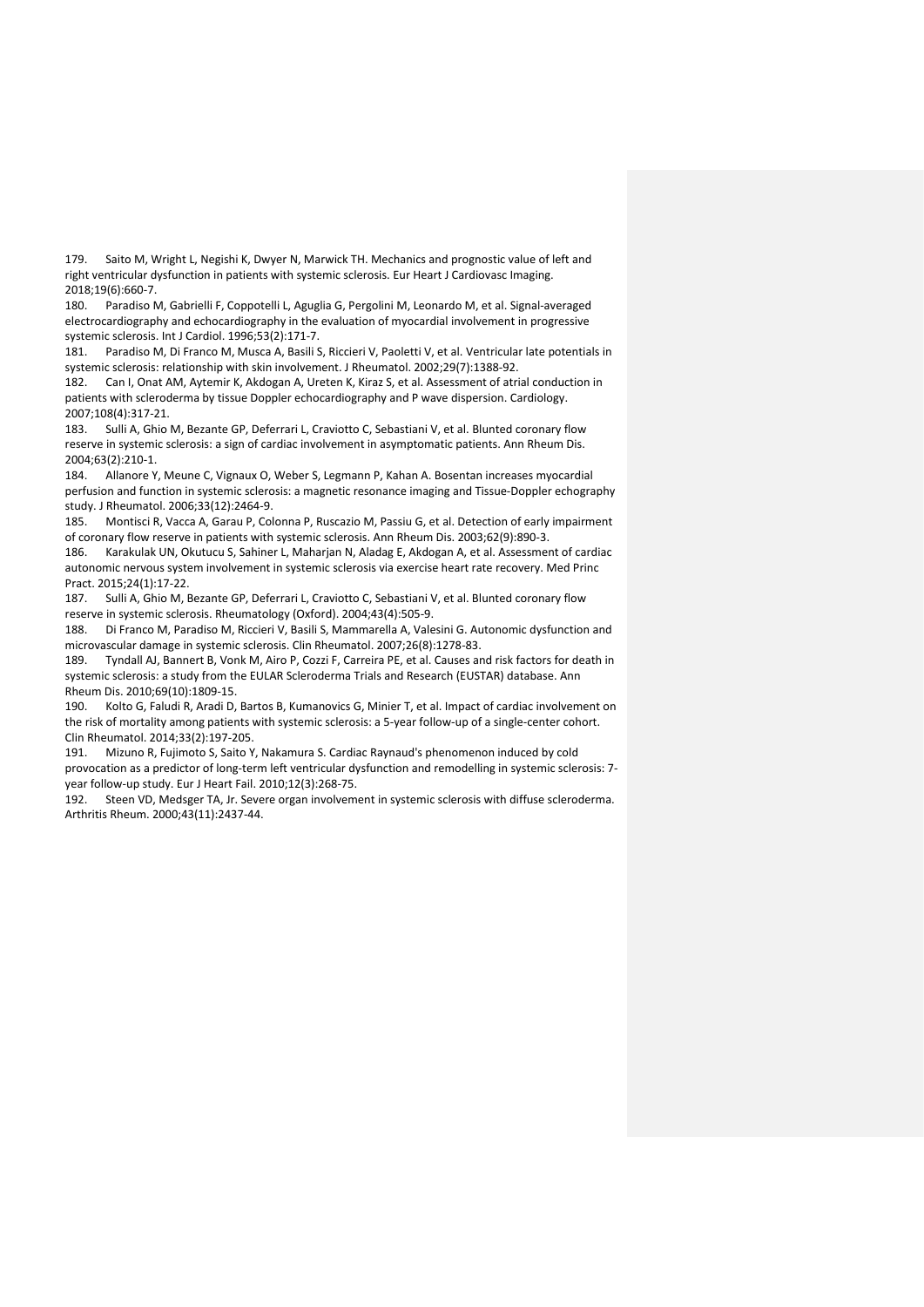CONFLICTS OF INTEREST/DISCLOSURES:

Cosimo Bruni reports consultancy fee from Actelion, Eli Lilly.

Maya H. Buch

Aleksandra Djokovic

Giacomo De Luca received honoraria from SOBI, Novartis, Pfizer, MSD, Celgene;

Raluca B. Dumitru

Alessandro Giollo

Marija Polovina

Yossra Atef Suliman

Kostantinos Bratis

Alexia Steelandt

Ivan Milinkovic

Anna Baritussio has no disclores to declare.

Ghadeer Hasan

Anastasia Xintarakou

Yohei Isomura

George Markousis-Mavrogenis

Lorenzo Tofani: none.

Sophie Mavrogeni

Luna Gargani has received consultancy fees from GE Healthcare outside the submitted work

Alida L.P. Caforio no disclosures

Carsten Tschoepe

Arsen Ristic

Karin Klingel

Sven Plein

Elijah Behr

Yannick Allanore reports personal fees from Actelion, Bayer, BMS, Boehringer and Curzion, and grants and personal fees from Inventiva, Roche, and Sanofi.

Masataka Kuwana has received consultancy fees and/or research grant funding from Abbvie, Actelion Pharmaceuticals, Astellas, Bayer, Boehringer Ingelheim, Chugai, Corbus, CSL Behring, Eisai, Mochida, Nippon Shinyaku, Novartis, Ono, Pfizer, Reata, and Tanabe-Mitsubishi.

Christopher P. Denton has received consultancy fees and/or research grant funding from Actelion, GlaxoSmithKline, Bayer, Sanofi-Aventis, Inventiva, Boehringer Ingelheim, Roche, CSL Behring, UCB Pharma, Leadiant Biosciences, Corbus, Acceleron.